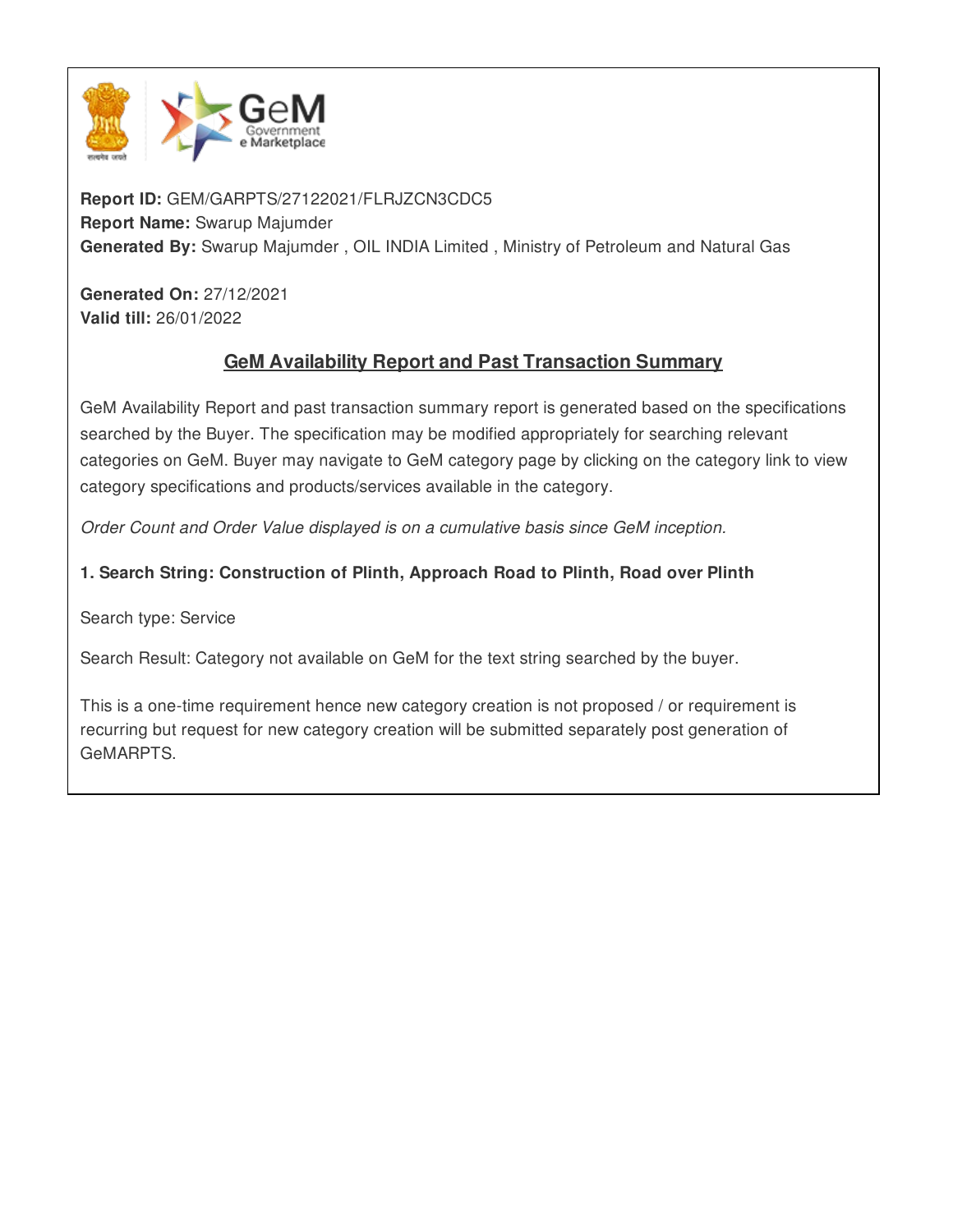



BAY EXPLORATION PROJECT IDCO TOWERS (3RD FLOOR), JANPATH, BHUBANESWAR ODISHA-751022 EMAIL: KGBASIN@OILINDIA.IN WEBSITE: WWW.OIL-INDIA.COM

# (FORWARDING LETTER)

## NOTICE INVITING TENDERS

### NATIONAL COMPETITIVE BIDDING

Sub: IFB No. CBI9297P22 for 'Construction of Plinth, Approach Road to Plinth (1.10 KM), Road over Plinth, Effluent Pits, Garland bund and Boundary Fencing etc. in Location OPUC of Mahanadi Basin in Manduki/Sianga Patna Village area under Astaranga Tehsil, Puri District, Odisha.'

Dear Sirs,

1.0 OIL INDIA LIMITED (OIL), a "Navaratna" Category, Government of India Enterprise, is a premier Oil Company engaged in exploration, production and transportation of crude oil & natural gas with its Headquarters at Duliajan, Assam. Oil India Limited (OIL)'s Project office located at Bhubaneswar is presently entrusted to coordinate activities related to exploration and production of oil and natural gas from the Mahanadi on land basins in India. The Project Office of OIL at Bhubaneswar is well connected by road, rail and air.

2.0 In connection with its operations in Odisha, OIL invites National Competitive Bids (NCB) from experienced and established firms / contractors meeting the requisite criteria through OIL's e-procurement site for 'Construction of Plinth, Approach Road to Plinth (1.10 KM), Road over Plinth, Effluent Pits, Garland bund and Boundary Fencing etc. in Location OPUC of Mahanadi Basin in Manduki/Sianga Patna Village area under Astaranga Tehsil, Puri District, Odisha'. One complete set of Bid Document covering OIL's IFB for hiring of above services is uploaded in OIL's e-procurement portal. Interested and eligible contractors are invited to submit their most competitive bids on or before the scheduled bid closing date and time through OIL's e-procurement portal. For ready reference of prospective bidders, few salient points of the IFB (covered in detail in the Bid Document) are highlighted below:

| a)             | IFB No. /E-Tender No.                  | ٠ | CBI9297P22                                              |
|----------------|----------------------------------------|---|---------------------------------------------------------|
| b)             | Type of Bidding                        |   | Online Indigenous e-Tender: Single Stage-Two Bid System |
| $\mathbf{c}$ ) | Tender Fee                             |   | Not Applicable                                          |
| $\rm d$        | Bid Closing Date & Time                |   | As mentioned in the E-procurement portal.               |
| e)             | Technical Bid Opening Date<br>$&$ Time |   | As mentioned in the E-procurement portal.               |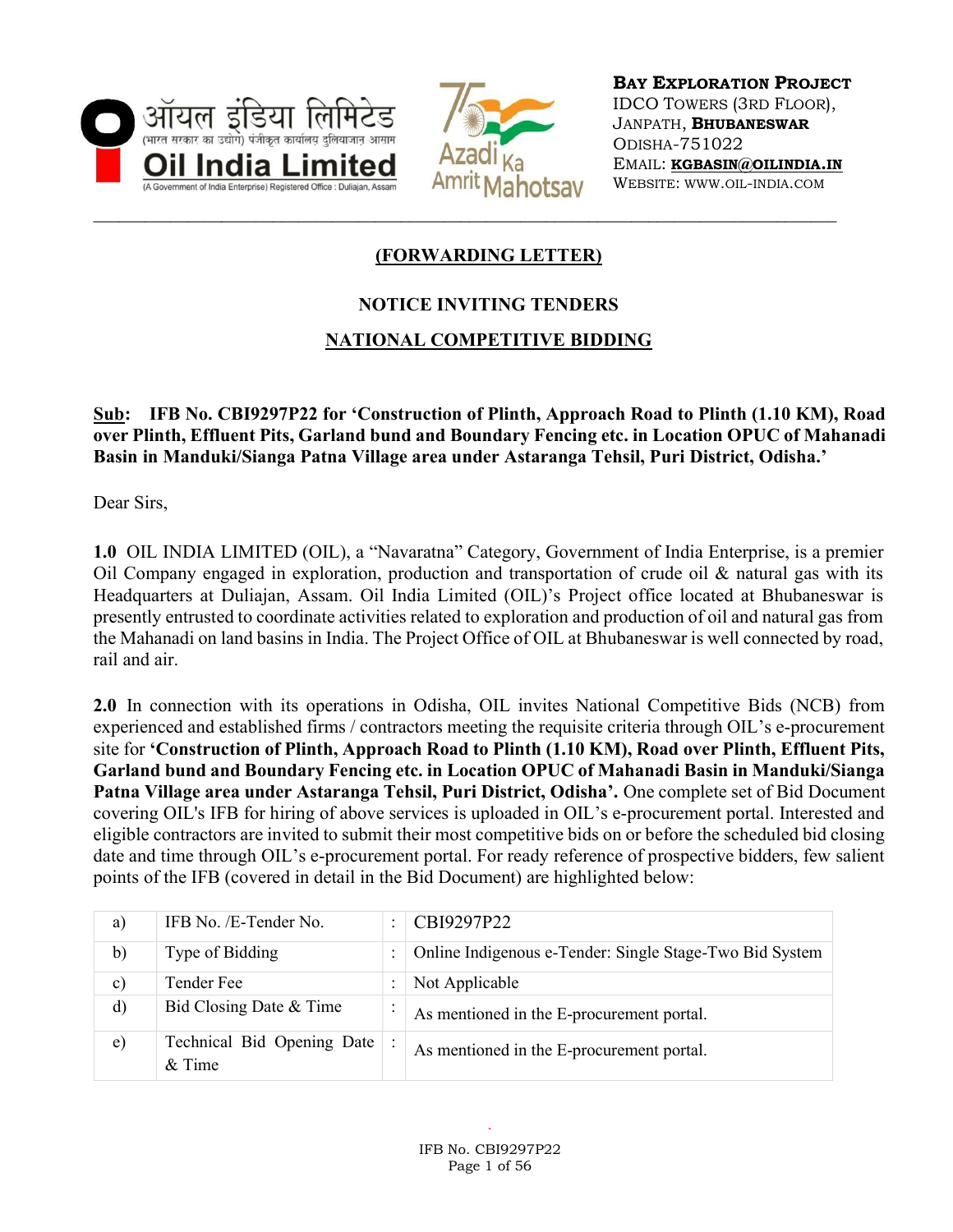| f)               | Price Bid Opening Date &<br>Time          | $\mathbf{I}$ : | Will be intimated to the eligible/qualified Bidders nearer the<br>time.                                                                                                |
|------------------|-------------------------------------------|----------------|------------------------------------------------------------------------------------------------------------------------------------------------------------------------|
| g)               | <b>Bid Submission Mode</b>                | $\ddot{\cdot}$ | Bids must be uploaded online in OIL's E-procurement portal                                                                                                             |
| h)               | <b>Bid Opening Place</b>                  | $\colon$       | Office of Chief General Manager (HSE & Admin),<br>OIL INDIA LIMITED<br><b>Bay Exploration Project</b><br><b>IDCO</b> Towers (3rd Floor)<br>Janpath, Bhubaneswar-751022 |
| $\ddot{i}$       | <b>Bid Validity</b>                       | $\ddot{\cdot}$ | 120 (One Hundred Twenty) days from Bid Closing date                                                                                                                    |
| j)               | Mobilization Time                         | $\ddot{\cdot}$ | Within 07 days from the date of issue of Letter of Award<br>(LOA) / Mobilization notice, whichever is later.                                                           |
| $\mathbf{k}$     | <b>Bid Security Amount</b>                | $\colon$       | INR 9,49,742.00                                                                                                                                                        |
| $\left( \right)$ | <b>Bid Security Validity</b>              |                | 30 days more than the validity of the Bid.                                                                                                                             |
| m)               | Performance<br>Amount<br>of<br>Security   | $\ddot{\cdot}$ | 3% of annualized total Contract value                                                                                                                                  |
| n)               | Performance<br>Validity<br>of<br>Security | $\therefore$   | Up to 03 (three) months from date of completion of<br>Contract.                                                                                                        |
| $\circ$ )        | Location of job                           |                | Location OPUC of Mahanadi Basin in Manduki/Sianga<br>Patna Village area under Astaranga Tehsil, Puri District,<br>Odisha                                               |
| p)               | Duration of the Contract                  | $\vdots$       | 120 days                                                                                                                                                               |
| q)               | <b>Integrity Pact</b>                     |                | Must be digitally signed & uploaded along with the Techno-<br>commercial Bid.                                                                                          |
| r)               | Bids to be addressed to                   | $\colon$       | Chief General Manager (HSE & Admin),<br><b>OIL INDIA LIMITED</b><br><b>Bay Exploration Project</b><br><b>IDCO</b> Towers (3rd Floor)<br>Janpath, Bhubaneswar-751022    |

3.0 Bid Security: Bid Security deposited vide Demand Draft / Banker's Cheque / Bank Guarantee (as per Annexure-G) should reach the office of Chief General Manager (HSE&A), Bay Exploration Project, Oil India Limited, IDCO Towers, Bhubaneswar- 4 before Bid opening date and time, otherwise Bid will be rejected. A scanned copy of this document should also be uploaded along with the Un-priced bid documents. The Bid Security must be valid for a period of 30 days more than the validity of the Bid.

## 3.1 EXEMPTION FROM SUBMISSION OF BID SECURITY

a) Central Govt. offices and Central Public Sector undertakings are exempted from submitting Bid Security.

b) If the bidder is a Micro or Small Enterprise (MSE), then they are also exempted from submitting Bid Security on submission of their Udyam Registration Number with Udyam Registration Certificate along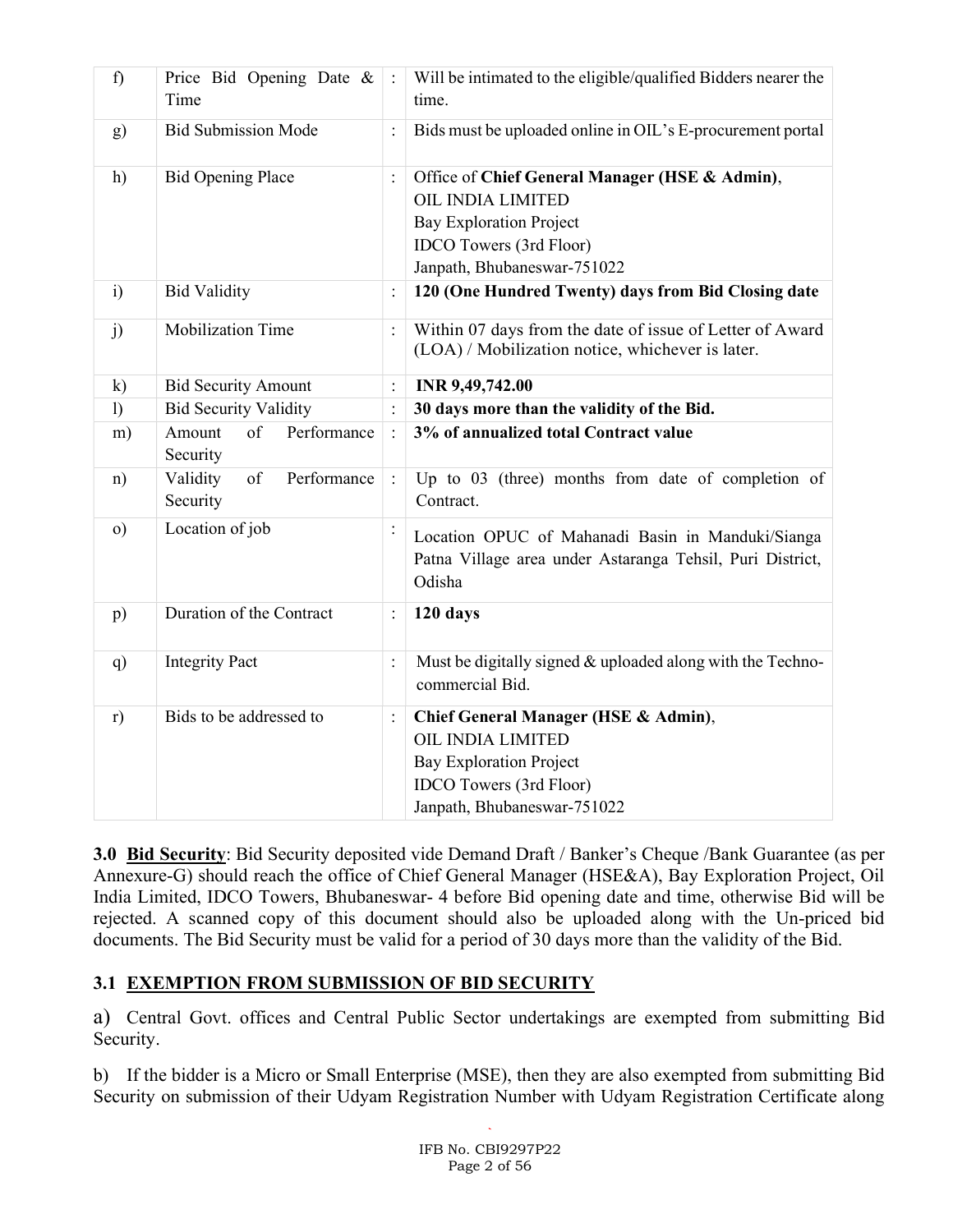with the technical bid.

4.0 Integrity Pact: The Integrity Pact must be uploaded in OIL's E-procurement portal along with the Technical Bid digitally signed by the same signatory who signed the Bid i.e., who is duly authorized to sign the Bid. If any bidder refuses to sign Integrity Pact or declines to submit the Integrity Pact, their bid shall be rejected straightway. Uploading the Integrity Pact with digital signature will be construed that all pages of the Integrity Pact have been signed by the bidder's authorized signatory who signs the Bid.

# 5.0 GUIDELINES FOR PARTICIPATING IN OIL'S E-PROCUREMENT:

5.1 To participate in OIL's E-procurement tender, bidders should have a legally valid digital certificate of Class 3 with Organization's Name and Encryption certificate as per Indian IT Act from the licensed Certifying Authorities operating under the Root Certifying Authority of India (RCAI), Controller of Certifying Authorities (CCA) of India (http://www.cca.gov.in). Digital Signature Certificates having "Organization Name" field as "Personal" are not acceptable. However, aforesaid Digital Signature Certificates having Bidder's Name in the "Organization Name" field are acceptable. Only in case of sole proprietorship firms, Digital Signature Certificates issued in the name of the proprietor is also acceptable provided the bid is submitted in the capacity of a proprietorship firm.

5.2 Digital Signature Certificate comes in a pair of Signing/verification and Encryption/decryption certificate. Bidder should have both the Signing/verification and Encryption/Decryption certificate for Signing and encryption, decryption purpose respectively. The driver needs to be installed once, without which the DSC will not be recognized. While participating on e-Tendering the DSC token should be connected to vendor's system.

5.3 Encryption certificate is mandatorily required for submission of bid. In case bidder created response with one certificate (using encryption key) and bidder changes his Digital Signature Certificate then old certificate [Used for encryption] is required in order to decrypt his encrypted response for getting the EDIT mode of the response. Once decryption is done, bidder may use new DSC certificate for uploading and submission of their offer. It is the sole responsibility of the bidder to keep their DSC certificate properly. In case of loss of the certificate, OIL INDIA LTD. will not be responsible.

5.4 Bidder is responsible for ensuring the validity of digital signature and its proper usage by their employee. The bid including all uploaded documents shall be digitally signed by duly authorized representative of the Bidder / Bidding Company to bind the Bidder / Bidding Company to the contract. If the digital signature used for signing is not of "Class -3" with Organization's name, the bid will be rejected.

5.5 For participation, applicants already having User ID & Password for OIL's E-Procurement Portal need to register against the IFB. New vendors/existing vendors not having User ID & Password for OIL's E-Procurement Portal shall obtain User ID & password through online vendor registration system in E-Portal.

5.5.1 Bidders without having E-Tender Login ID and password should complete their online registration at least 07 (Seven) days prior to the scheduled Bid Closing Date and time of the tender. For online registration, bidder may visit OIL's E-Tender site - https://etender.srm.oilindia.in/irj/portal.

5.5.2 Necessary Login ID & Password will be issued by OIL only after submitting the complete online registration by the Bidder. In the event of late registration/incomplete registration by Bidder, OIL INDIA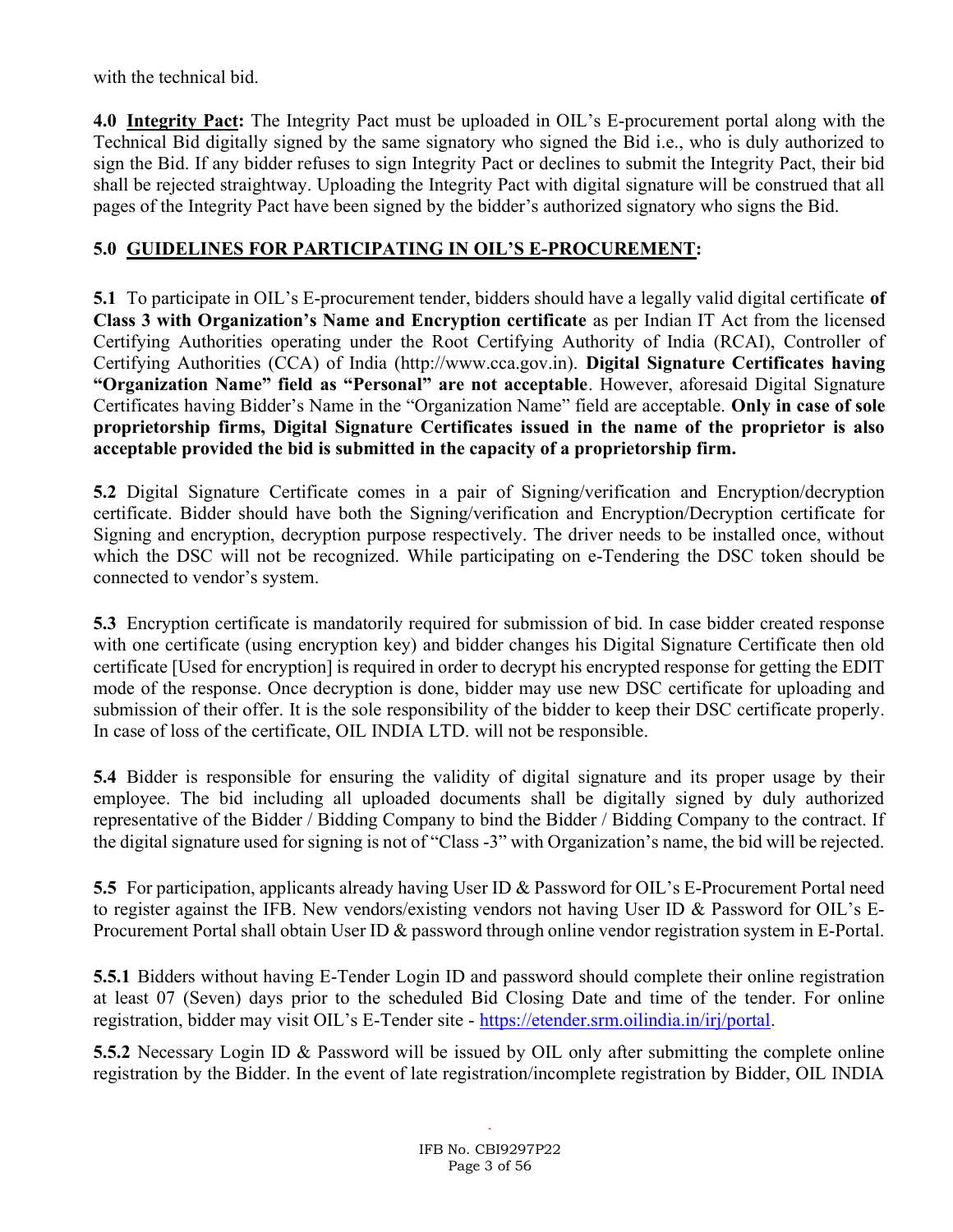LIMITED shall not be responsible for late allotment of User ID  $\&$  Password and request for bid closing date extension on that plea shall not be entertained by Company.

5.6 Parties, who do not have a User ID, can click on Guest login button in the e-Tender portal to view and download the tender. The detailed guidelines are given in User Manual available in OIL's E-Procurement site. For any clarification in this regard, bidders may contact E-Tender Support Cell at Duliajan at erp\_mm@oilindia.in, Ph.: 0374- 2807171/7192.

6.0 The link for OIL's E-Procurement Portal is available on OIL's web site (www.oil-india.com).

7.0 Bid should be submitted online in OIL's E-Procurement site up to 13.00 PM (IST) (Server Time) on the date as mentioned and will be opened on the same day at 15.00 PM (IST) (Server Time) at the office of the CGM-HSE&A in presence of the authorized representatives of the bidders.

However, if the above scheduled closing / opening day of the tender happens to be non-working day due to Bandh / Strike or any other reason, the bids will be received and opened on the following working day at the same time except on Saturdays.

Bidders are requested to examine all instructions, forms, terms and specifications in the bid. Failure to furnish all information required as per the bid or submission of offers not substantially responsive to the bid in every respect will be at the bidders' risk and may result in the rejection of its offer without seeking any clarifications.

Before submission of bids, the bidder is advised to inspect the work site to assess the nature and extent of work and the conditions under which it will be carried out. They may also seek such clarifications from this office as are deemed necessary.

8.0 The rates shall be quoted per unit as specified in the "PRICE BIDDING FORMAT" attached under "Notes and Attachments" tab. Bidder should note that no pricing information is furnished in the "Technical Attachment" (Un-priced Techno-Commercial Bid) otherwise the bid will be rejected.

9.0 (a) No Bidder can withdraw their bid within the validity or extended validity of the bid. Withdrawal of any bid within validity period will lead to forfeiture of his / her / their Bid Security Deposit in full and debar from participation in future tenders, at the sole discretion of the company.

 (b) Once a withdrawal letter is received from any bidder, the offer will be treated as withdrawn and no further claim / correspondence will be entertained in this regard.

10.0 Conditional bids are liable to be rejected at the discretion of the Company.

11.0 The bidders are required to furnish the composition and status of ownership of the firm in whose name bid documents have been purchased / issued along with one or more of the following documentary evidence (which are applicable to the bidder) in support of the same and scanned copies of the same should be uploaded along with the Un-priced Techno-Commercial Bid documents.

11.1 In case of Sole Proprietorship Firm, Copies of Telephone / Electricity / Mobile Bill, PAN card, latest Income Tax Return form indicating therein the name, business and residential address, E-mail and telephone numbers of the owner and GSTIN number.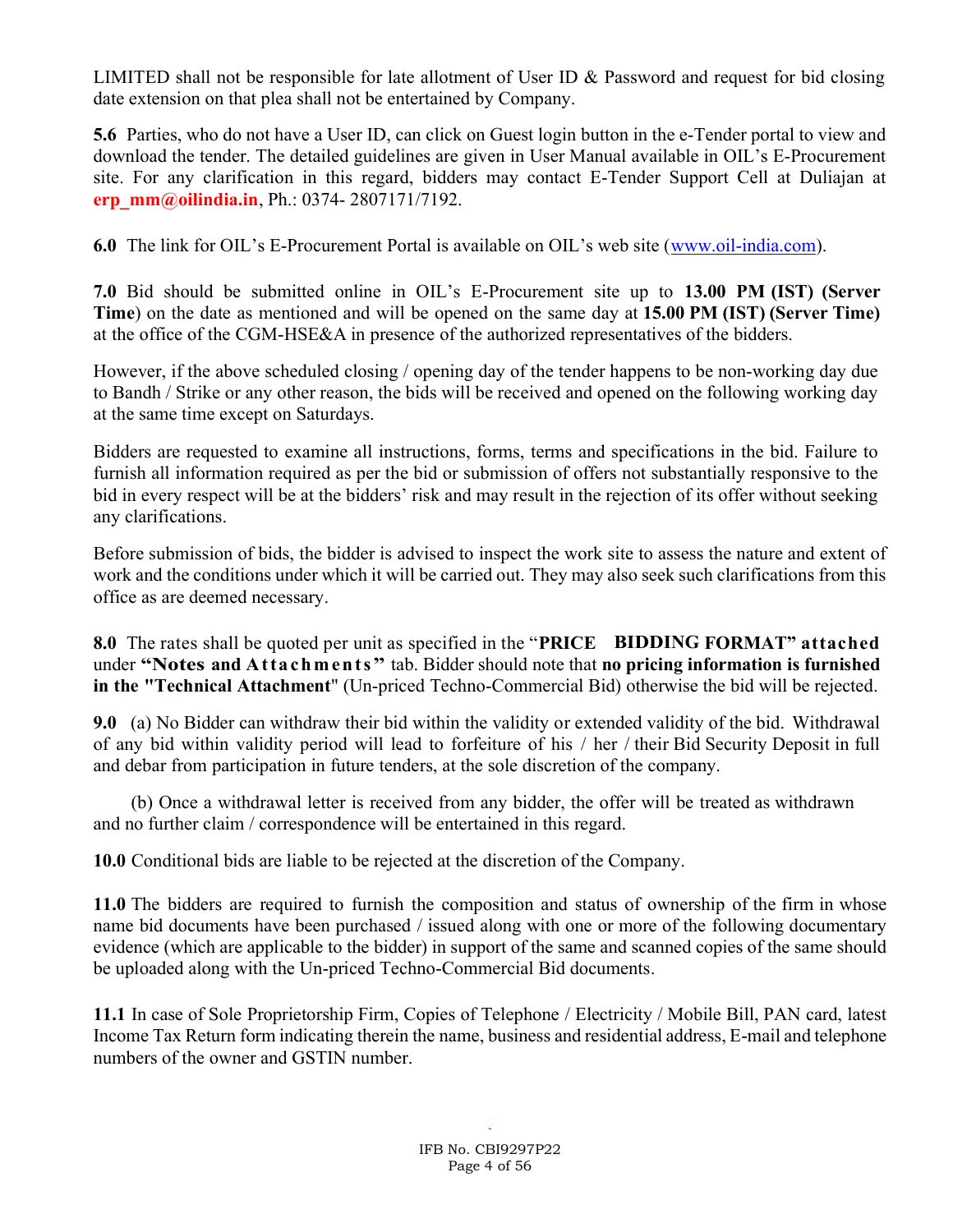11.2 In case of HUF, Copies of Telephone / Electricity / Mobile Bill, PAN card, latest Income Tax Return form, Family Arrangement indicating therein the name, residential address, E-mail and telephone numbers of the owners in general and Karta in particular and GSTIN number.

11.3 In case of Partnership Firm, Copies of Telephone / Electricity / Mobile Bill, PAN card, latest Income Tax Return form indicating therein the name, residential address, E-mail and telephone numbers of all the partners (including the Managing Partner), registered partnership agreement / deed and GSTIN number.

11.4 In case of Co-Operative Societies, Copies of Telephone / Electricity / Mobile Bill, PAN card, latest Income Tax Return form indicating therein the name, residential address, E-mail and telephone numbers of all the Directors or persons who are at the helm of affairs, registration certificate from Registrar of Co-Operative Societies and GSTIN number.

11.5 In case of Societies registered under the Societies Registration Act, Copies of Telephone / Electricity / Mobile Bill, PAN card, latest Income Tax Return form indicating therein the name, residential address, E-mail and telephone numbers of all the Directors or persons who are at the helm of affairs, registration certificate from the Registrar of the state and GSTIN number.

11.6 In case of Joint Stock Companies registered under the Indian Companies Act, Copies of Telephone / Electricity / Mobile Bill, PAN card, latest Income Tax Return form indicating therein the name, residential address, E-mail and telephone numbers of all the Directors or persons who are at the helm of affairs, Certificate of Incorporation from the Registrar of Companies, Memorandum and Articles and GSTIN number.

11.7In case of Trusts registered under the Indian Trust Act, Copies of Telephone / Electricity / Mobile Bill, PAN card, latest Income Tax Return form indicating therein the name, residential address, E-mail and telephone numbers of all the Trustee or persons who are at the helm of affairs, registration certificate from the Registrar of the state, Trust Deed and GSTIN number.

| <b>RFx Information</b><br>Notes and Attachments<br>Conditions<br>Items<br>Summary<br><b>Technical Attachments</b><br>Questions<br><b>Basic Data</b> |          |                    | Go to this Tab "Notes and<br>Tracking<br>Attachments" for Uploading<br>"Price Bid. |         |           |     |
|-----------------------------------------------------------------------------------------------------------------------------------------------------|----------|--------------------|------------------------------------------------------------------------------------|---------|-----------|-----|
| $\blacktriangleright$ Notes                                                                                                                         |          |                    |                                                                                    |         |           |     |
| Clear                                                                                                                                               |          |                    |                                                                                    |         |           |     |
| Category                                                                                                                                            |          |                    | Description                                                                        |         |           |     |
| <b>Conditions of Participation</b>                                                                                                                  |          |                    |                                                                                    |         |           |     |
| <b>Bid Invitation/Auction Text</b><br><b>Bidder's Remarks</b><br><b>Purchaser's Remarks</b>                                                         |          |                    | Go to this Tab "Technical Attachment"<br>for Uploading "Technical Bid".            |         |           |     |
|                                                                                                                                                     |          |                    |                                                                                    |         |           |     |
|                                                                                                                                                     |          |                    |                                                                                    |         |           |     |
|                                                                                                                                                     |          |                    |                                                                                    |         |           |     |
| <b>*</b> Attachments                                                                                                                                |          |                    |                                                                                    |         |           |     |
|                                                                                                                                                     |          |                    |                                                                                    |         |           |     |
| CFolder Attachments                                                                                                                                 |          |                    |                                                                                    |         |           |     |
| Verify Signature<br>Add Attachment Delete                                                                                                           |          |                    |                                                                                    |         |           |     |
| cFolder Name                                                                                                                                        | Category | <b>Description</b> | <b>File Name</b>                                                                   | Version | Processor | Che |

#### 12.0 SCREEN SHOTS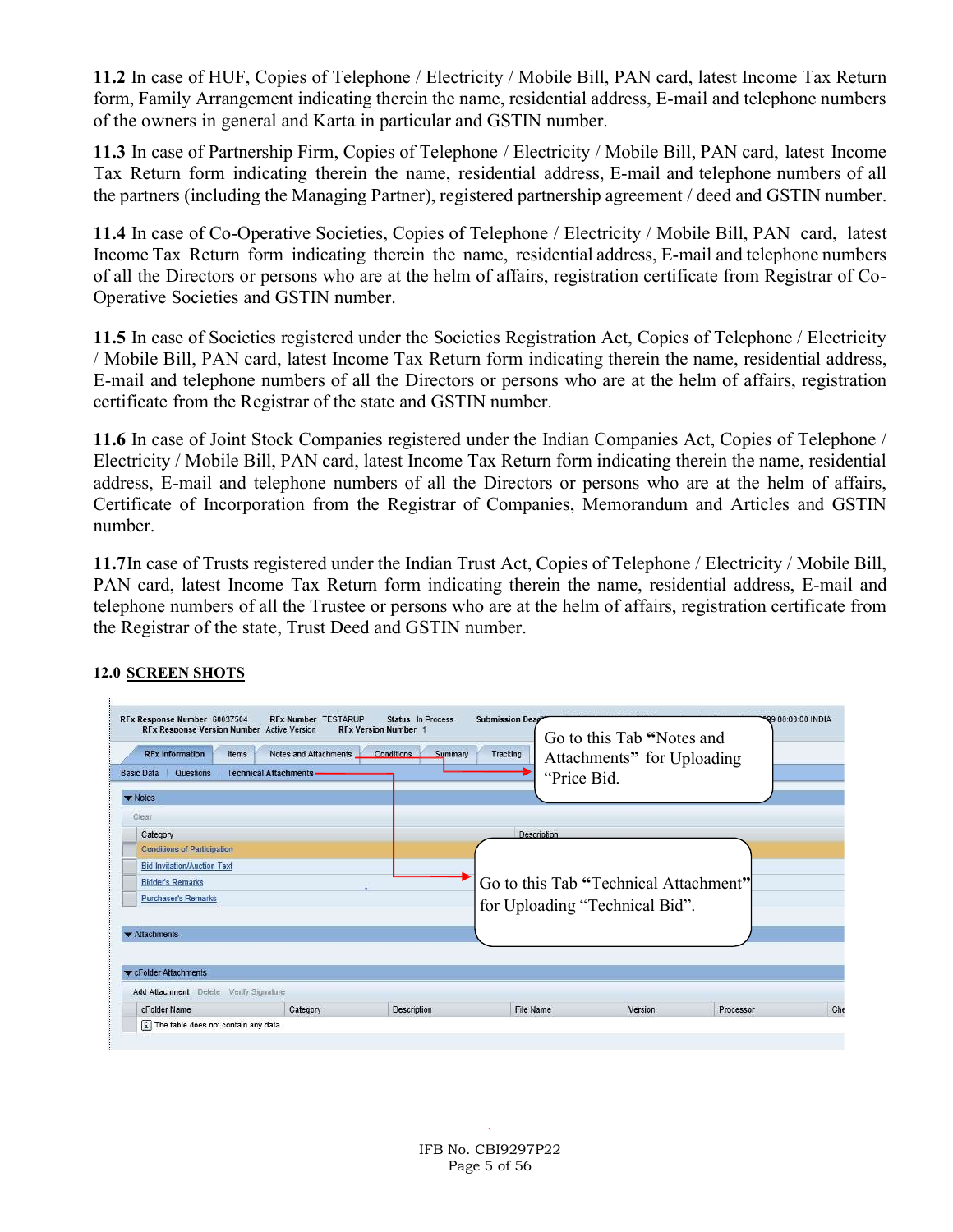On "EDIT" Mode, bidders are advised to upload "Technical Bid" and "Priced Bid" in the respective places as indicated above:

### Note:

\*The "Technical Bid" shall contain all techno-commercial details except the prices.

\*\* The "Priced bid" must contain the price schedule and the bidder's commercial terms and conditions, if any. For uploading Priced Bid, first click on Add Attachment, a browser window will open, select the file from the PC and name the file under Description, Assigned to General Data and click on OK to digitally sign and upload the File. Please click on Save Button of the Response to Save the uploaded files.

13.0 Maintenance of Total bid value in the Response: For convenience of the Bidders and to improve transparency, the rates/costs quoted by bidders against the E-tender shall be available for online viewing after price bid opening to those bidders whose price bids have been opened in the system. For tenders where Detailed Price Information under RFx Information Tab is "No price", the Price Bid is invited through attachment form under "Notes & Attachment". As per the existing process, Bidders must upload their pricing as per the "Price Bidding Format" under "Notes & Attachment". Additionally the bidders must fill up the on-line field " Total Bid Value" under Tab Page "RFx Information" with the Total Cost (Including the GST component) as per the amount of the Price Bid in attachment form.



The "Total Bid Value" as entered by the Bidder in the on-line response shall be displayed in the etender portal amongst the Techno-Commercially qualified bidders and Company will not take any responsibility whatsoever towards incorrect information furnished by the bidders in the "Total Bid Value" field.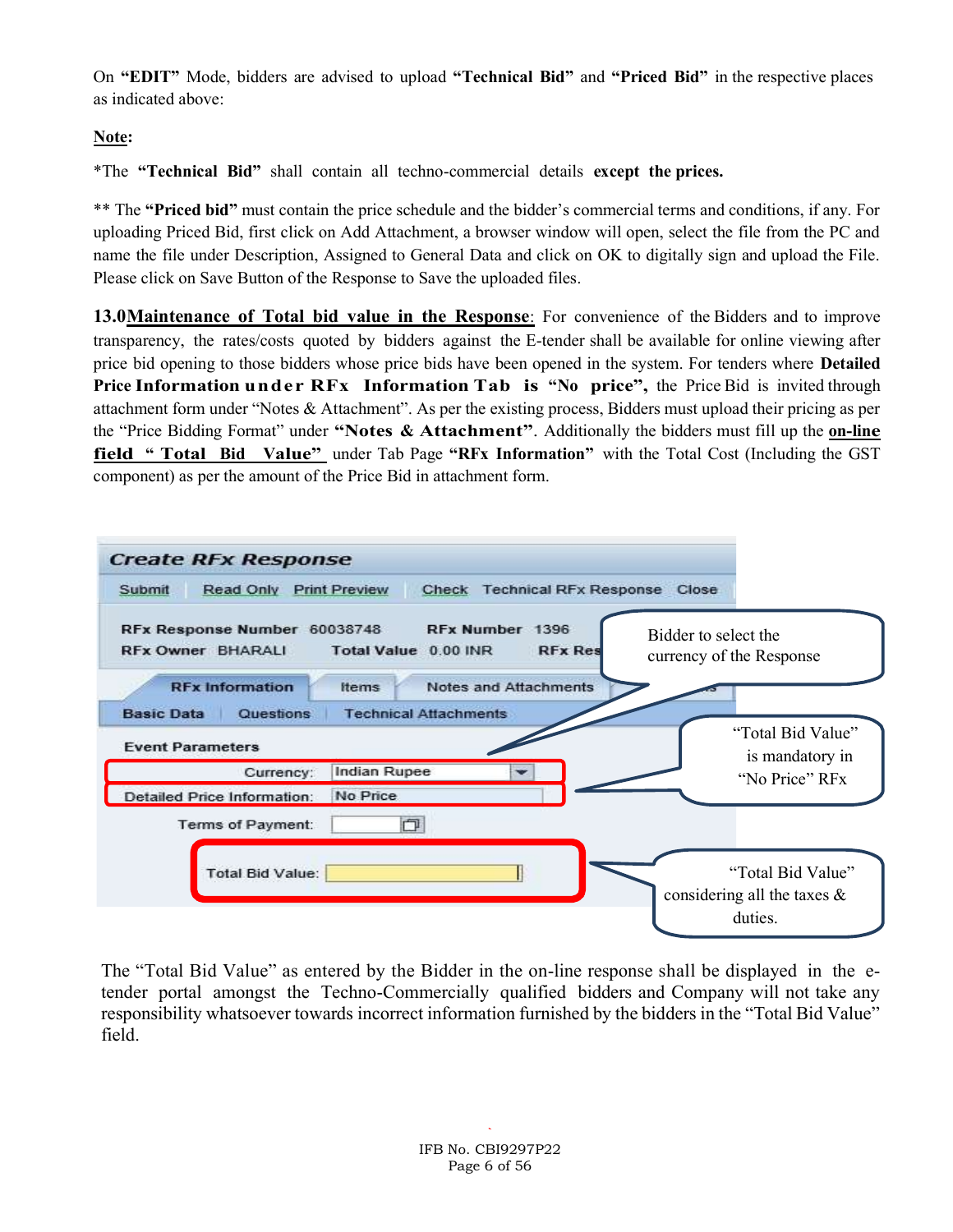It is to be noted that Amount mentioned in the "Total Bid Value" field will not be considered for bid evaluation and evaluation will be purely based on the Price bid submitted as per the "Price Bid Format" under "Notes & Attachments" tab page.

14.0The selected bidder will be required to enter into a formal contract, which will be based on their bid and OIL's Standard Form of Contract.

**15.0**The successful bidder shall furnish a Performance Security Deposit  $(2,3)$ % of total estimated contract price in the form of a Bank Guarantee (as per prescribed format vide **Annexure-B**)/Demand Draft in favour of Oil India Limited before signing the formal contract. The Performance Security Deposit will be refunded to the Contractor after satisfactory completion of the work, but a part or whole of which shall be used by the Company in realization of liquidated damages or claims, if any or for adjustment of compensation or loss due to the Company for any reason. This Performance Security Money shall not earn any interest.

16.0BACKING OUT BY L1 BIDDER AFTER ISSUE OF LOA: In case LOA issued is not accepted by the L1 bidder or the Performance Security is not submitted as per the terms of the contract within the time specified in the Bid Document, the Bid Security shall be forfeited and the bidder shall be dealt as per the Banning Policy (available in OIL's website) of Company.

17.0FURNISHING FRAUDULENT INFORMATION/DOCUMENT: The information and documents furnish by the bidder/contractor in respect of the subject tender/contract are accepted to be true and genuine. However, if it is detected during technical scrutiny or after award of the contract or after expiry of the contract, that the bidder had submitted any fake/ fraudulent document or furnished false statement, the offer/contract shall be rejected/ cancelled, as the case may be and the bidder (if fake document/false statement pertains to such bidder) shall be dealt as per the Banning Policy (available in OIL's website) of Company. The bidder has to submit an undertaking in this regard as per attached Annexure-E.

18.0ERRING / DEFAULTING AGENCIES: Erring and defaulting agencies like bidder, contractor,

supplier, vendor, service provider will be dealt as per OIL's Banning Policy dated 6<sup>th</sup> January, 2017 available in OIL's website: www.oil-india.com.

### $19.0$ T i m e S c h e d u l e :

Time will be regarded as the essence of the Contract. The work shall have to be started within 7 (Seven) days from the date of issue of work order by Company. Failure on the part of the Contractor to complete the work within the stipulated time shall entitle the Company to recover liquidated damages and / or penalty from the Contractor as per terms of the tender.

19.1 OIL reserves the right to curtail / enhance the scope of the work stated above or cancel, if required/ Contract.

19.2 The Contractor will be required to allow OIL officials to inspect the work site and documents in respect of their workers' payment.

20.0Bidder(s) must also furnish the following in their Bid:

| a) NAME OF FIRM          |  |
|--------------------------|--|
| b) DETAIL POSTAL ADDRESS |  |
| c) MOBILE / TELEPHONE NO |  |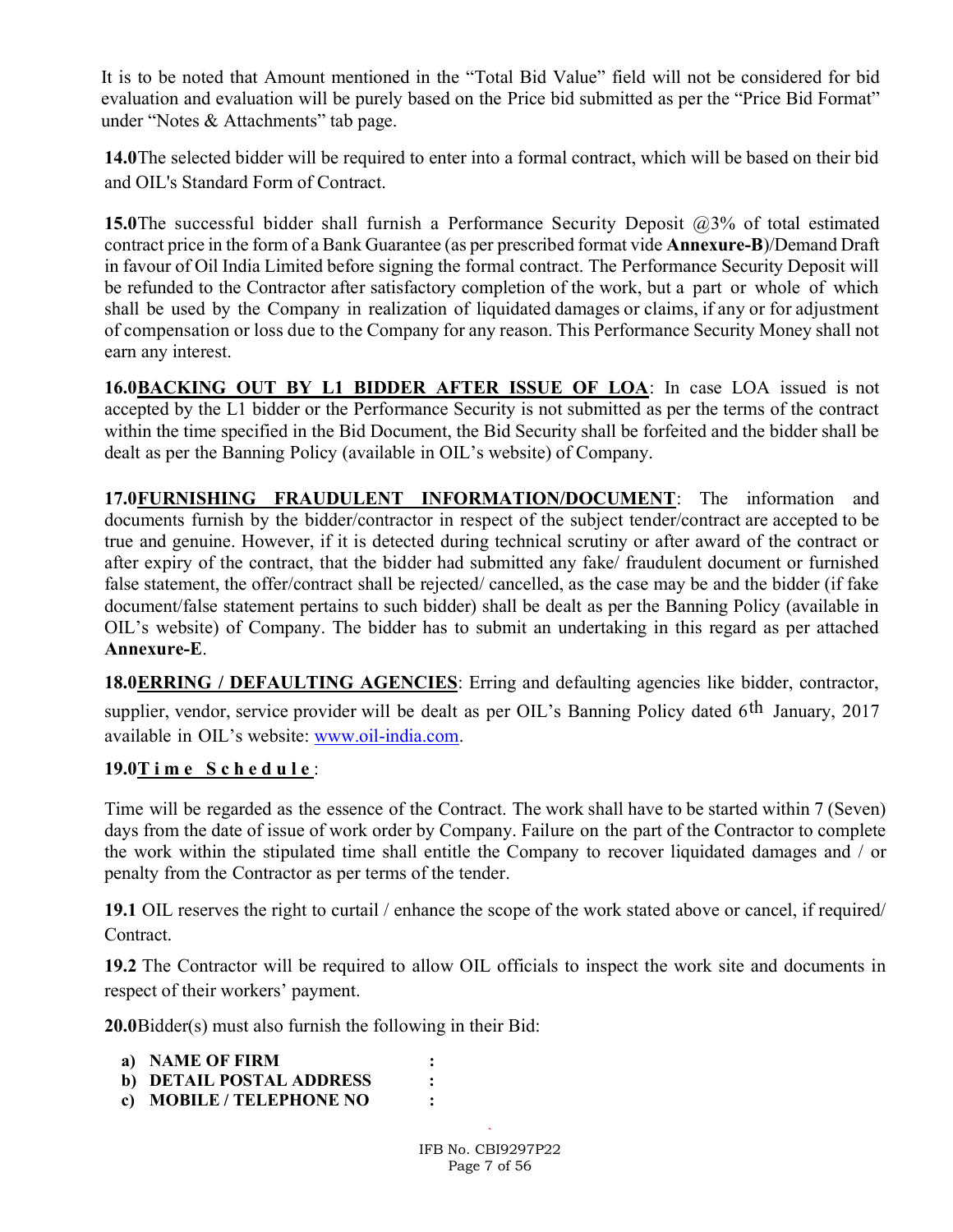| d) E-MAIL ADDRESS             |  |
|-------------------------------|--|
| e) FAX NO (If available)      |  |
| f) CONTACT PERSON             |  |
| g) VENDOR CODE (If available) |  |
| h) GST No.                    |  |

#### 21.0The tender will be governed by:

- a) COVERING LETTER
- b) Part I CONDITIONS OF CONTRACT
- a) Part II SCOPE OF WORK
- b) Part III SPECIAL INSTRUCTIONS & SPECIFICATIONS
- c) Part IV SPECIAL CONDITIONS
- d) Part V- BID EVALUATION CRITERIA
- e) ANNEXURE-A & ANNEXURE-B
- f) ANNEXURE-C INTEGRITY PACT
- g) ANNEXURE –D, ANNEXURE-E, ANNEXURE-F & ANNEXURE-G

#### 22.0The Integrity Pact is applicable against this tender:

OIL shall be entering into an Integrity Pact with the bidders as per format enclosed vide "ANNEXURE-C Integrity Pact" of the tender document. This Integrity Pact proforma has been duly signed digitally by OIL's competent signatory. The proforma has to be returned by the bidder (along with the techno-commercial bid) duly signed (digitally) by the same signatory who signed the bid, i.e., who is duly authorized to sign the bid. If any bidder refuses to sign Integrity Pact or declines to submit the Integrity Pact, their bid shall be rejected straightway. Uploading the Integrity Pact with digital signature will be construed that all pages of the Integrity Pact has been signed by the bidder's authorized signatory who sign the Bid. In case of a Joint venture, all the partners of the joint venture should sign the Integrity Pact.

- 1. Shri Shri Sutanu Behuria, IAS(Retd.); E-mail: sutanu2911@gmail.com
- 2. Shri Rudhra Gangadharan, IAS (Retd.), Ex-Secretary, Ministry of Agriculture; E-mail: rudhra.gangadharan@gmail.com
- 3. Shri Om Prakash Singh, IPS (Retd.); E-mail: ops2020@rediffmail.com

In the event of any dispute between the management and the contractor relating to those contracts where Integrity Pact is applicable, in case, both the parties are agreeable, they may try to settle dispute through mediation before the panel of IEMs in a time bound manner. If required, the organizations may adopt any mediation rules for this purpose. In case, the dispute remains unresolved even after mediation by the panel of IEMs, the organization may take further action as per the terms and conditions of the Contract. The fees/expenses on dispute resolution shall be equally shared by both the parties.

23.0 OIL now looks forward to active participation of contractors in the IFB.

Thanking you,

 Yours faithfully, OIL INDIA LIMITED

 (SWARUP MAJUMDER) Sr. Manager-C&P (BEP) for Chief General Manager (C&P)

Date: 06.01.2022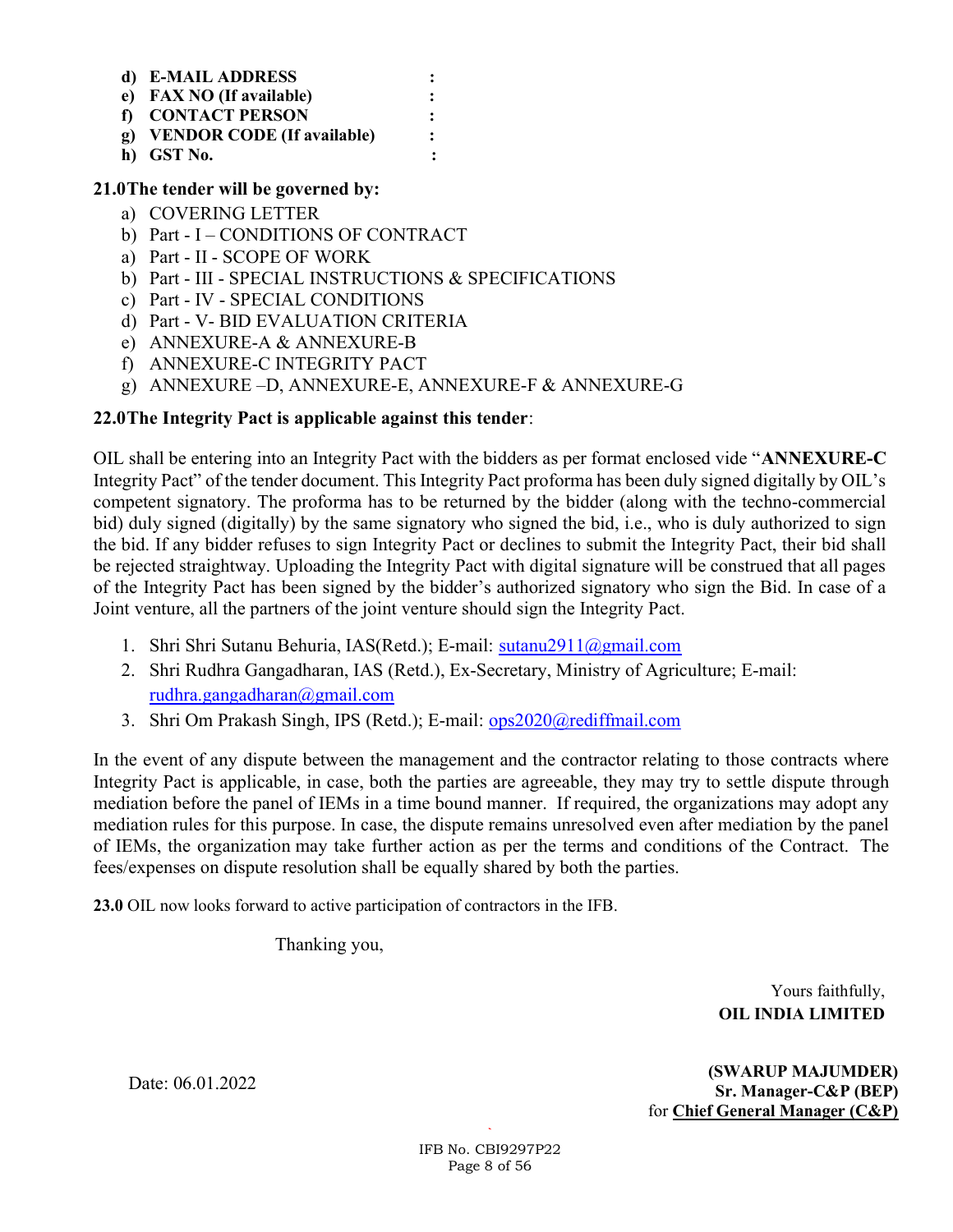### PART – I

### CONDITIONS OF CONTRACT

MEMORANDUM OF CONTRACT made this day ------------------------ between OIL INDIA LIMITED, a Company incorporated under the Companies Act 1956 and having its Registered Office at Duliajan in the District of Dibrugarh, Assam and Bay Exploration Project Office at IDCO Tower (3<sup>rd</sup> Floor), Janapath, Bhubaneswar -751022, Odisha (hereinafter called "The Company") of the one part and ---------------- carrying on business under the firm name M/s ---------------with their office at ----------- in the district of ---------- aforesaid (hereinafter called "The Contractor") of the other part.

WHEREAS, in this Contract the following terms shall be interpreted as indicated below:

a) The "Contract" means the Contract entered into between the Company and Contractor, and terms & conditions as recorded in this document signed by the parties, including all attachments and appendices thereto and all documents incorporated by reference therein.

b) The "Contract Price" means the prices/costs/rates payable by Company to the Contractor under the agreement for the full and proper performance of its Contractual obligations.

c) The "Work" means each and every activity described in the Schedule of Work/ Specifications, detailed in Part-II.

d) "Company" or "OIL" means OIL INDIA LIMITED and its executors, successors, administrators and assignees.

e) "Contractor" means the individual or firm or Company performing the "Work" under this Contract and its executors, successors and assignees.

f) "Contractor's personnel" means the personnel to be provided/deployed by the Contractor for due performance of the assigned work as per the Contract.

g) "Company Personnel" means the personnel to be provided by the Company. The Representative/Engineer of the Company are also included in the Company's personnel. The Company's Representative/Engineer means the person or persons appointed and approved from time to time by the Company to act on its behalf for overall co-ordination and project management at site.

h) "Site" means the land, installation and other places, provided and designated by the Company on which the works are to be executed by the Contractor.

i) "Company's items" means the equipment, materials, installations and services, which are to be provided by the Company at the expense of the Company.

j) "Contractor's items" means the equipment, materials and services, which are to be provided by the Contractor at the expense of the Contractor.

k) "Commencement date" means the date on which the Contractor's personnel starts the job as mentioned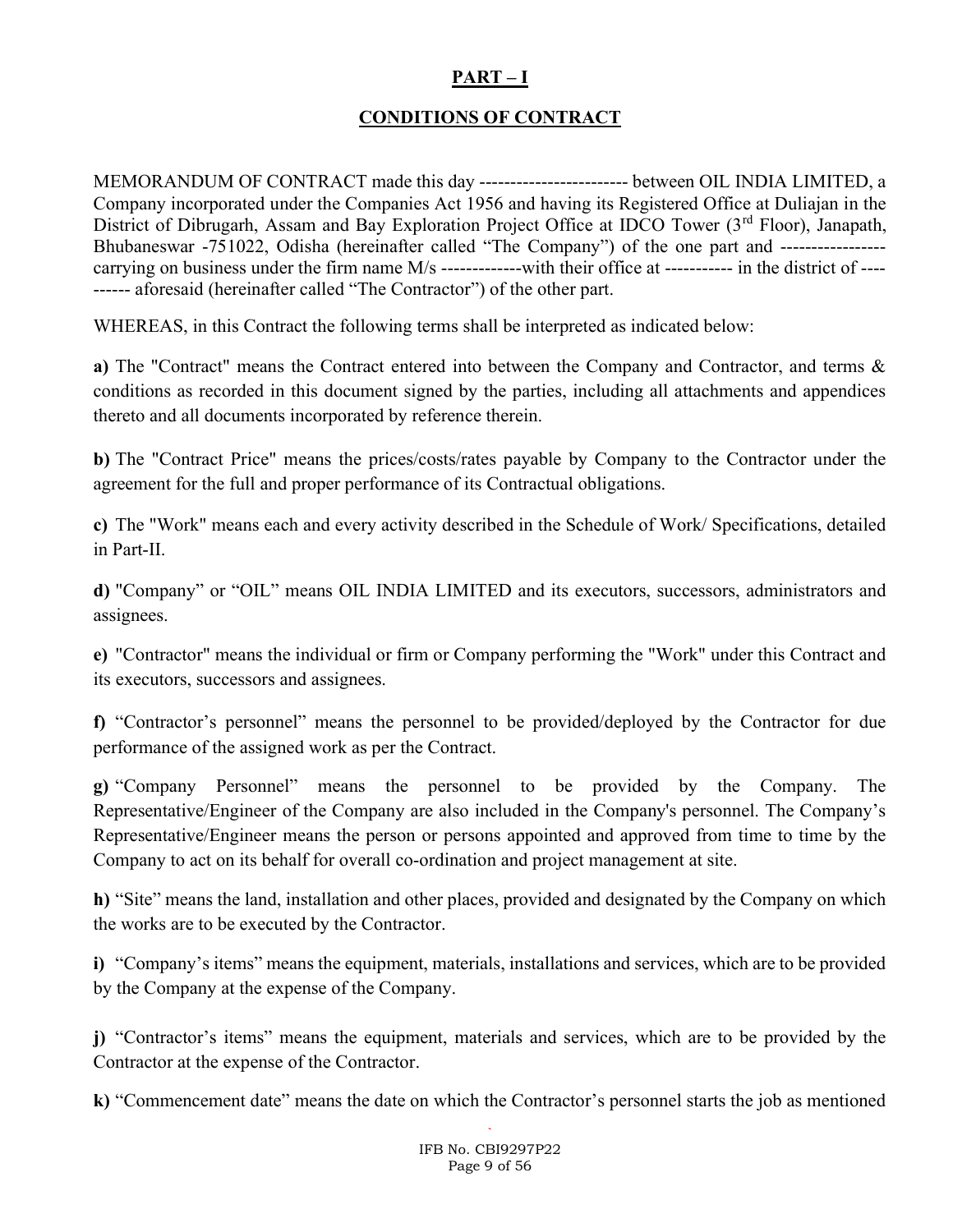in the Contract.

l) "Gross Negligence" as used in this Contract shall mean "willful and wanton disregard for harmful, avoidable and foreseeable consequence".

# WITNESSETH:

1.0 (a) The Contractor hereby agrees to carry out the work set down in the Schedule of Work which forms Part-II of this Contract in accordance with General Specifications read in conjunction with any drawings and Particular Specifications and Instructions which forms Part-III of this Agreement utilizing the services as offered by the Company and listed in Part-IV of the Contract.

(b) In this Contract all words and expressions shall have the same meanings as are respectively assigned to them hereinabove which the Contractor has perused and is fully conversant with before entering into this Contract.

2.0 The Contractor shall provide all labour, supervision and transport and such specified materials described in Part-II of the Contract including tools and plants as necessary for the work and shall be responsible for all royalties and other levies and his rates shall include all incidental and contingent work which, although not specifically mentioned in this Contract but are necessary for completion of the work in a sound manner and with good workmanship.

3.0 The Company's Engineer shall have power to –

a) Reduce the rates at which payments shall be made if the quality of the work, although acceptable, is not up to the required standard, set forth in the Company's standard specifications which have been perused and fully understood by the Contractor.

b) Order the Contractor to remove any inferior materials from the work site and to demolish or rectify any work of inferior workmanship, failing which the Company's Engineer may arrange for any such work to be demolished or rectified by any other means at the Contractor's expense.

c) Order the Contractor to remove or replace any workman whom he (the Engineer) considers incompetent or unsuitable. The Engineer's opinion as to the competence and suitability of any workmen engaged by the Contractor shall be final and binding on the Contractor.

d) Issue to the Contractor from time to time during the progress of the work such further drawings and instructions as shall be necessary for the purpose of proper and adequate executions and maintenance of the works and the Contractor shall carry out and be bound by the same.

e) Order deviations in Part-II and III of this Contract after obtaining approval from the Company's management. All such deviation orders shall be in writing and shall show the financial effect, if any, and whether any extra time is to be allowed. The rates to be applied for such deviation order shall be the same as those appearing in the Basic Schedule of Rates of Andhra Pradesh P.W.D. in force on the date of issue of such deviation order.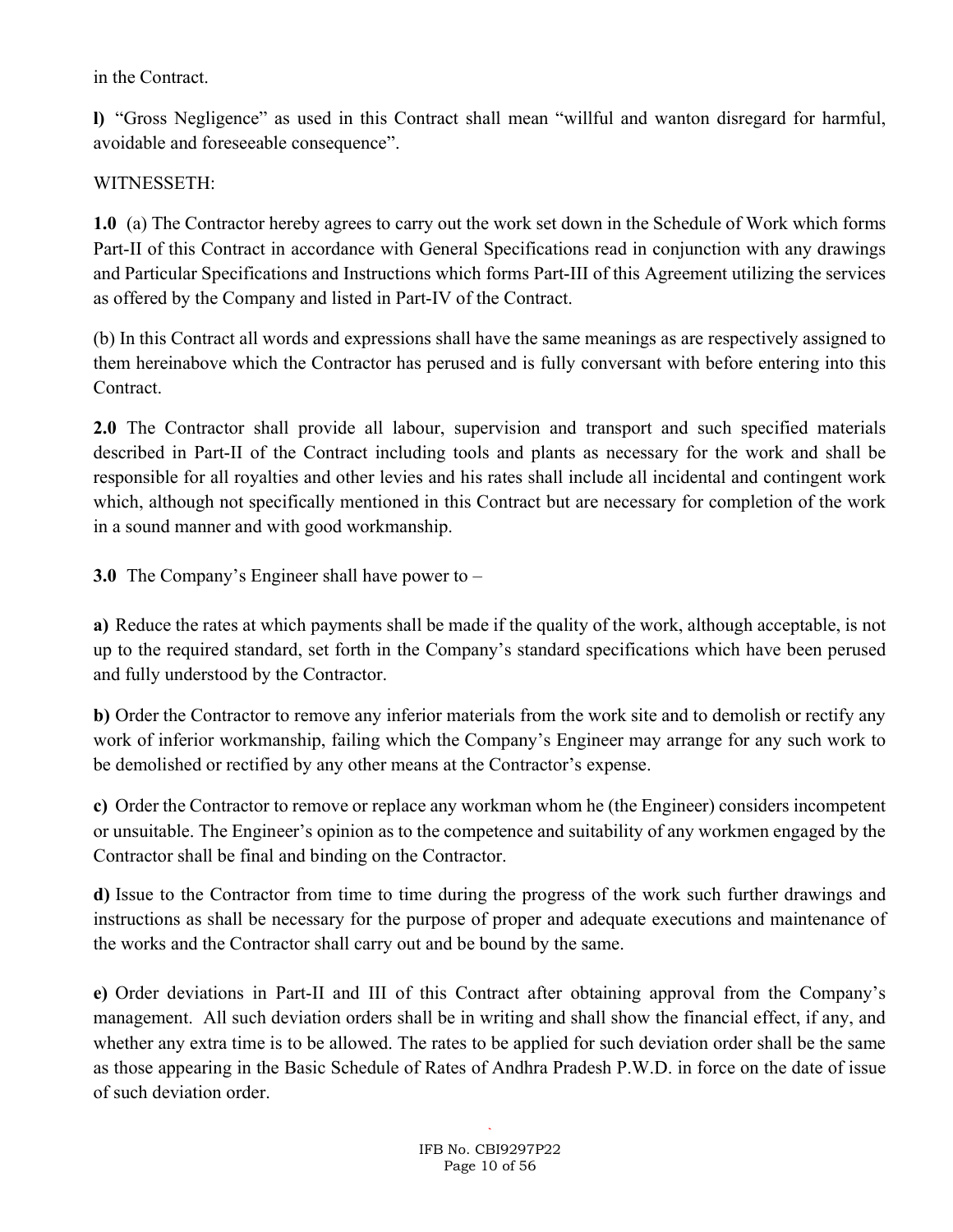4.0 The Contractor shall have no claim against the Company in respect of any work which may be withdrawn, but only for work actually completed under this Contract. The Contractor shall have no objection to carry out work in excess of the quantities stipulated in Part-II, if so ordered by the Company at the same rates, terms and conditions.

5.0 The Company reserves the right to cancel this Contract at any time upon full payment of work done and the value of the materials collected by the Contractor for permanent incorporation in the work under this Contract particularly for execution of this Contract up to the date of cancellation of the Contract. The valuation of the work done and the materials collected shall be estimated by the Company's Engineer in presence of the Contractor. The Contractor shall have no claim to any further payment whatsoever. The valuation would be carried out ex-party if Contractor fails to turn up despite reasonable notice, which will be binding on the Contractor.

6.0 The Contractor hereby undertakes to indemnify the Company against all claims which may arise against the under noted Act: -

- I. The Mines Act.
- II. The Minimum Wages Act, 1948.
- III. The Workman's Compensation Act, 1923.
- IV. The Payment of wages Act, 1963.
- V. The Payment of Bonus Act, 1965.
- VI. The Contract Labour (Regulation & Abolition) Act, 1970 and the rules framed there under.
- VII. Employees' Pension Scheme, 1995.
- VIII. Inter-State Migrant (Regulation of Employment and Condition of Service) Act. 1979.
	- IX. The Employees Provident Fund and Miscellaneous Provisions Act, 1952. X. Goods and Service Tax (GST) Law,

or any other Acts or statutes not herein above specifically mentioned having bearing over engagement of workers directly or indirectly for execution of work. The Contractor shall not make the Company liable to reimburse the Contractor for the statutory increase in the wage rates of the Contract Labourer appointed by the Contractor. Such statutory increase in the wage rates of Contract Labourer shall be borne by the Contractor.

6.1 Contractor(s) whoever is liable to be covered under P.F. Act must ensure strict compliance of provisions of Provident Fund and Miscellaneous Provisions Act, 1952 in addition to the various Acts mentioned elsewhere in this contract. Any contractor found violating these provisions will render themselves disqualified from any future tendering. As per terms of the contract, if applicable, the contractor must deposit Provident Fund Contribution (covering employee's & employer's share) with the competent authority under their direct code. The contractor shall be required to submit documentary evidence of deposit of P.F. Contribution to the company. In case of failure to provide such documentary evidence, the company reserves the right to withhold the final bill.

7.0 The Contractor shall clear away all rubbish and surplus materials from the site on completion of work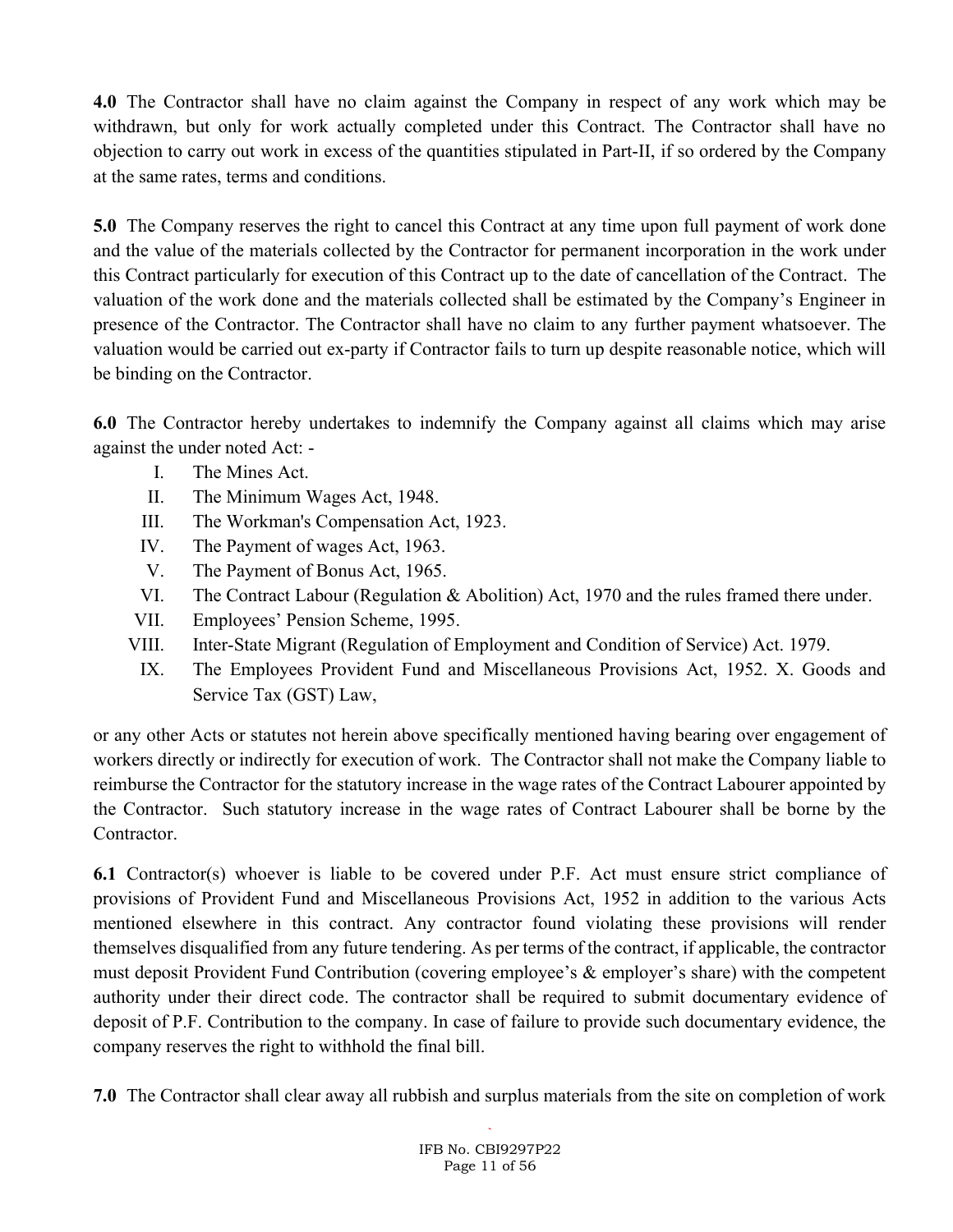and shall leave the site clean and tidy.

8.0 Work Completion Time: The Contractor must commence the work within 7 (seven) days from the date of issue of Work Order and the work should be completed within 120 days from the date of issue of Work Order. Non-compliance of this time schedule will call for imposition of liquidated damage.

9.0 Validity of the Contract: The Contract shall remain valid for a period of 120 days from the date of letter of award of the Contract or till the completion of work against the last Work Order issued within the currency of the Contract, whichever is later.

10.0Schedule of Rates: Payment to the Contractor will be made against work completed by them at the rates entered in the Schedule of Rates, Part-II hereof.

11.0 Liquidated Damages: Time is the essence of this Contract. During the currency of the job, the work progress must be commensurate with the time elapsed. Work should be completed within stipulated period of completion. For any default in timely completion of assigned work from the date of assigning the work, Liquidated Damages at the rate of ½% (half percent) of the total value of the contract, per week or part thereof, upto a maximum of 7.1/2% (seven & half percent) of the total estimated value of the contract.

In the event of there being undue delay in execution of the Contract, the Company reserves the right to cancel the Contract and / or levy such additional damages as it deems fit based on the actual loss suffered by the company attributable to such delay. The company's decision in this regard shall be final.

12.0In order to promote, safeguard and facilitate the general, operational economic interest of the Company, during the continuance of this Contract the Contractor hereby agrees and undertakes not to take any direct or indirect interest and/or support, assist maintain or help any person or persons engaged in antisocial activities, demonstrations, riots, or in any agitation prejudicial to the Company's interest and any such event taking shape or form at any place of the Company's work and its neighbourhood.

13.0Estimated Value of Contract: The total evaluated value of the Contract (all inclusive) is estimated to be Rs ------------------- (Approx.), but the Company shall pay the Contractor only for actual work done at the all-inclusive rates set down in the Schedule of Rates which forms Part-II of this Contract.

14.0Payment Terms: Payment shall be made against work completed by the Contractor and duly certified by Company's Engineer. Taxes will be deducted at source as per the existing Act, wherever applicable.

On account payment may be made, not oftener than monthly, up to the amount of 97% of the value of work done. Final payment will be made only after satisfactory completion of the work. Such final payment shall be based on the work actually done allowing for deviations and any deductions and the measurement shall be checked and certified correct by the Company's Engineer before any such final payment is made.

15.0 Performance Security: Upon receipt of Notification of Award of the Contract, the successful bidder shall furnish Performance Security to the Company in the Form of a Bank Draft or Bank Guarantee from a scheduled bank located in India as per format provided in Annexure-B of the Bid Document. The amount of Performance Security shall be equivalent to 3% of the total contract value of the Contract. The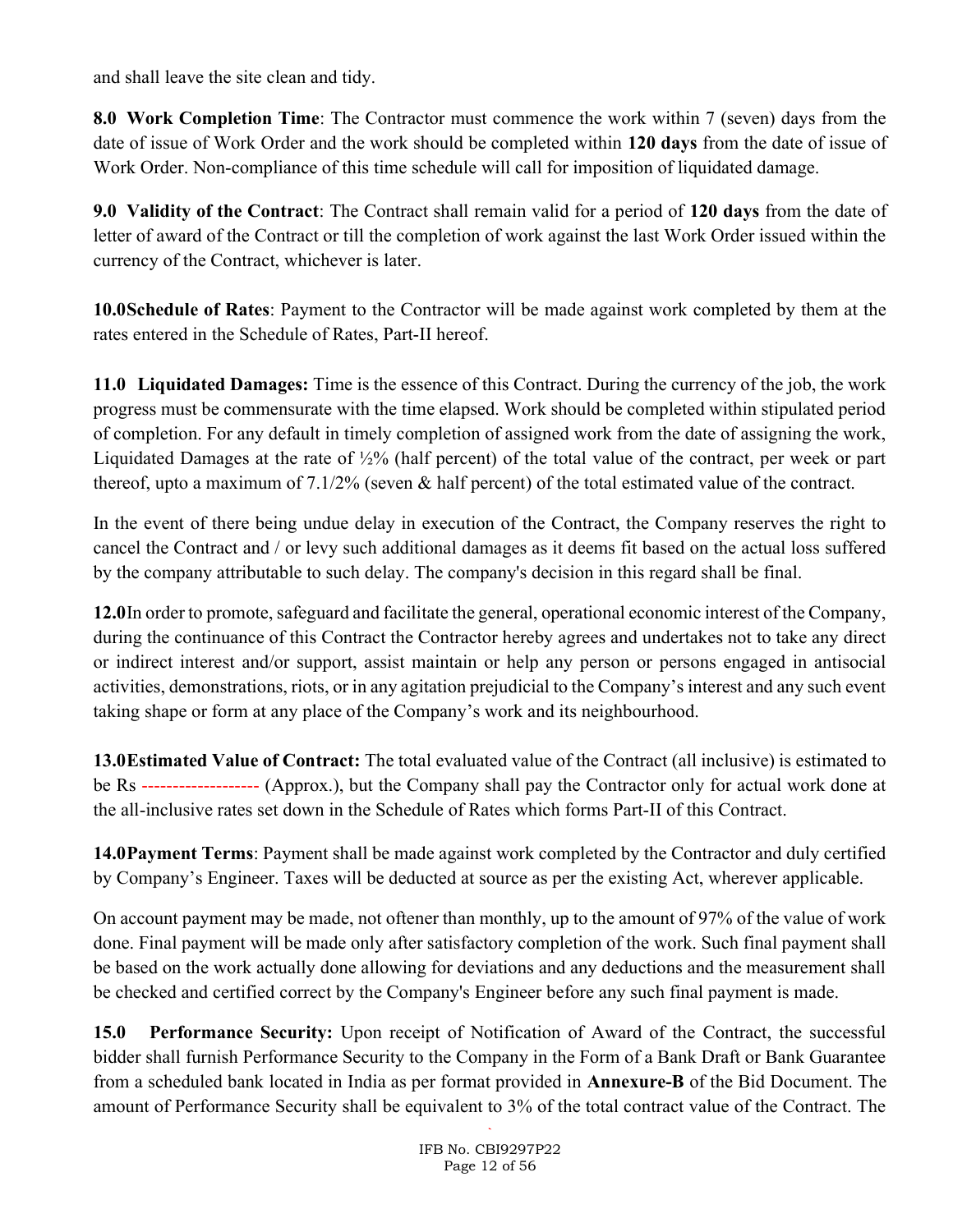proceeds of the Performance Security shall be payable to the Company as compensation for any loss resulting from Contractor's failure to complete his/her obligations under the Contract. The Performance Security shall be valid till 3 (three) months beyond the validity of the Contract and applicable warranty period of 6 months.

16.0 The Contractor employing more than 20 (twenty) workmen on any day of the preceding 12 (twelve) months shall be required to obtain requisite license at his cost from the appropriate licensing Officer before undertaking any contract work. The Contractor shall also observe the rules and regulations framed under the contract labour (Regulations & Abolition) Act.

17.0 Wages shall be paid by the Contractor to the workmen directly without the intervention of any Jamadars or Thekadars and that the Contractor shall ensure that no amount by way of commission or otherwise is deducted or recovered by the Jamadars from wages of the workmen.

18.0The Contractor will not be allowed to construct any structure (for storage/housing purpose) with thatch, bamboo or any other inflammable materials within industrial or other fenced area of the Company.

19.0The Contractor shall ensure that all men engaged by him are provided with appropriate protective clothing and safety wear in accordance with Oil Mines Regulations 2017. The Company's representative shall not allow/accept those who are not provided with the same.

19.1The Contractor shall deploy local persons in works. The Contractor shall not engage minor labour below 18(eighteen) years of age under any circumstances.

19.2The Contractor will be required to allow OIL Officials to inspect the work site and documents in respect of the workers' payment.

19.3All safety precautions to be maintained by the Contractor at his own cost as per safety rules and regulations.

19.4The Contractor shall have to work during rainy seasons also. Watch and ward, loss or damage to Company's property, theft and other incidental charges shall be Contractor's responsibility.

19.5Efficient workmen to be engaged by the Contractor. The Contractor shall have to provide temporary latrine facilities in the entire work site for use of their workmen during progress of work.

19.6If required, the Contractor shall have to work in two shifts for which no extra payment will be admissible to him/them.

19.7The Contractor shall use pump if needed for dewatering of pit(s) while excavation for which no extra payment will be made. Water that may accumulate on the site during progress of the works or in trenches and excavations from other than accepted risks shall be removed from the site to entire satisfaction of the Engineer-incharge and at the Contractor's expense.

19.8If needed water and electricity will have to be arranged by the Contractor at his own cost. The contractor himself (the signatory of the contract) must visit the site at least twice in a week as fixed for taking necessary instruction from the Engineer-in charge. The program of works to be submitted in the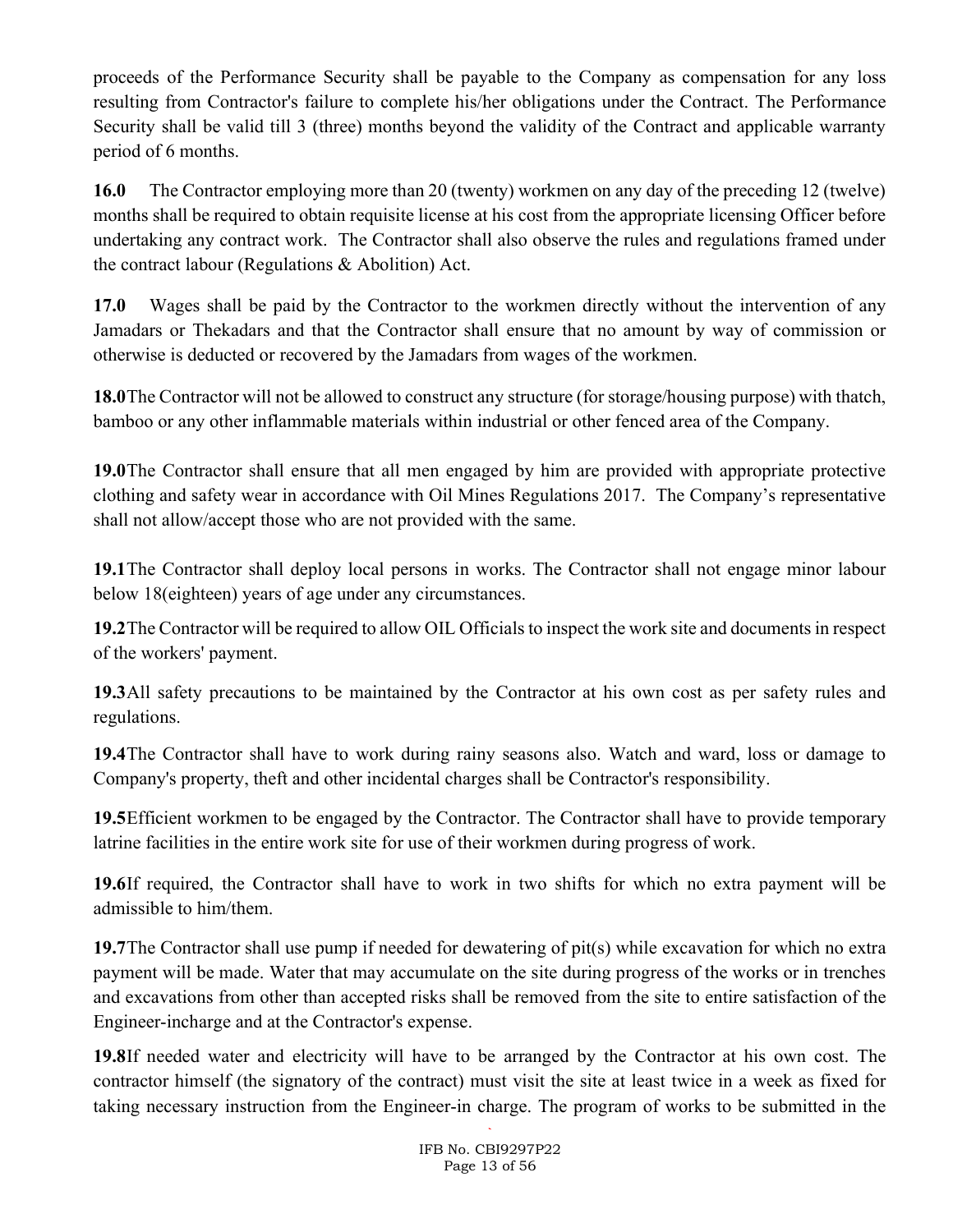form of Bar Chart within 3 days of receipt of work order.

19.9Materials if rejected should be removed from site within 48 (forty- eight) hours of rejection, failing which the Company reserves the right to get the rejected materials removed at the risk and cost of the Contractor.

19.10 The Contractor's representative should report to Engineer-in-charge on all working days for instructions.

19.11 The Contractor and his workmen are to strictly observe the safety precautionary rules as per Mines Act (Latest edition) while executing the work.

19.12 The contractor must quote considering the prevailing minimum Labour wage rate for each day of work.

19.13 The Company reserves the right to get the part or whole work complete at the risk and cost of the Contractor if they fail to complete the Work within the stipulated time without any valid reason. The Company's decision shall be final and binding on the Contractor.

## 20.0 LIABILITY:

20.1 Except as otherwise expressly provided, neither the Company nor its servants, agents, nominees, shall have any liability or responsibility whatsoever to whomsoever (including the owner) for loss or damage to the equipment and/or loss or damage to the property of Contractor and/or its sub-contractors, irrespective of how much loss or damage is caused unless caused by willful and gross negligence of the Company and/or its servants, agents, nominees, assignees. The Contractor shall protect, defend, indemnify and hold harmless the Company from and against such loss or damage and any suit, claim or expense resulting therefrom.

20.2 Neither the Company nor its servants, agents, nominees, assignees, sub-contractors shall have any liability or responsibility whatsoever for injury to, illness, or death of any employee of the Contractor irrespective of how such injury, illness or death is caused unless caused by willful and gross negligence of the Company and/or its servants, agents, nominees, assignees. The Contractor shall protect, defend, indemnify and hold harmless the Company from and against such loss or damage and any suit, claim or expense resulting there from.

## 21.0FORCE MAJEURE:

21.1In the event of either party being rendered unable by `Force Majeure' to perform any obligation required to be performed by them under the contract, the relative obligation of the party affected by such `Force Majeure' will stand suspended as provided herein. The term `Force Majeure' as employed herein shall mean acts of God, war, revolt, agitation, strikes, riot, fire, flood, sabotage, civil commotion, road barricade (but not due to interference of employment problem of the party) and any other cause, whether of kind herein enumerated or otherwise which are not within the control of the party to the contract and which renders performance of the contract by the said party impossible.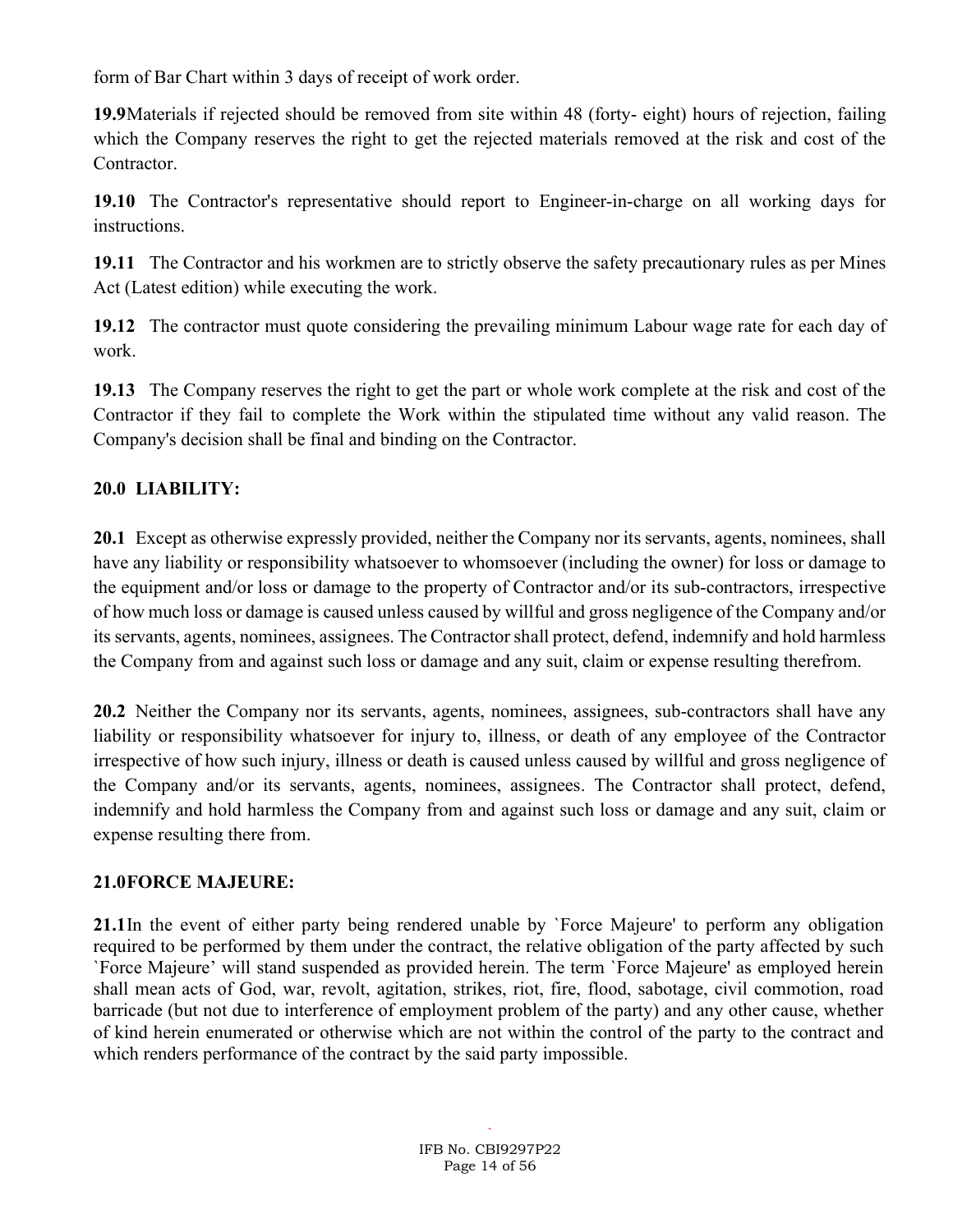21.2Upon occurrence of such cause and upon its termination, the party alleging that it has been rendered unable as aforesaid thereby, shall notify the other party in writing within Seventy-Two (72) hours of the alleged beginning and ending thereof, giving full particulars and satisfactory evidence in support of its claim.

21.3Should `Force Majeure' condition as stated above occurs and should the same be notified within seventy-two (72) hours after its occurrence, then either party will have the right to terminate the contract with prior written notice if such `Force Majeure' condition continues beyond consecutive fifteen (15) days. Should either party decide not to terminate the contract even under such condition, no payment would apply during the force majeure period unless otherwise agreed to.

Time for performance of the relative obligation suspended by Force Majeure shall then stand extended by the period for which such cause lasts. If, however, relative obligation of the party affected by such 'Force Majeure' is limited to part of the obligation(s), the contract shall not be terminated and the parties shall continue to perform their respective obligations, which are not affected by the 'force majeure' condition, provided the obligations affected by the 'force majeure' do not preclude the parties in performing the obligations not affected by such conditions.

## 22.0TERMINATION:

# 22.1 TERMINATION ON EXPIRY OF THE TERMS (DURATION)

The contract shall be deemed to be automatically terminated on the expiry of duration of the contract (or extension, if any, thereof) unless OIL has exercised its option to extend this contract in accordance with the provisions, if any, of this Contract.

## 22.2TERMINATION ON ACCOUNT OF FORCE MAJEURE:

Either party shall have the right to terminate the Contract on account of Force Majeure as set forth herein clause 21.0 above.

## 22.3TERMINATION OF CONTRACT FOR DEATH:

If the Contractor is an individual or a proprietary concern and the individual or the proprietor dies or if the Contractor is a partnership concern and one of the partners dies then unless, the Company is satisfied that the legal heir of the individual or the proprietary concern or the surviving partners are capable of carrying out and completing Contract, the Company is entitled to cancel the Contract for the uncompleted part without being in any way liable for any compensation payment to the estate of the deceased Contractor and/or to the surviving partners of the Contractor's firm on account of the cancellation of Contract. The decision of the Company in such assessment shall be final & binding on the parties. In the event of such cancellation, the Company shall not hold the estate of the deceased Contractor and/or the surviving partners of Contractor 's firm liable for any damages for non-completion of the Contract.

## 22.4TERMINATION ON ACCOUNT OF INSOLVENCY:

In the event that the Contractor at any time during the term of the Contract, becomes insolvent or makes a voluntary assignment of its assets for the benefit of creditors or is adjudged bankrupt, then the Company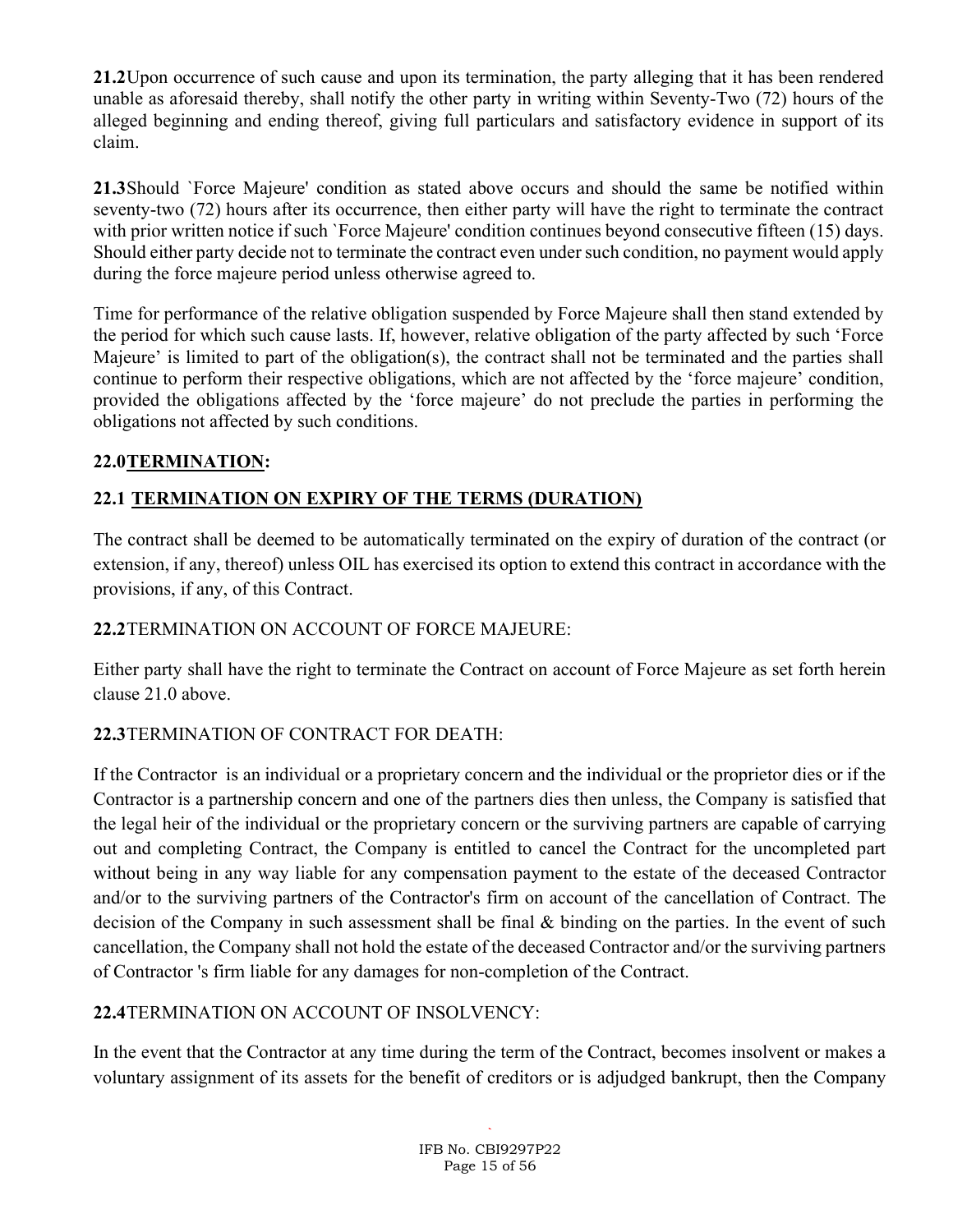shall, by a notice in writing have the right to terminate the Contract and all the Contractor's rights and privileges hereunder, shall stand terminated forthwith.

However, Company shall be at liberty to give the Receiver or Liquidator or Insolvency Professional Manager, as appointed by the Competent Court/ Tribunal, the option of carrying out the Contract subject to its technical & financial competence and his providing a guarantee for due and faithful performance of the Contract.

### 22.5TERMINATION FOR UNSATISFACTORY PERFORMANCE:

If the Company considers that, the performance of the Contractor is unsatisfactory, or not as per the provision of the Contract, the Company shall notify the Contractor in writing and specify in details the cause of dissatisfaction. The Company shall have the option to terminate the Contract by giving 15 days' notice in writing to the Contractor, if Contractor fails to comply with the requisitions contained in the said written notice issued by the Company. In the event Contractor rectifies its non-performance to the satisfaction of the Company, the option of termination may not be exercised by the Company. If, however Contractor repeats non-performance subsequently, Company shall exercise the option to terminate contract by giving 07 days' notice. Such Contractor shall be put on holiday as per the Banning Policy of OIL [available at www.oil-india.in].

## 22.6TERMINATION DUE TO CHANGE OF OWNERSHIP & ASSIGNMENT:

In case the Contractor's rights and /or obligations under this Contract and/or the Contractor's rights, title and interest to the equipment/ material, are transferred or assigned without the Company's written consent, the Company may at its option, terminate this Contract. Company shall not be however under any obligation to accord consent to the Contractor for change of ownership & assignment of the contract.

22.7If at any time during the term of the Contract, breakdown of Contractor's equipment results in Contractors being unable to perform their obligations hereunder for a period of 7 successive days (not including Force Majeure delay), the Company at its option, may terminate the Contract in its entirety without any further right or obligation on the part of the Company, except for the payment of money then due. No notice shall be served by the Company under the condition stated above.

22.8Notwithstanding any provisions herein to the contrary, the Contract may be terminated at any time by the Company on giving 30 (thirty) days' written notice to the Contractor due to any other reason not covered under the above clauses from 22.1 to 22.7 and in the event of such termination the Company shall not be liable to pay any cost or damage to the Contractor except for payment for service charges and other charges as per the Contract up to the date of termination.

## 22.9CONSEQUENCES OF TERMINATION:

In all cases of termination herein set forth, the relative obligations of the parties to the contract shall be limited to the period up to the date of termination. Notwithstanding the termination of the Contract, the parties shall continue to be bound by the provisions of the Contract that reasonably require some action or forbearance after such termination.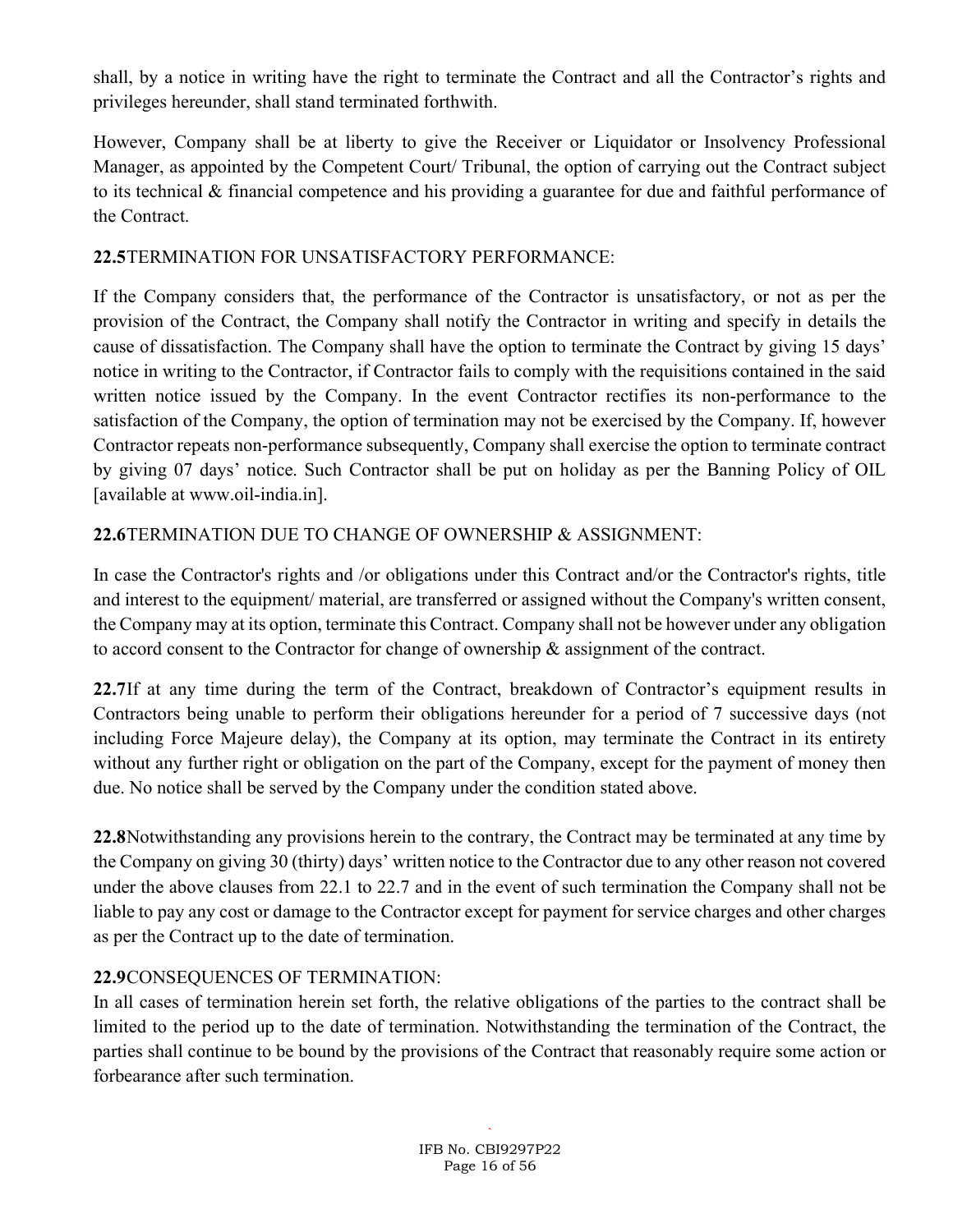22.10 Upon termination of the Contract, Contractor shall return to the Company all of Company's items, which are in Contractor's possession at the time.

22.11 In the event of termination of contract, the Company will issue Notice of termination to the Contractor with date or event after which the contract will be terminated. The contract shall then stand terminated and the Contractor shall demobilize their personnel & materials. No demobilization charges shall be payable by Company in case of Clauses from 22.4 to 22.7.

#### 23.0 ARBITRATION:

23.1The Contractor and the Company shall make every effort to resolve amicably by direct informal negotiation any disagreement arising between them under or in connection with the Contract.

23.2In the event of any disagreement or dispute arising in connection with execution of the Contract which cannot be settled in an amicable manner between the Contractor and the Company, the matter shall be referred to arbitration. Such arbitration shall be governed by the provisions of the Arbitration and Conciliation Act, 1996 as amended upto date by any statutory modification or reenactment thereof for the time being in force. Arbitration proceeding will be held in New Delhi/Bhubaneswar.

24.0In case of any doubt or dispute as to the interpretation of any clause herein contained the decision of the Company's Engineer shall be final and binding on the Contractor.

25.0General Health, Safety and Environment aspects will be as per the terms set forth in Annexure–A.

26.0SET OFF :-Any sum of money due and payable to the contractor (including security Deposit refundable to them) under this or any other contract may be appropriated by Oil India Limited and set off against any claim of Oil India Limited (or such other person or persons contracting through Oil India Limited) for payment of a sum of money arising out of this contract or under any other contract made by the contractor with Oil India Limited ( Or such other person or persons contracting through Oil India Limited).

27.0Tax Liability: All statutory taxes/levies by the Central / State Govt. or other authority from time to time will be borne by the Contractor. Rates/Amounts under this Contract are inclusive of all taxes, royalty,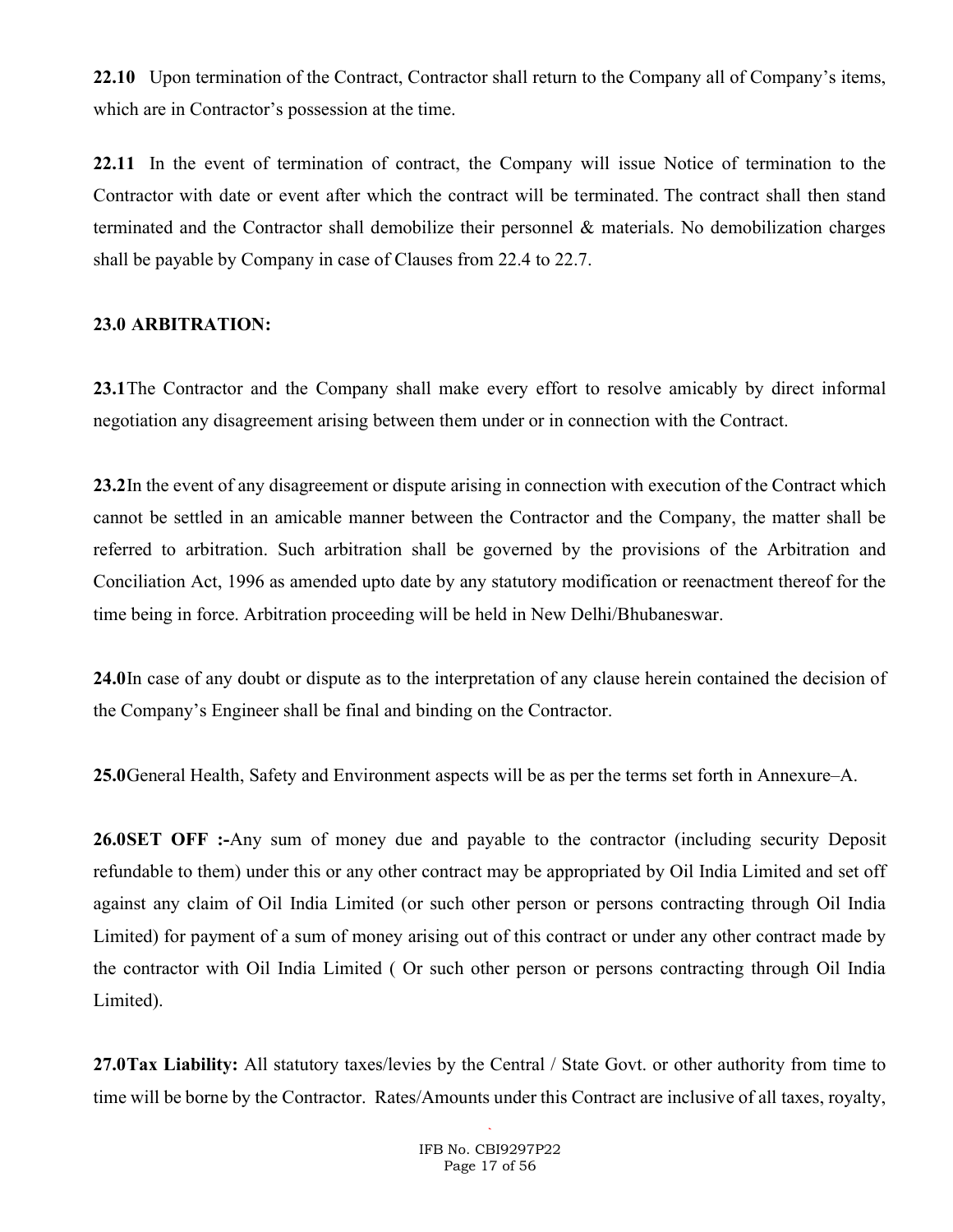etc. In respect of Royalty, the Contractor must submit to the Company - the proof of payment, Short-Term Permit (STP) within 15 days and N.O.C. / N.D.C. from the Mining department before payment of final bill. The rate of Royalty may vary from time to time as per Govt. directives and the same is binding on the Contractor.

28.0 SUB-LETTING: The contractor shall not sub-let the WHOLE of the Works. Except where otherwise provided by the contract, the Contractor shall not sub-let any PART of the Works without the written consent of the Engineer-in-Charge and such consent, if given, shall not relieve the Contractor from any liability or obligation under the Contract and he shall be responsible for the acts, defaults or neglects of any sub-contractor, his agents, servants or workmen, provided always that the provision of labour on a piecework basis shall not be deemed to be a sub-letting under this Clause.

## 29.0COMMISSION OF MISCONDUCT / SUBMISSION OF FRAUDULENT DOCUMENT BY THE BIDDER/CONTRACTOR AND BANNING THEREOF:

The information and documents furnished by the bidder/Contractor in respect of the tender/contract are accepted by Company to be true and genuine. However, if it comes to the notice of the Company anytime either during the pendency of the tender or after award of the contract or after completion the contract that a Bidder/ Contractor furnished fraudulent document/false information in relation to the subject tender/contract or committed any misconduct, appropriate action shall be taken against the Bidder/ Contractor for debarment/banning of the bidder/ Contractor from participating in any future tender of the Company in terms of the Company's Banning Policy, 2017 besides making the Contractor liable for other penal action including termination of ongoing contract(s) at his/her risk and peril. In such event, the Bid Security/Performance Security in respect of ongoing contract(s) shall be forfeited by the Company.

30.0ERRING / DEFAULTING AGENCIES: Erring and defaulting agencies like bidder, contractor, supplier, vendor, service provider will be dealt as per OIL's Banning Policy dated 6th January, 2017 available in OIL's website: www.oil-india.com. Moreover, OIL reserves the right to take legal or any other action on the basis of merit of the case.

# 31.0COMMISSION OF MISCONDUCT / SUBMISSION OF FRAUDULENT DOCUMENT BY THE BIDDER/CONTRACTOR AND BANNING THEREOF:

The information and documents furnished by the bidder/Contractor in respect of the tender/contract are accepted by Company to be true and genuine. However, if it comes to the notice of the Company anytime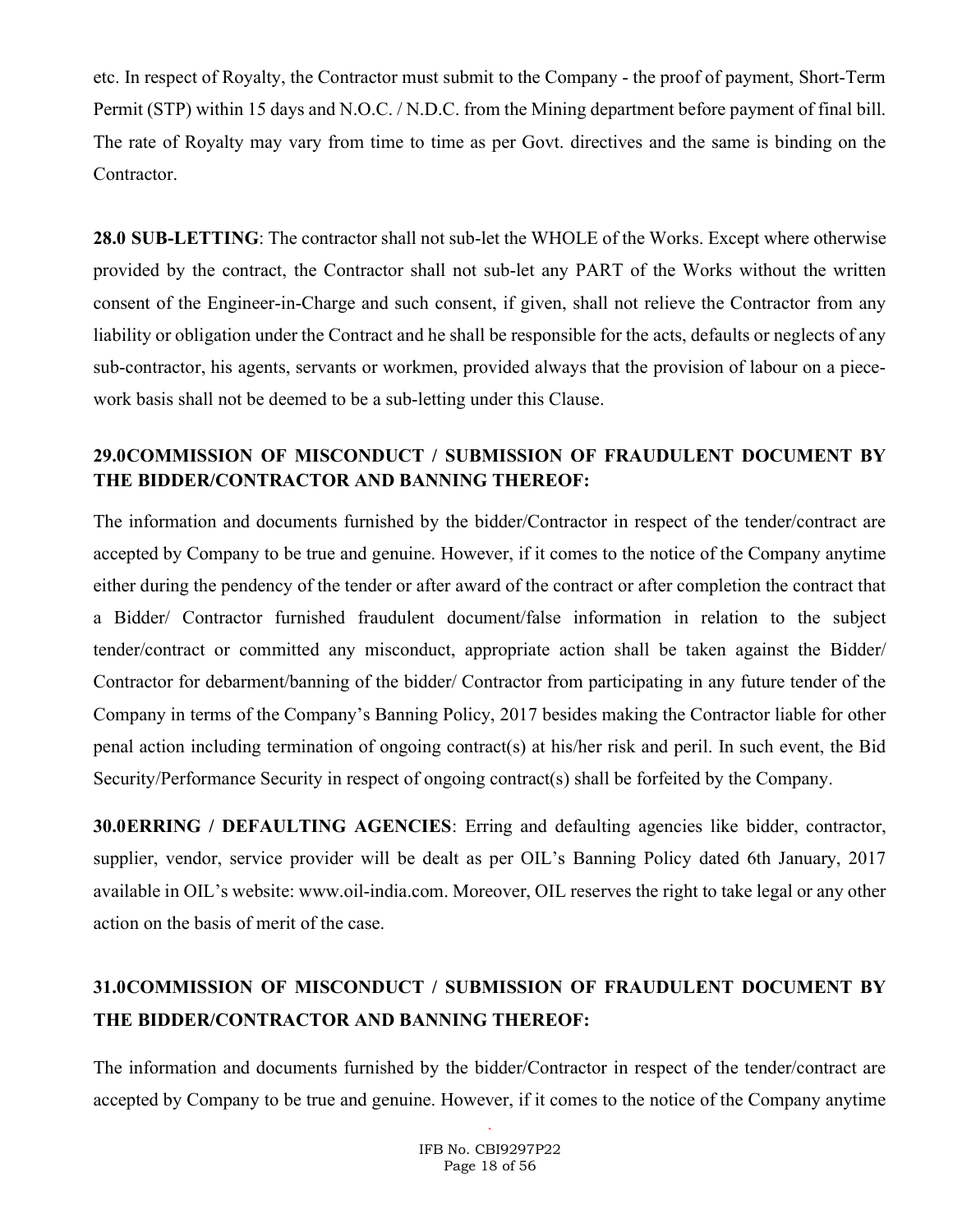either during the pendency of the tender or after award of the contract or after completion the contract that a Bidder/ Contractor furnished fraudulent document/false information in relation to the subject tender/contract or committed any misconduct, appropriate action shall be taken against the Bidder/ Contractor for debarment/banning of the bidder/ Contractor from participating in any future tender of the Company in terms of the Company's Banning Policy, 2017 besides making the Contractor liable for other penal action including termination of ongoing contract(s) at his/her risk and peril. In such event, the Bid Security/Performance Security in respect of ongoing contract(s) shall be forfeited by the Company.

IN WITNESS where of the parties hereunto set their hand and seals the day and year first above written.

| Signed in the name and on behalf of: | Signed in the name and on behalf of: |
|--------------------------------------|--------------------------------------|
| M/s.                                 | <b>OIL INDIA LIMITED</b>             |
| (CONTRACTOR)                         | (COMPANY)                            |
|                                      |                                      |
| Name:                                | Name:                                |
| (Legal Power of Attorney)            | Designation:                         |
| In presence of:                      | In presence of:                      |
|                                      |                                      |
|                                      |                                      |

### END OF PART – I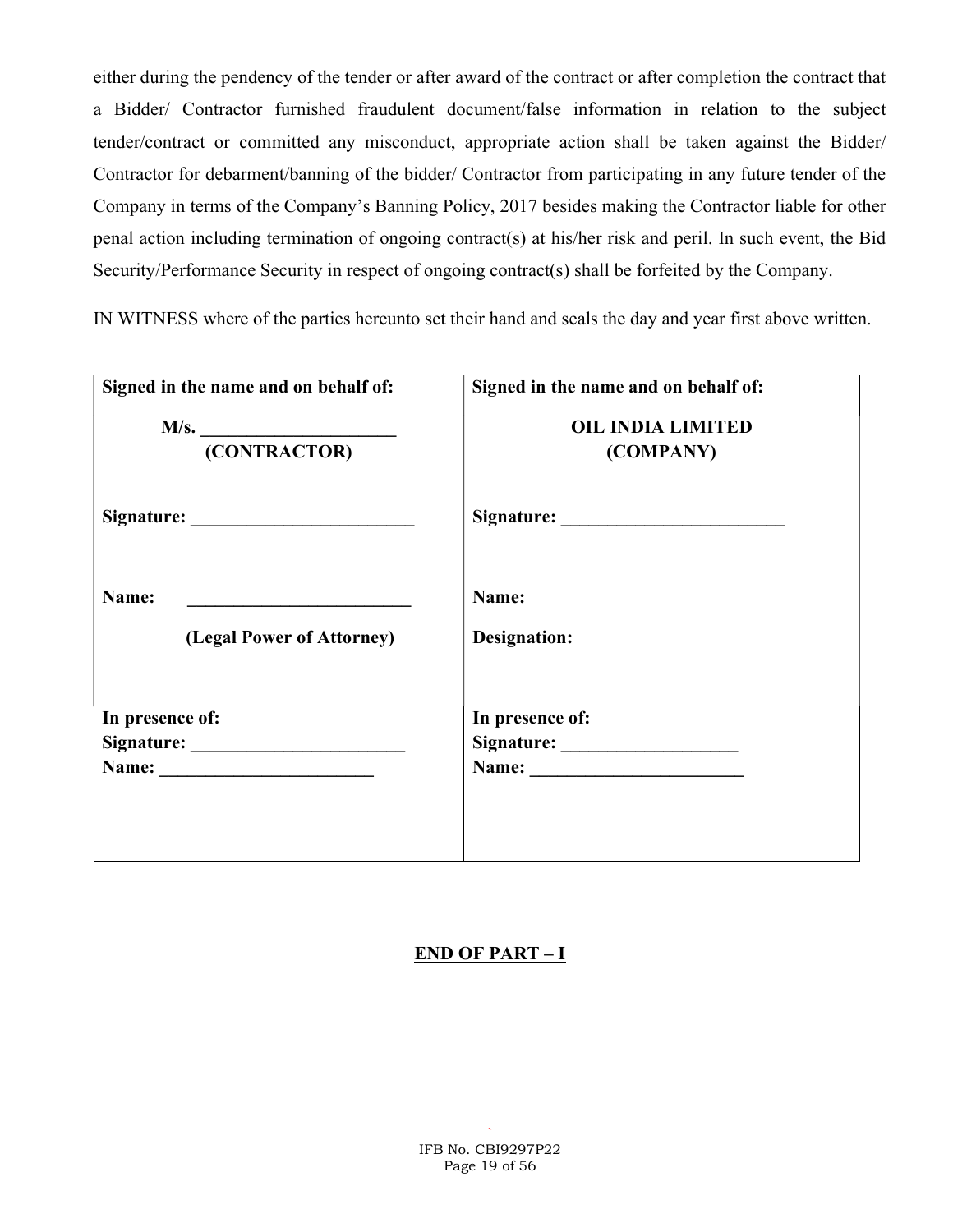### PART-II

### **SCOPE OF WORK**

### Scope of Work: Construction of Plinth, Approach Road to Plinth (1.10 KM), Road over Plinth, Effluent Pits, Garland bund and Boundary Fencing etc. in Location OPUC of Mahanadi Basin in Manduki/Sianga Patna Village area under Astaranga Tehsil, Puri District, Odisha

| SL. NO. | <b>DESCRIPTION OF ITEMS</b>                                                                                                                                                                                                                                                                                                                                                               | ESTD.<br><b>QUANTITY</b> | <b>UOM</b>     |
|---------|-------------------------------------------------------------------------------------------------------------------------------------------------------------------------------------------------------------------------------------------------------------------------------------------------------------------------------------------------------------------------------------------|--------------------------|----------------|
|         | <b>SECTION A - CONSTRUCTION OF DRILLING PLINTH</b>                                                                                                                                                                                                                                                                                                                                        |                          |                |
| 10      | Clearing jungle including uprooting of rank vegetation, grass,<br>brush wood, trees and saplings of girth up to 30 cm measured at a<br>height of 1 m above ground level and removal of rubbish up to a<br>distance of 50 m outside the periphery of the area cleared.                                                                                                                     | 30,800.00                | M <sub>2</sub> |
| 20      | Felling trees of the girth (measured at a height of 1 m above ground<br>level), including cutting of trunks and branches, removing the roots<br>and stacking of serviceable material and disposal of unserviceable<br>material.<br>Beyond 30 cm girth upto and including 60 cm girth.                                                                                                     | 40.00                    | EA             |
| 30      | Earth work in excavation by mechanical means (Hydraulic<br>excavator)/manual means over areas (exceeding 30 cm in depth,<br>1.5 m in width as well as 10 sqm on plan) including getting out and<br>disposal of excavated earth lead upto 50 m and lift upto 1.5 m, as<br>directed by Engineer-in-charge.                                                                                  | 4,275.60                 | M <sub>3</sub> |
| 40      | Extra for excavating all kinds of soil for depth exceeding 1.5 m,<br>but not exceeding 3 m. (Rate is over corresponding basic item for<br>depth upto 1.5 meter).                                                                                                                                                                                                                          | 810.00                   | M <sub>3</sub> |
| 50      | Filling and forming bund using available excavated earth<br>(excluding rock) in trenches, plinth, sides of foundations etc. in<br>layers not exceeding 20cm in depth, consolidating each deposited<br>layer by ramming and watering, lead up to 50 m and lift upto 1.5<br>m                                                                                                               | 2,389.50                 | M <sub>3</sub> |
| 60      | Removal of unserviceable/excess soil including excavation,<br>loading and disposal upto 1000 metres lead but excluding<br>replacement by suitable soil which shall be paid separately as per<br>clause 305.                                                                                                                                                                               | 2,696.10                 | M <sub>3</sub> |
| 70      | Forming embankment/Periphery bund with borrowed useful earth<br>from outside road boundary by mechanical means upto SDR with<br>all leads and lifts including pre-watering of soil at borrow area,<br>removal of top soil, excavation of soils at borrowed area,<br>conveyance of soil, depositing the soil on the embankment,<br>spreading soil, breaking clods, sectioning, grading and | 7,642.00                 | M <sub>3</sub> |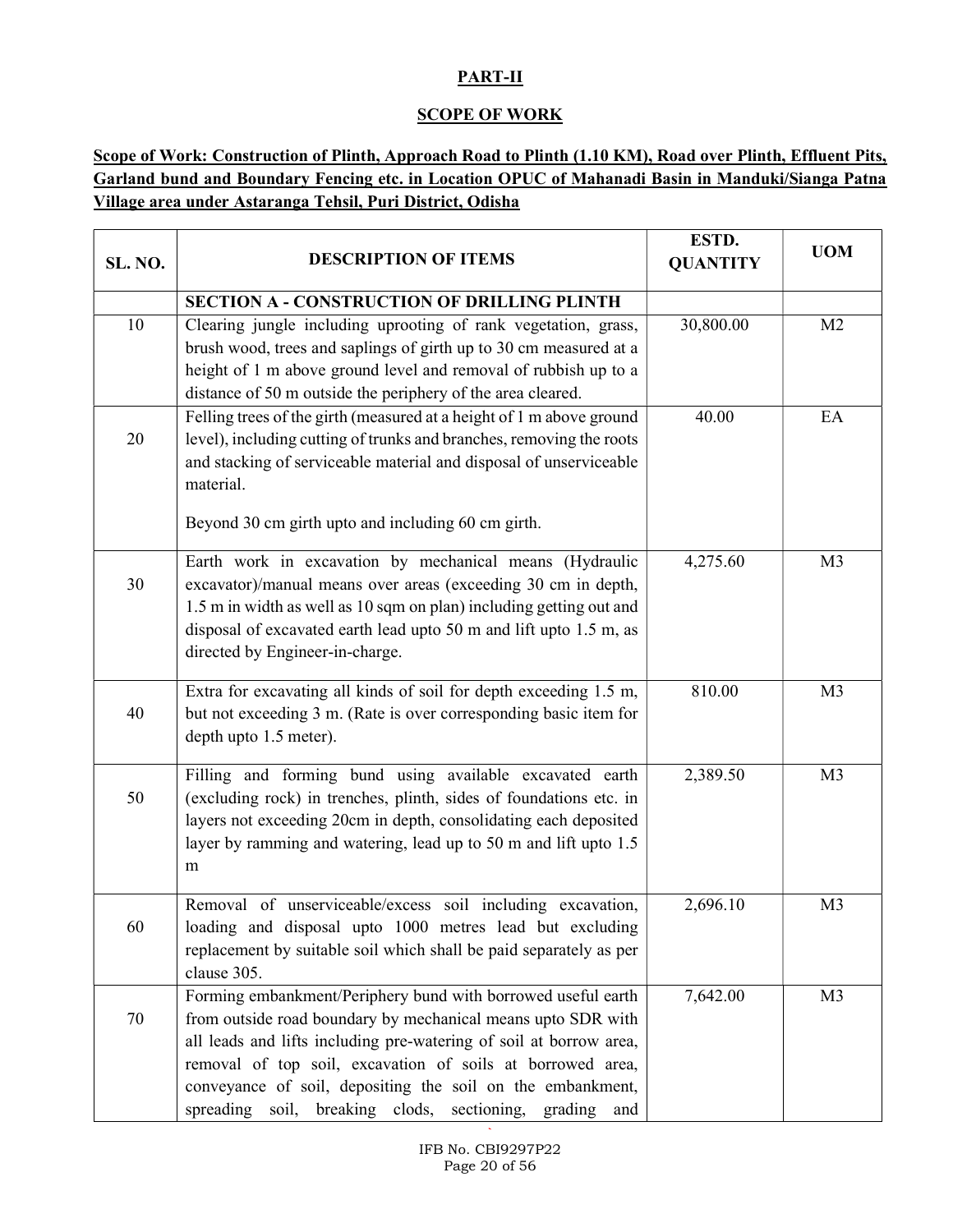|     | consolidation with 8 to 10 Tonnes Vibratory Road Roller @ OMC<br>to meet requirement of table 300-2 of MoRT&H, including all hire<br>and operational charges of T&P , complete for finished item of<br>work as per MoRT&H specification 305 (5th revision) (Payment<br>will be made based on level for finished item of work).                                                                                                                                                                                                                         |           |                |
|-----|--------------------------------------------------------------------------------------------------------------------------------------------------------------------------------------------------------------------------------------------------------------------------------------------------------------------------------------------------------------------------------------------------------------------------------------------------------------------------------------------------------------------------------------------------------|-----------|----------------|
| 80  | Construction of embankment with filling sand not exceeding 300<br>mm laid in layers including transportation of material from quarry,<br>spreading in even, watering and compacting with vibratory road<br>roller, all complete as per clause 313.                                                                                                                                                                                                                                                                                                     | 16,262.75 | M <sub>3</sub> |
| 90  | Construction of embankment with good quality moorum not<br>exceeding 300 mm laid in layers including transportation of<br>material from quarry, spreading in even, watering and compacting<br>with vibratory road roller, all complete as per clause 313.                                                                                                                                                                                                                                                                                              | 3,481.50  | M <sub>3</sub> |
| 100 | Providing, laying, spreading and compacting stone aggregates of<br>100mm thick, 90 to 45 mm sizes to water bound macadam (Grade-<br>I) specification including spreading in uniform thickness, hand<br>packing, rolling with 3 wheeled steel/ vibratory roller 8-10 tonnes<br>in stages to proper grade and camber, applying and brooming<br>requisite type of screening/ binding Materials to fill up the<br>interstices of coarse aggregate, watering and compacting to the<br>required density.                                                     | 2,043.50  | M <sub>3</sub> |
| 110 | Providing, laying, spreading and compacting stone aggregates of<br>75mm thick, 63 to 45mm size to water bound macadam (Grade-II)<br>specification including spreading in uniform thickness, hand<br>packing, rolling with 3 wheeled steel/ vibratory roller 8-10 tonnes<br>in stages to proper grade and camber, applying and brooming<br>requisite type of screening/ binding Materials to fill up the<br>interstices of coarse aggregate, watering and compacting to the<br>required density.                                                        | 1,532.63  | M <sub>3</sub> |
| 120 | Providing Vibrated Cement Concrete (1:3:6) mix using 40mm size<br>HBG crushed stone aggregate and fine aggregate conforming to<br>table 1000-2 of MoRT&H including cost of conveyance of all<br>materials to site and labour charges, centering, machine mixing,<br>laying, Vibrating, curing etc., including all other incidental and<br>operational charges of all T&P etc., complete for finished item of<br>work as per MoRT&H specification 1500,1700,<br>2100<br>(5th)<br>Revision) and as directed by the Engineer-in-Charge for<br>foundation. | 15.60     | M <sub>3</sub> |
| 130 | Vibrated reinforced cement concrete M 20 grade using 20mm &<br>HBG crushed stone aggregate (Coarse aggregate<br>10 <sub>mm</sub><br>conforming to table 1000-1 and fine aggregate conforming to table<br>1000-2) including cost of conveyance of all materials to site and<br>labour charges, centering, machine mixing, laying, vibrating,                                                                                                                                                                                                            | 98.35     | M <sub>3</sub> |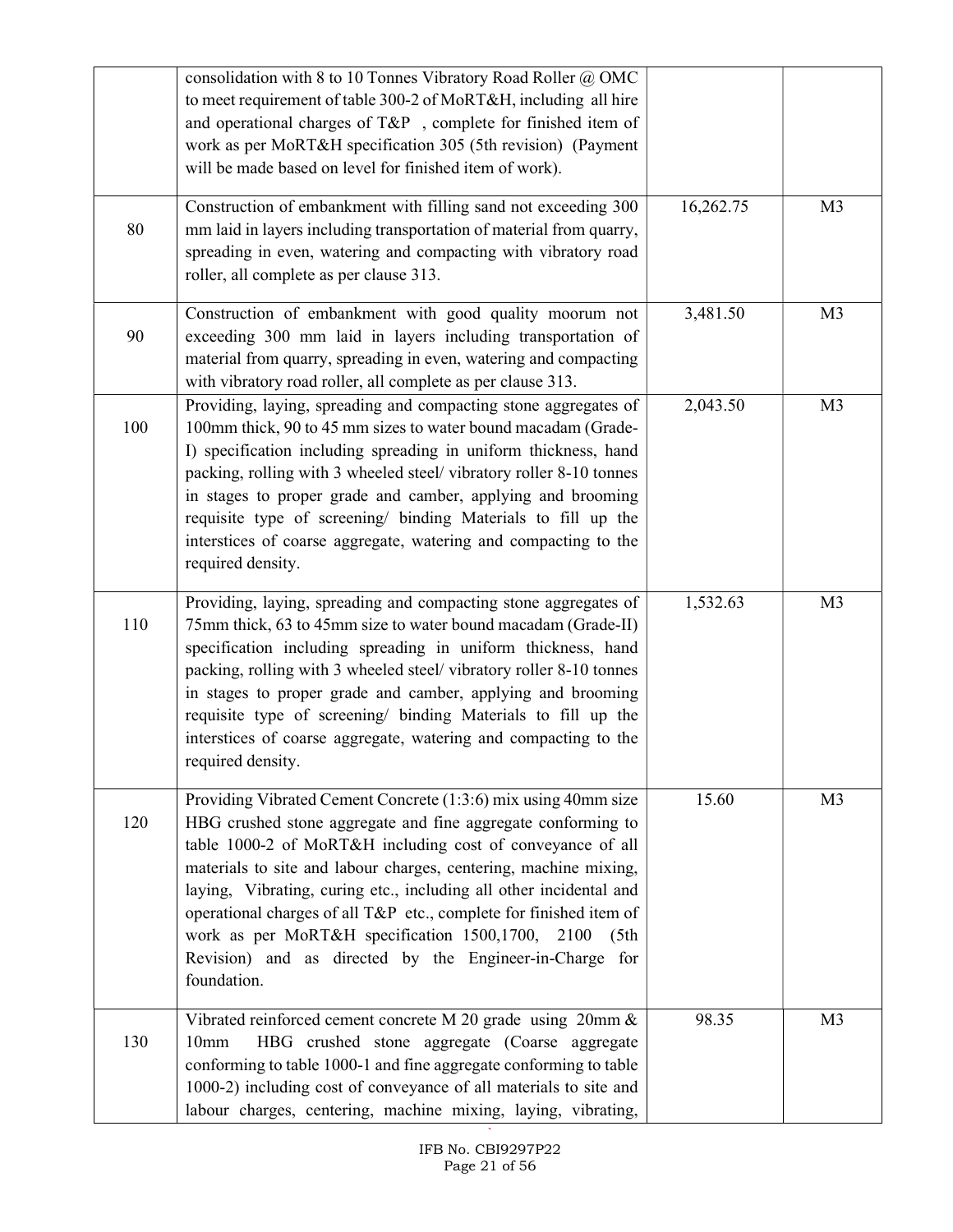|     | curing etc., including other incidental hire and operational charges<br>of all T&P as per approved drawings and as directed during<br>execution but excluding cost of steel and its fabrication charges for<br>finished item as per MoRT&H specification 1500,1600,1700 &<br>2200 (4th revision) and as directed by the Engineer-in-Charge for<br>(Sub-structure)                                                                                                                                                                                                                                                                                                                                                                                     |           |                |
|-----|-------------------------------------------------------------------------------------------------------------------------------------------------------------------------------------------------------------------------------------------------------------------------------------------------------------------------------------------------------------------------------------------------------------------------------------------------------------------------------------------------------------------------------------------------------------------------------------------------------------------------------------------------------------------------------------------------------------------------------------------------------|-----------|----------------|
| 140 | Providing TMT bars (Fe-500) of different diameters, wrought and<br>put up bars of all diameters including cost and conveyance of steel<br>to site and all labour charges for fabrication of reinforcement<br>including cutting, bending, binding rods, tying grills, placing them<br>in position etc., complete including cost and conveyance of binding<br>wire and all handling charges and operational charges etc., and<br>including over lapping welding if required etc., complete for all<br>R.C.C items for finished item of work as per standard drawings, as<br>per the directions of the Engineer-in-Charge and as per MoRT&H<br>specification 1600 & 2200 (5th revision) and as per I.S.1786 of<br>1985 for Sub structure of R.C.C items. | 13.17     | MT             |
| 150 | Supplying and fixing galvanised steel barbed wire (IS: 278-1962<br>Type I) weighing 9.38 Kg per 100 meters (min.), Straining and<br>fixing to any type of standard, rails, straining bolts, including<br>securing with and provision of galvanised mild steel wire, staples<br>or steel pins, etc., as directed (Posts and struts of wood, concrete,<br>steel, etc. and straining bolts shall be paid for separately).                                                                                                                                                                                                                                                                                                                                | 15,244.32 | M              |
| 160 | Engaging Diesel Engine Pump 2 to 5 HP capacity for lifting of<br>water and draining into approved source as directed by EIC<br>including hire, operational, fuel, lubricant charges of pump and<br>operator, Complete                                                                                                                                                                                                                                                                                                                                                                                                                                                                                                                                 | 120.00    | HR             |
| 170 | Providing and placing in position finished size & shape Laminated<br>high density polyethylene HDPE of mass 300 GSM, woven fabric,<br>Geo-membrane including loading, transportation, unloading and<br>laying and fusion welding joints with heat welding machine<br>confirming to detailed specification given in Part-III of special<br>conditions of contract.                                                                                                                                                                                                                                                                                                                                                                                     | 6,480.00  | M <sub>2</sub> |
| 180 | Providing and laying non-pressure NP2 class (light duty) R.C.C.<br>pipes with collars jointed with stiff mixture of cement mortar in the<br>proportion of 1:2 (1 cement: 2 fine sand) including testing of joints<br>etc. complete for 300mm dia                                                                                                                                                                                                                                                                                                                                                                                                                                                                                                      | 40.00     | M              |
| 190 | Providing and laying non-pressure NP2 class (light duty) R.C.C.<br>pipes with collars jointed with stiff mixture of cement mortar in the<br>proportion of 1:2 (1 cement: 2 fine sand) including testing of joints<br>etc. complete for 600mm dia                                                                                                                                                                                                                                                                                                                                                                                                                                                                                                      | 25.00     | M              |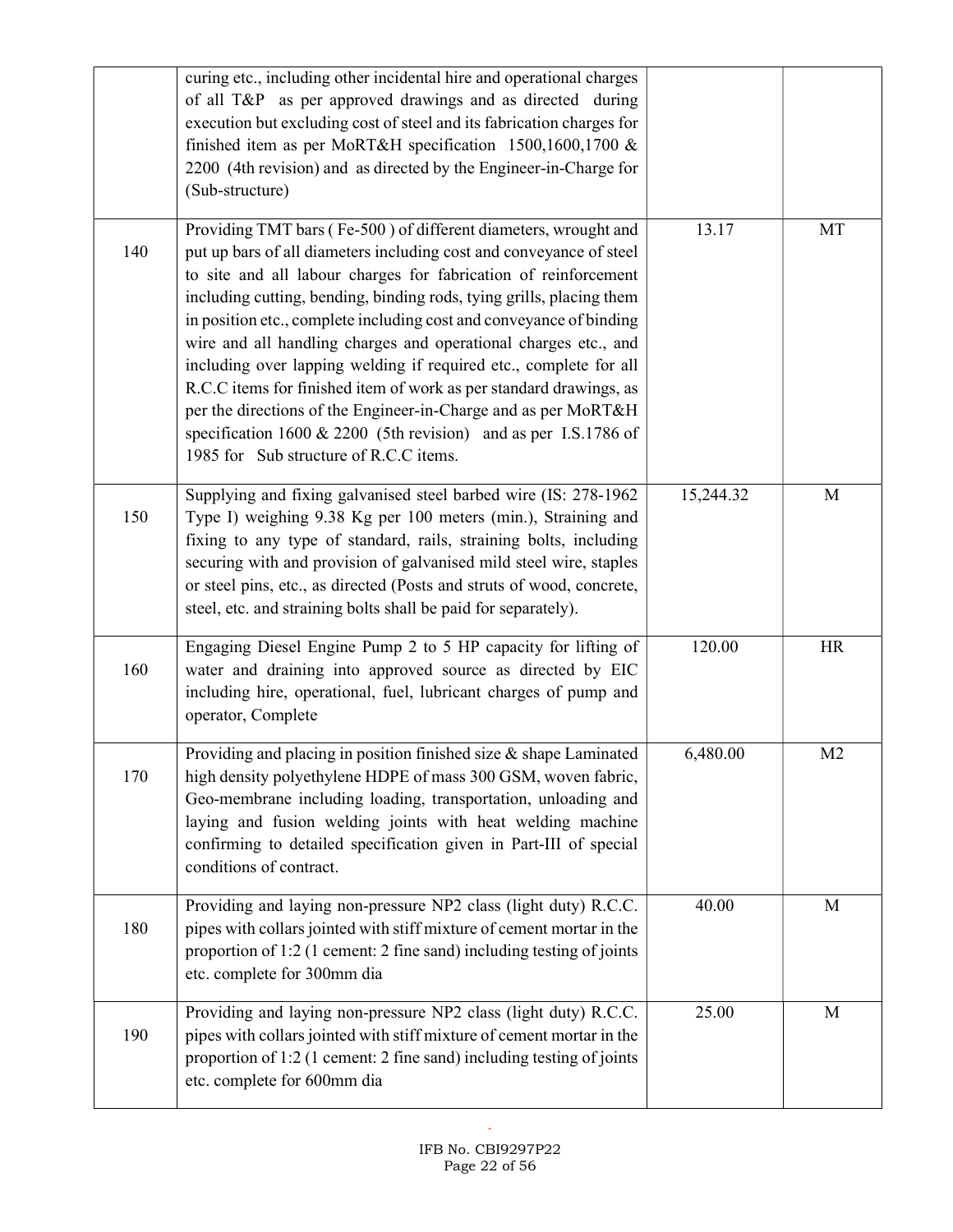| 200 | Providing and laying non-pressure NP2 class (light duty) R.C.C.<br>pipes with collars jointed with stiff mixture of cement mortar in the<br>proportion of 1:2 (1 cement: 2 fine sand) including testing of joints<br>etc. complete for 1000mm dia                                                                                                                                                                                                                                                                                                                                                                                                                                                                          | 10.00     | M              |
|-----|----------------------------------------------------------------------------------------------------------------------------------------------------------------------------------------------------------------------------------------------------------------------------------------------------------------------------------------------------------------------------------------------------------------------------------------------------------------------------------------------------------------------------------------------------------------------------------------------------------------------------------------------------------------------------------------------------------------------------|-----------|----------------|
| 210 | Steel work for Entrance & Exit gates in built up tubular (round,<br>square or rectangular hollow tubes etc.) trusses etc., including<br>cutting, hoisting, fixing in position and applying a priming coat of<br>approved steel primer, including welding and bolted with special<br>shaped washers etc. complete. Hot finished welded type tubes                                                                                                                                                                                                                                                                                                                                                                           | 327.04    | KG             |
| 220 | Providing and laying sand bags in stipulated places as instructed                                                                                                                                                                                                                                                                                                                                                                                                                                                                                                                                                                                                                                                          | 350.00    | EA             |
|     | SECTION-B: - CONSTRUCTION OF 1.1KM APPROACH<br><b>ROAD TO PLINTH.</b>                                                                                                                                                                                                                                                                                                                                                                                                                                                                                                                                                                                                                                                      |           |                |
| 10  | Clearing jungle including uprooting of rank vegetation, grass,<br>brush wood, trees and saplings of girth up to 30 cm measured at a<br>height of 1 m above ground level and removal of rubbish up to a<br>distance of 50 m outside the periphery of the area cleared.                                                                                                                                                                                                                                                                                                                                                                                                                                                      | 11,000.00 | M <sub>2</sub> |
| 20  | Forming embankment/Periphery bund with borrowed useful earth<br>from outside road boundary by mechanical means upto SDR with<br>all leads and lifts including pre-watering of soil at borrow area,<br>removal of top soil, excavation of soils at borrowed area,<br>conveyance of soil, depositing the soil on the embankment,<br>spreading soil, breaking clods, sectioning, grading and<br>consolidation with 8 to 10 Tonnes Vibratory Road Roller @ OMC<br>to meet requirement of table 300-2 of MoRT&H, including all hire<br>and operational charges of T&P, complete for finished item of<br>work as per MoRT&H specification 305 (5th revision) (Payment<br>will be made based on level for finished item of work). | 2,560.00  | M <sub>3</sub> |
| 30  | Construction of embankment with filling sand not exceeding 300<br>mm laid in layers including transportation of material from quarry,<br>spreading in even, watering and compacting with vibratory road<br>roller, all complete as per clause 313.                                                                                                                                                                                                                                                                                                                                                                                                                                                                         | 5,940.00  | M <sub>3</sub> |
| 40  | Construction of embankment with good quality moorum not<br>exceeding 300 mm laid in layers including transportation of<br>material from quarry, spreading in even, watering and compacting<br>with vibratory road roller, all complete as per clause 313.                                                                                                                                                                                                                                                                                                                                                                                                                                                                  | 1,456.00  | M <sub>3</sub> |
| 50  | Providing, laying, spreading and compacting stone aggregates of<br>100mm thick, 90 to 45 mm sizes to water bound macadam (Grade-<br>I) specification including spreading in uniform thickness, hand<br>packing, rolling with 3 wheeled steel/ vibratory roller 8-10 tonnes<br>in stages to proper grade and camber, applying and brooming                                                                                                                                                                                                                                                                                                                                                                                  | 440.00    | M <sub>3</sub> |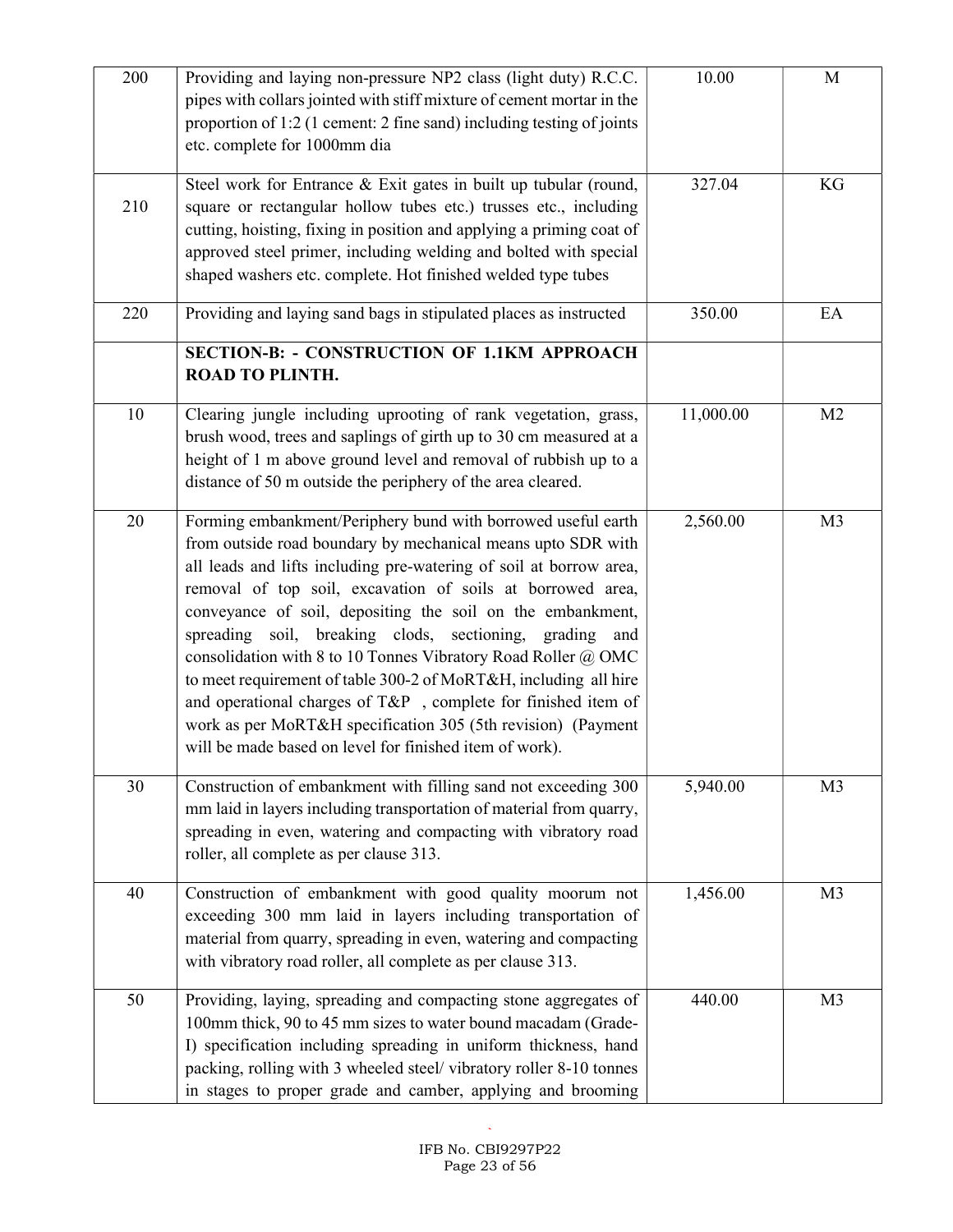|    | requisite type of screening/ binding Materials to fill up the<br>interstices of coarse aggregate, watering and compacting to the<br>required density.                                                                                                                                                                                                                                                                                                                                           |        |                |
|----|-------------------------------------------------------------------------------------------------------------------------------------------------------------------------------------------------------------------------------------------------------------------------------------------------------------------------------------------------------------------------------------------------------------------------------------------------------------------------------------------------|--------|----------------|
| 60 | Providing, laying, spreading and compacting stone aggregates of<br>75mm thick, 63 to 45mm size to water bound macadam (Grade-II)<br>specification including spreading in uniform thickness, hand<br>packing, rolling with 3 wheeled steel/ vibratory roller 8-10 tonnes<br>in stages to proper grade and camber, applying and brooming<br>requisite type of screening/ binding Materials to fill up the<br>interstices of coarse aggregate, watering and compacting to the<br>required density. | 330.00 | M <sub>3</sub> |
| 70 | Felling trees of the girth (measured at a height of 1m above ground<br>level), including cutting of trunks and branches, removing the roots<br>and stacking of serviceable material and disposal of unserviceable<br>material. Beyond 30cm girth upto and including 60cm girth                                                                                                                                                                                                                  | 45     | EA             |
| 80 | Providing and laying Non-Pressure NP-3 class (medium duty)<br>1000 mm dis RCC pipes including collars/spigot jointed with stiff<br>mixture of cement mortar in the proportion of 1:2 (1 cement: 2 fine<br>sand) including testing of joints etc. complete                                                                                                                                                                                                                                       | 30     | M              |

#### Notes:

(i) Bidders are requested to quote for all the items mentioned above. Bids will be evaluated considering the entire requirement as above. The Rates/amounts should be quoted by the Bidders inclusive of all applicable taxes and duties, however, GST payable to be shown separately.

(ii) Bidders are also requested to refer the Taxes and Duties clause during GST regime attached vide Annexure-D for compliance.

(iii) Arithmetical errors will be rectified on the following basis. If there is a discrepancy between the unit price and the total price (that is obtained by multiplying the unit price and quantity) the unit price shall prevail and the total price shall be corrected accordingly. If there is a discrepancy between words, and figures, the amount in words will prevail. If any Bidder does not accept the correction of the errors, their Bid will be rejected.

(iv) The quantities assumed above are only for evaluation purpose however, payment will be made on actual work done during the currency of the contract.

(v)Price Bids shall be evaluated on overall lowest cost to OIL (L-1 offer) basis i.e., considering total quoted price for all services including GST (CGST & SGST/UTGST or IGST). In the event of mismatch between quoted GST rate and GST amount, the percentage rate quoted will be treated as correct and amount will be adjusted accordingly. Likewise, any calculations errors in arriving at the total contract cost including GST for bid comparison will be rectified considering the quoted Unit Rates as correct.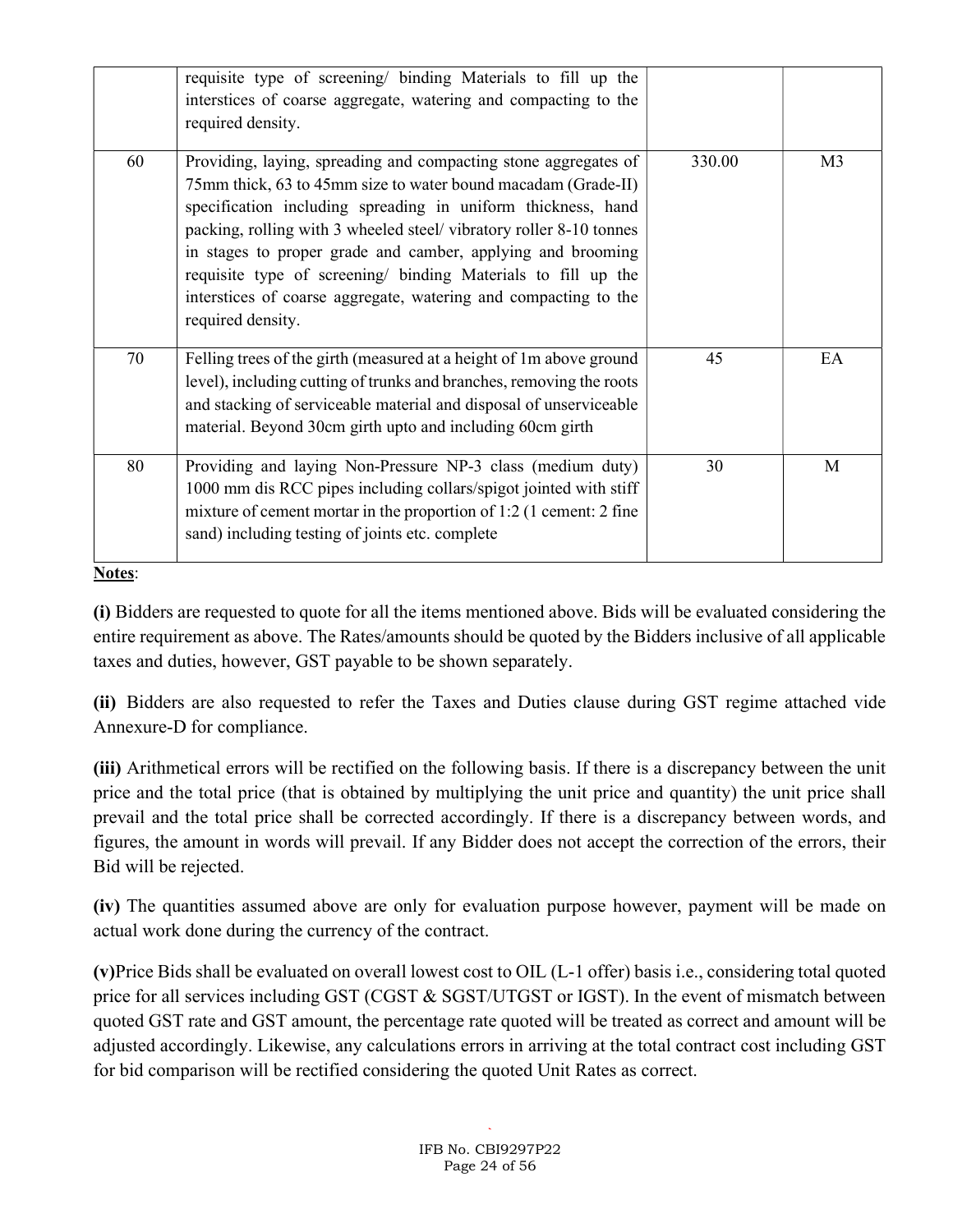(vi) Company reserves the right to increase/decrease the quantities of any item or delete any particular item(s) from the scope of work at the time of award of contract. If any bidder does not accept such deletion /modification to scope of work their bid will be rejected and the bidder will be debarred from future tendering.

(vii)Price Bid without giving any of the details of the taxes (Including rates and amounts) will be considered as inclusive of all taxes including GST. When a bidder mentions taxes as extra without specifying the rates & amount, the offer will be loaded with maximum value towards taxes received against the tender for comparison purposes. If the bidder emerges as lowest bidder after such loading, in the event of contract on that bidder, taxes mentioned by OIL in the Contract will be binding on the bidder.

### END OF PART – II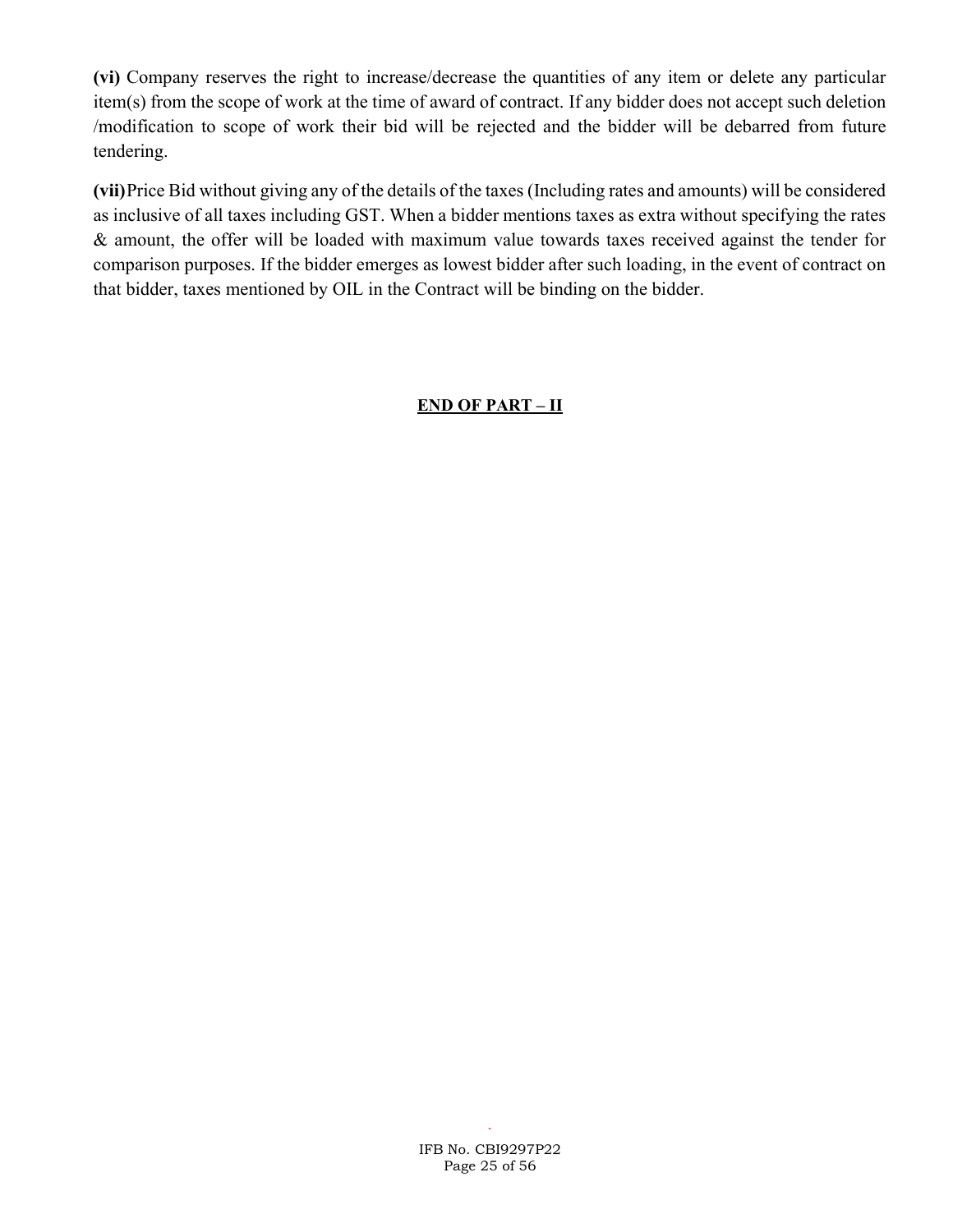### PART-III

### SPECIAL INSTRUCTIONS & SPECIFICATIONS

Description of job: Construction of Plinth, Approach Road to Plinth (1.10 KM), Road over Plinth, Effluent Pits, Garland bund and Boundary Fencing etc. in Location OPUC of Mahanadi Basin in Manduki/Sianga Patna Village area under Astaranga Tehsil, Puri District, Odisha

### SPECIAL CONDITIONS:

(i) Bidders must submit detail Work programme for the project to complete the Work within the allotted time.

(ii) Successful bidder has to keep a Telephone connection/Mobile Phone connection exclusively for the Site and same should be communicated to OIL.

(iii) Successful bidder has to ensure uninterested power supply to the Site, necessary Genset for the same have to be installed at Site and also arrange for pump, tube well for water supply at his own cost.

(iv) Successful bidder will have to engage an experienced Supervisor preferably a Junior Engineer (Civil) i.e., passed from a recognized University. He must have at least three years' experience of similar nature of jobs.

(v)Since it is time bound project, Successful bidder must ensure that they will be able to complete the Work within the stipulated time and be able to execute Work on shift basis at least in two shifts of 8 Hours each with adequate manpower and materials to meet the target date of completion. Moreover all necessary arrangement including the power for light shall have to be made to Work in all days including the rainy days.

(vi) Successful bidder has to obtain all necessary permission from the Government Departments, Public/ Private or local Authorities to carry out the job and to settle local issues for successful completion of the same without any interference/ hindrance.

(vii)Contractor will engage his own security for watch and ward of his equipment and materials etc.

(viii) The Contractor shall submit Labour License if they propose to engage 20 or more contract labor in any day during execution. If they propose to engage 19 or less contract labor, they need to give an undertaking that they will engage 19 or less number of labour in any day in the year during execution of contract.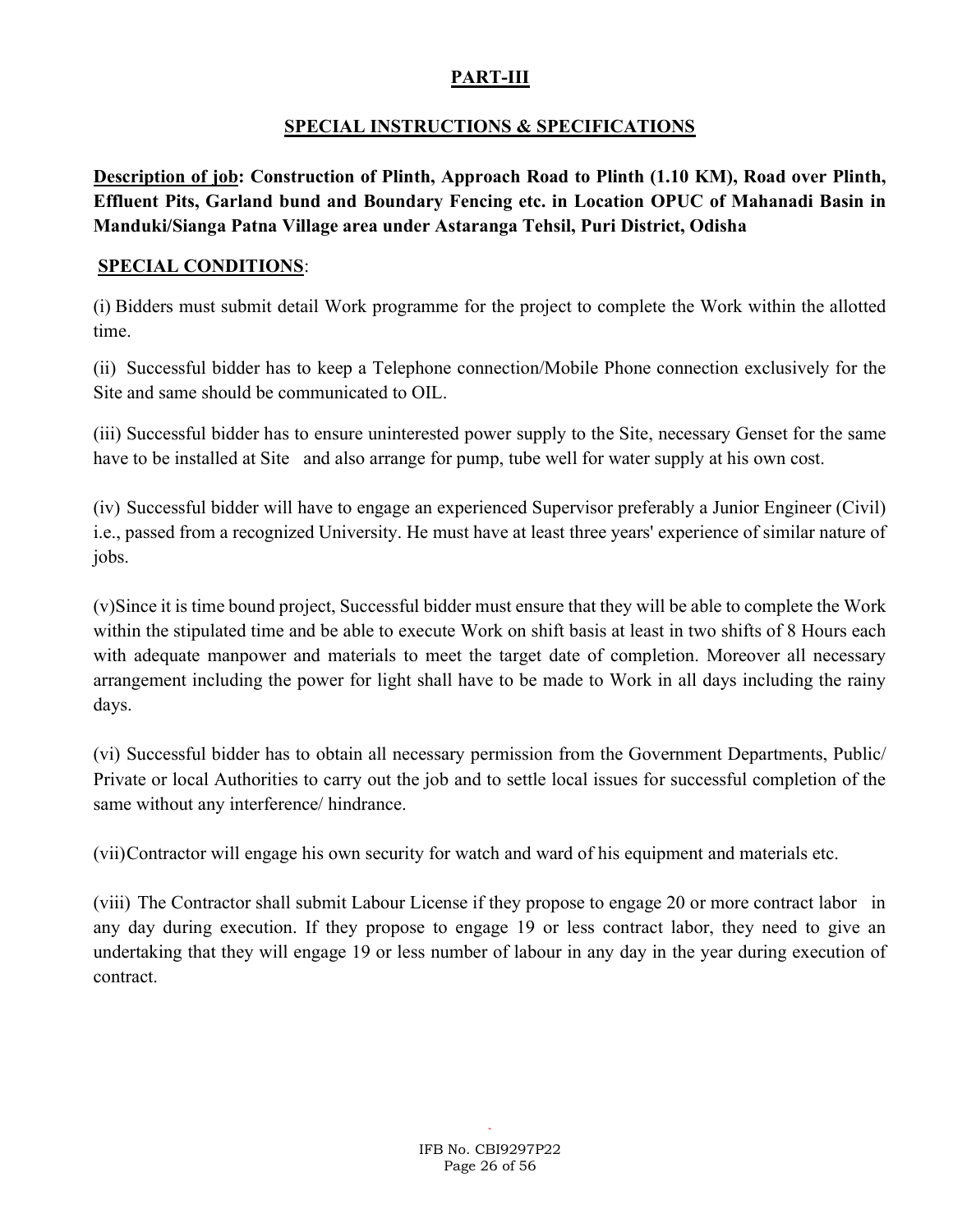#### TECHNICAL REQUIREMENTS

#### 1.0 SCOPE OF WORK:

Brief specifications are given here under for general guidance purpose of the tenderers. The job scope includes construction of approach road, construction of plinth, road over plinth effluent pits, retainer pits, garland bund and barbed wire fencing as per detailed drawings and layout drawings and all other activities as spelt out in the detailed drawings and specifications. It shall be clearly be noted that the bidders are required to give their rates taking into consideration all aspects as per site requirements and specifications enclosed along with this tender document. Quoted offers shall be inclusive of all materials, labour and other taxes, lavies and royalty etc. but exclusive of applicable GST (extra on OIL's account). Water and Power shall have to be arranged by the contractor for execution of the tendered work. The contractor shall be responsible to complete the entire work in all respects and also any other works necessary to complete the job though especially not covered in the scope of work.

In general, the scope of work covers the following but not limited to:

A. MoRTH /CPWD/BIS specifications as referred in the BOQ (Part-2 of the tender) will be followed for all works.

B. Jungle cutting and removal of rubbish outside the periphery of the area.

C. Supplying, laying and compaction of earth / sand / moorum /granular materials etc. as specified for raising level of approach roads, plinths, hard-standing area etc.

D. Earth Work in Excavation/filling/backfilling.

E. Providing and laying P.C.C. in foundation bed as per instruction.

F. Providing and laying R.C.C. at specified proportion mix excluding the cost of shuttering, centering and reinforcement.

G. Providing, cutting, bending and placing of steel TMT reinforcement bars for RCC works as per instruction during the course of execution.

H. Providing and fixing formworks for concrete.

I. Construction of Effluent pits and Garland bund.

J. Supplying and Laying 300GSM Laminated High Density Polyethylene (HDPE) woven fabric (geomembrane) for disposal of drilling effluent in the effluent pits.

K. Providing and fixing barbed wire fence around the locations.

- L. Providing and laying RCC /Hume pipes for drainage/culverts.
- M. Brick / Stone Masonry in sub-structure/superstructure up to about 2m height.
- N. Providing and Fixing MS steel gates/frames made of Angles, Flats, Channels etc.
- O. Supplying services of tractor trolley with levelling blades and other attachments for grading works.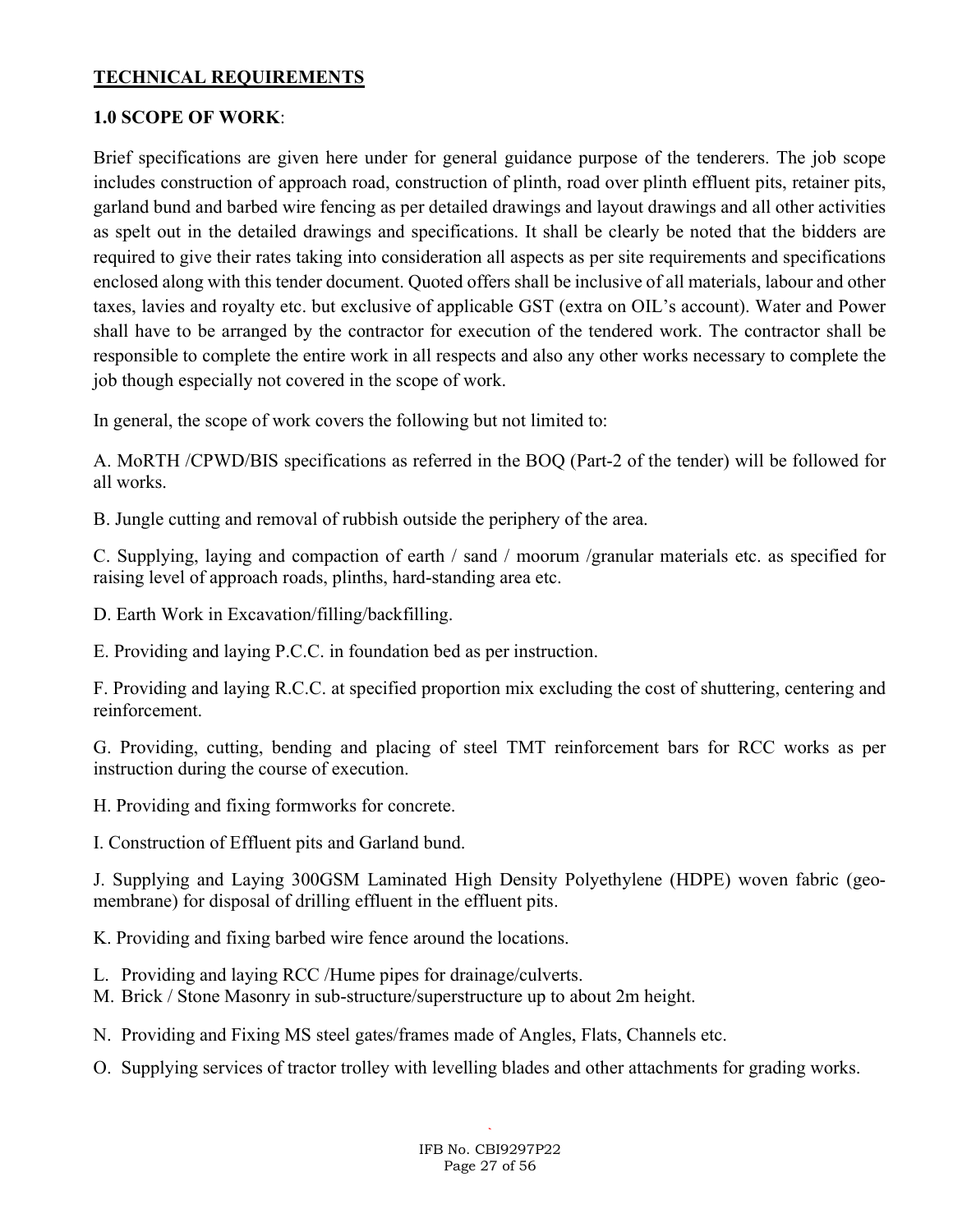P. Providing equivalent man-days for miscellaneous jobs not measurable in specific items.

The above items are indicative for the purpose of assessing bidding rates. The actual jobs scope may be extended to any civil engineering related works including petty jobs as and when required.

# 2.0 SITE CLEARANCE:

Felling of trees, uprooting tree stumps as and when required, jungle cutting, grading, dressing and levelling up to the required depth, before starting of the job and removal of all debris from the site after completion of work.

# 3.0 EXCAVATION OF FOUNDATION:

(i) Earth work in excavation for foundation trenches of walls, column footing, plinth beam etc. including refilling the trenches after the completion of C.C. /R.C.C. /brick foundation work including bailing out of water if necessary. Trenches to be excavated to the exact length, width and depth as shown in the drawing or as may be directed by the Engineer- in- charge.

(ii) When the foundations are completed to a desired height above ground level and approved by the Engineer-in-charge the excavated space round the foundations shall be cleared of rubbish or debris and refilled to the ground level with available excavated earth, watered and well rammed in layers not more than 150mm thick.

# 4.0 CONCRETE (P.C.C.) / REINFORCEMENT CEMENT CONCRETE:

(a) Cement concrete work to be done with 20mm graded down aggregate. All PCC work should be done in proportion of 1:3:6.

(b) All reinforcement cement concrete work to be done as directed by Engineer In-charge with 20mm graded down aggregate. The mixing shall be done thoroughly to receive uniform mass, colour and consistency. Mixing shall be done by using appropriate capacity mixture machine as specified. The concrete shall be thoroughly compacted around the reinforcement by punning, prodding and using vibrator (if advise) during the operation of placing. Unless and until directed by engineer-in charge all RCC work should be done in proportion of 1:1.5:3 but in dwarf wall RCC work should be done in proportion of 1:2:4.

(c) Fine Aggregate: Sand shall conform to relevant portion of IS 515. It shall pass through an IS sieve 4.75 test sieve, leaving a residue not more than 5%. It shall be from natural source or crushed stone screening, if allowed. The sum of percentage of all deleterious materials such as dust, clay, shale, salt, loam etc. shall not exceed 5% by weight. Fine aggregate for concrete shall be graded within limits as specified in IS 383.

(d) Coarse Aggregate: It shall consist of broken stone 95% of which shall e retained on 5.75mm IS sieve. It shall conform to IS-383 and IS-515.It should be chemically inert when mixed with cement and should be fairly cubical in shape.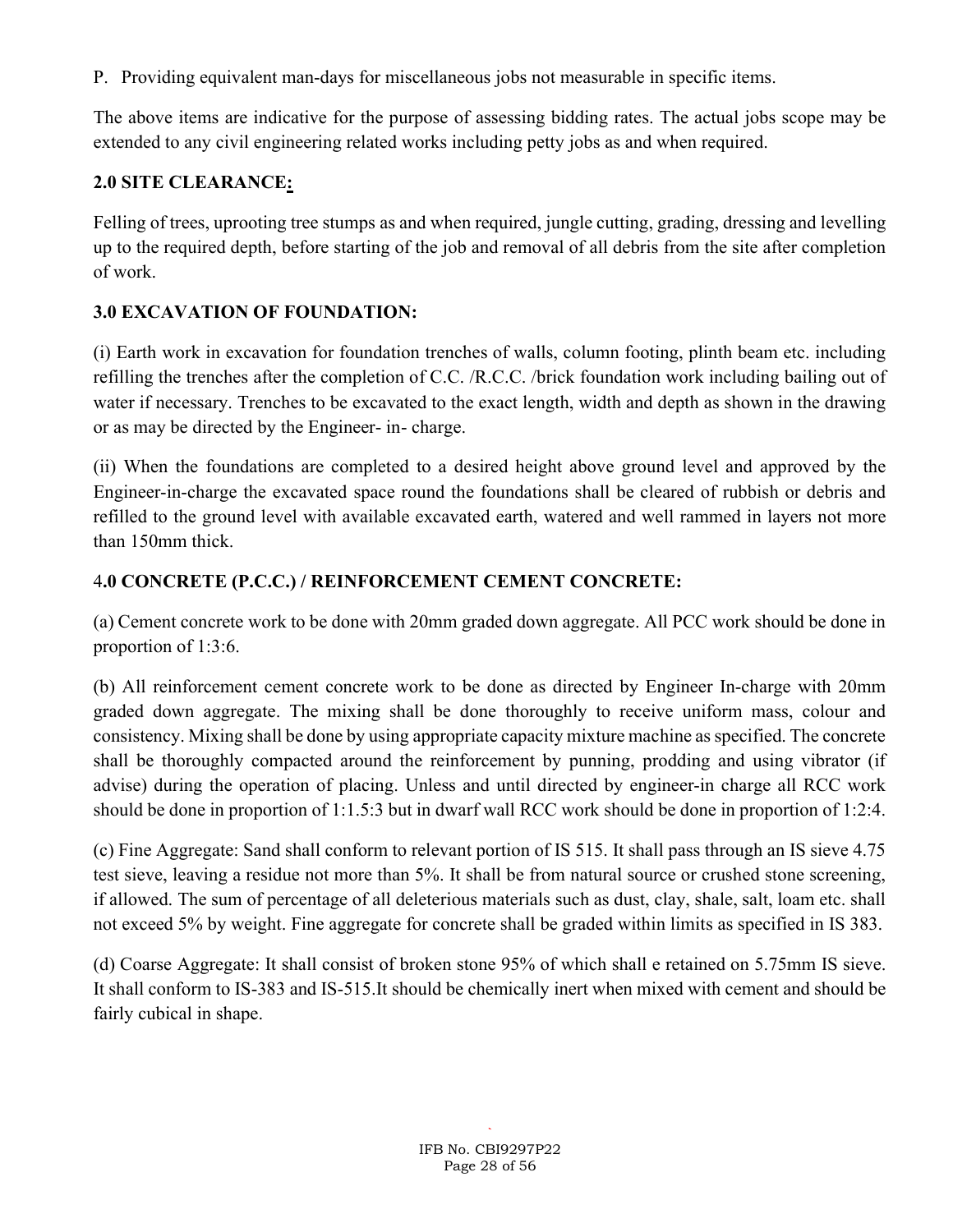### 5.0 REINFORCEMENT:

(a) Steel reinforcement shall be Thermo- Mechanically treated bars (at the discretion of the Engineer -in charge). All reinforcement to be supplied by the contractor after approval of the samples and relevant test report to be submitted by the contractor from the competent authority at his own cost. The reinforcement shall be placed in position and bent as per the drawings or instruction. Bars shall be fixed with 22G binding wire. the overlap jointing shall be staggered. Pre-cast block covers (1:2) cement mortar 50mm square and of necessary thickness shall be used to keep the reinforcement bars in proper position. For the cc block no extra payment will be made. Wire for binding shall not be measured separately.

(b) The TMT bars used should conform to IS-1786-1985 of Fe-500 Grade and IS-1139-1966 or hard drawn steel wire fabric conforming to IS 1566-1967.

(c) All reinforcement shall be free from cracks, surface flows, jagged, imperfect edges, loose mill scales, rust or any other coating which may destroy or reduce bond.

### 6.0 PLASTERING & MORTAR

(i) 12mm thick & 15 mm thick cement plaster (1:4) on all surfaces. Surface to be plastered shall be scrubbed clean with wire brush to remove efflorescence etc. and shall be kept wet for minimum 6 hrs. before application of plaster. After completion of the work curing shall be done for a minimum of 7 days.

(ii) Cement mortar for brick work shall be (1:4) proportion.

## 7.0 FORM WORK

25 mm thick timber shuttering shall conform to the slope lines and dimension of concrete and RCC structure as shown in the relevant drawings. It should be of proper shape and not previously used. The form work shall be sufficiently tightened to prevent loss of slurry. A sheet of polythene to be use as applicable to prevent the same at the contractors cost for the job.

### 8.0 CURING

Concrete & plaster surface shall be carefully protected during first stage of hardening from harmful effects or excessive heat, drying winds, rain or running water and shock. It shall be covered with a layer of sacking, sand, canvas, hessian or similar absorbent materials and kept constantly wet for ten days from the date of placing of concrete and plastering. Alternatively, the concrete being thoroughly wetted and covered by layer of approved waterproof material which should be kept in contact with it for seven days.

### 9.0 WATER

Water for mixing cement mortar or concrete shall not be salty or brackish and shall be clean, reasonably clear and free from objectionable quantity of silt and traces of oil, acid, injurious alkali, salts, organic matter and other deleterious materials which will either weaken the mortar or concrete or causes efflorescence or attack the steel in reinforced cement concrete. Potable water is generally considered satisfactory for mixing and curing concrete mortar masonry etc. Where water other than from main source is used this shall be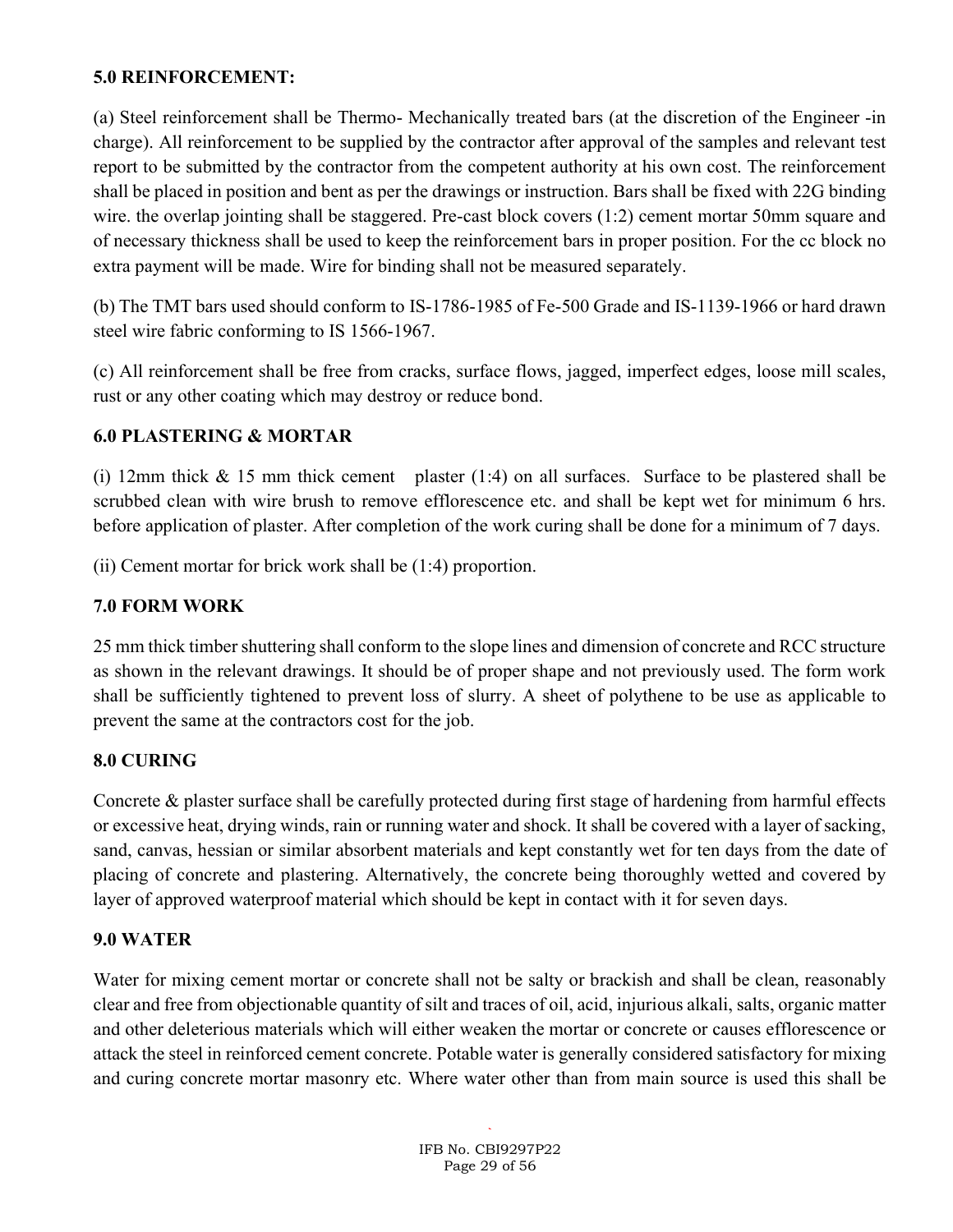tested in an approved testing laboratory to establish its suitability. All charges connected there with shall be borne by the contractors.

# 10.0 LAMINATED HIGH-DENSITY POLYETHYLENE (HDPE) WOVEN FABRIC (GEO-MEMBRANE)

Specification of Laminated High-Density Polyethylene (HDPE) woven fabric (geo-membrane) for disposal of drilling effluent in the effluent pits of OIL's drilling. The laminated HDPE woven fabric shall be manufactured from HDPE fabric to meet the requirement of mass 300 Grams Per Sqm (GSM) of Size 45M X 50 M.

Detailed specification as under:

| SI.            | <b>Property</b>                                            | Requirement                                                |
|----------------|------------------------------------------------------------|------------------------------------------------------------|
| No.            |                                                            |                                                            |
|                |                                                            |                                                            |
| $\mathbf{1}$   | Mass $(g/m^2)$                                             | 300 (Tolerance positive $+5\%$ with zero percent negative) |
| $\overline{2}$ | Dimensions                                                 | As declared $+1\%$ with no negative tolerance              |
| $\overline{3}$ | Carbon black content (%)                                   | $2.5 \pm 0.5 \%$ (Min)                                     |
| $\overline{4}$ | Breaking load on 20×10 cm (Before UV<br>exposure)          |                                                            |
|                | Warp way (N)                                               | 3300 (Min)                                                 |
|                | Weft way (N)                                               | 3000 (Min)                                                 |
| 5              | Breaking load on 20×10 cm (After UV<br>exposure)           | 80% of the original strength found before UV exposure      |
| 6              | Strain at maximum load (%)                                 | $20 \pm 5$                                                 |
| $\overline{7}$ | Impact failure load, at 1524 mm drop (gram<br>force at 50) | 1150 (Min)                                                 |
| 8              | Tear resistance, (N)                                       | 100 (Min)                                                  |
| 9              | Puncture resistance (N)                                    | 300 (Min)                                                  |
| 10             | Bursting resistance (Ball burst), N/cm <sup>2</sup>        | $60$ (Min)                                                 |
| 11             | Seam strength, N/mm                                        | 15 (Min)                                                   |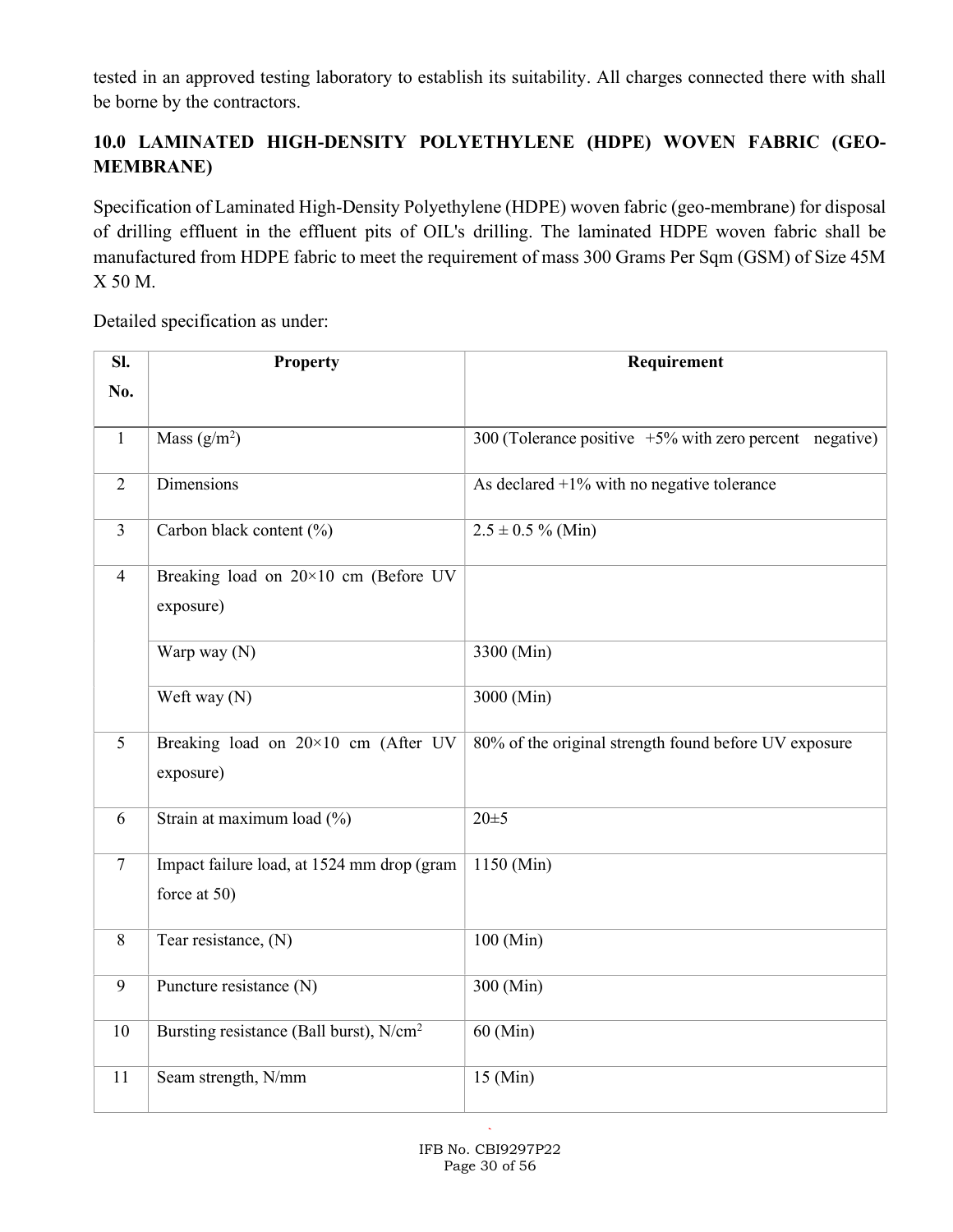The contractor has to provide valid test certificate from a Govt. recognized Test House confirming the various parameters of the specification detailed in above table. Each lot/consignment shall be dispatched to OIL along with the satisfactory test results from the third party. Material without satisfactory test result/report shall not be accepted.

All the expenditure for laboratory test/ third party inspection report will be borne by the contractor and no extra payment will be paid.

### 11.0 STORAGE

Storage of construction materials and equipment at the work site shall be at the contractor's cost and risk. Contractor will engage his own security for watch and ward of his equipment and materials etc.

## 12.0 SPECIAL INSTRUCTION TO THE CONTRACTOR

12.1 Contractor must have mixture machine and vibrator for the RCC works. The Contractor shall use pump if needed for de-watering for excavation job for which no extra payment will be made.

12.2 Watch and ward, loss or damage to Company's property's' theft and other incidental charges shall be contractor's responsibility.

12.3 Efficient workmen to be engaged by the Contractor.

12.4 The Contractor's representative should report to Engineer-in charge on all working day's at 10.00AM for day-to-day instruction.

12.5 Materials if rejected should be removed from site within 48(forty-eight) hours of rejection, failing which the company reserves the right to get the rejected materials removed at the risk and cost of the contractor.

12.6 The Company reserves the right to get the part or whole work completed through other agency at the risk and cost of the contractor if he fails to complete the work within the stipulated time without any valid reasons. The Company's decision shall be final and binding on the Contractor.

12.7 The Contractor shall obtain Labour License within fourteen (14) days of signing the contract. The Contractor will submit Labour License if they propose to engage 20 or more Contract Labour in any day during execution. If they propose to engage 19 or less Contract Labour they need to give an undertaking that they will engage 19 or less number of Labour in any day in the year during execution of Contract.

12.8 Water that may accumulate on the site during progress of the works or in trenches and excavation shall be removed from the site as per the satisfaction of the Engineer-in-charge and at the Contractor's expense.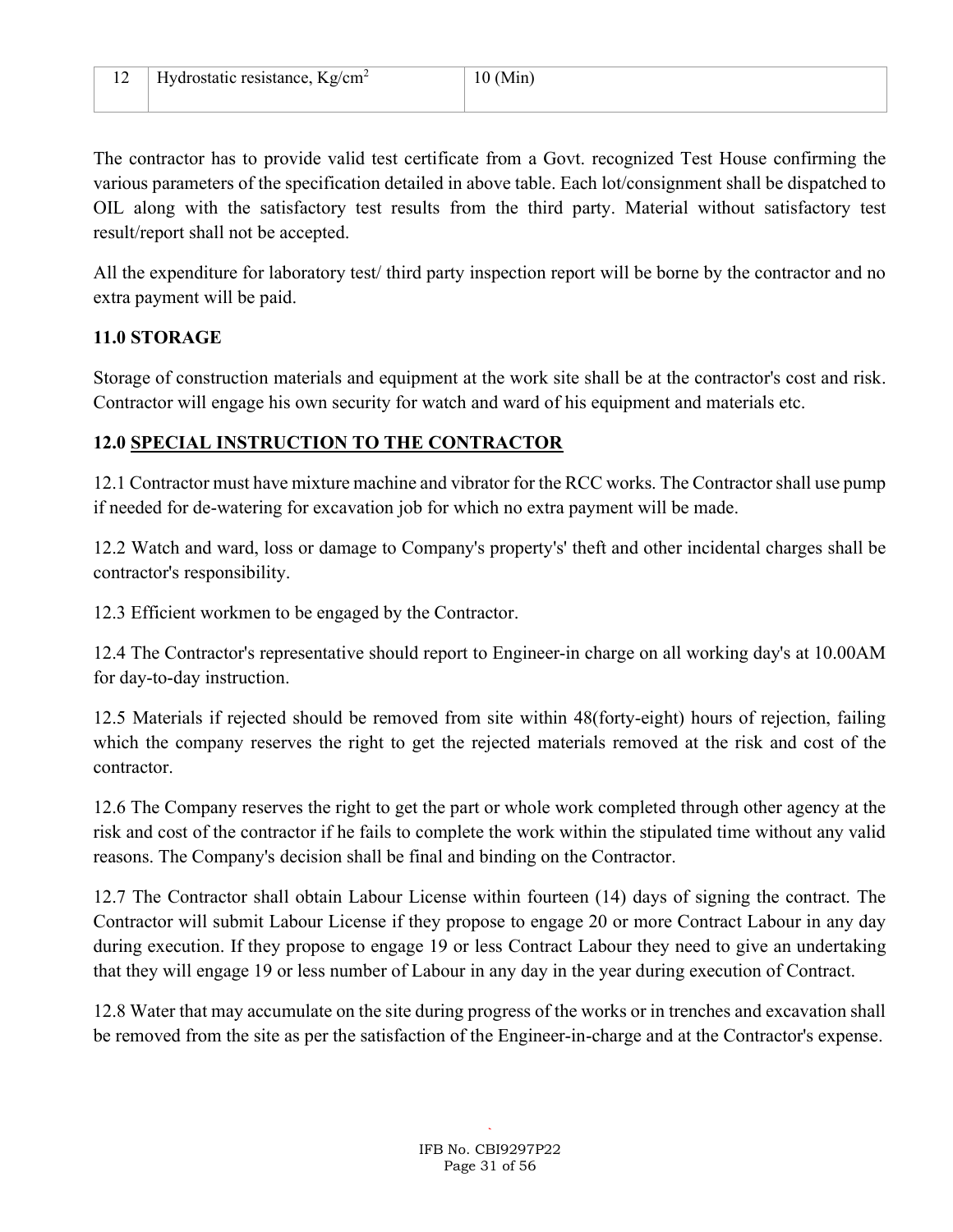12.9 If needed water and electricity will have to be arranged by the Contractor at his own cost. Contractor will be responsible for supply & transportation of water to Work Site in the required quantities both for construction works and drinking purpose of his workers.

12.10 The Contractor and his workmen have to strictly observe the safety precautionary rules as per Mines Act. (Latest edition) while executing the work.

12.11 Necessary traffic signal/road boards to be displayed at proper place by the Contractor at his own cost. The Contractor shall be wholly responsible for any accident arising out of non-fulfillment of this condition.

12.12 Welding and cutting sets with fuel & operator, welder, fitter etc. including supply of all necessary accessories shall be arranged by the Contractor at his cost at site for fabrication and erection work as and when required.

12.13 Hot and Cold permit, Gas leakage testing certificate issued by the Concerned Department to be submitted by the contractor to Engineer-in-charge.

12.14 Contractor should furnish the cube test report of RCC from govt approved laboratory. The total expenditure of the tests will be borne by the contractor.

12.15 Contractor shall furnish the necessary test certificates from Govt. Approved test laboratory for reinforcement bars and for any other materials as advised by Engineer In-charge. Expenditure of the tests will be borne by the contractor.

12.16 If materials supplied / used by contractor is not up to the desired specification or inferior (but acceptable) in quality, payment will be made by deducting suitably as per the actual usages of materials at site by incorporating the rates of the material used.

12.17 Contractor has to obtain all necessary permissions from the Government Departments, Public/ Private or local Authorities to carry out the job and to settle local issues for successful completion of the same without any interference/ hindrance.

12.18 The Contractor to sort out issues, if any, encountered from the local villagers during execution for smooth progress and completion.

12.19 Since it is time bound project, Contractor must ensure that they will be able to complete the Work within the stipulated time and be able to execute Work on shift basis at least in 2(two) shifts of 8 Hours each with adequate manpower and materials to meet the target date of completion. Moreover, all necessary arrangements including the power for light shall have to be made to work in all days including the rainy days.

12.20 Contractor will engage his own security for watch and ward of his equipment and materials etc.

12.21 The Contractor must provide experienced and qualified Supervisor for continuous and efficient supervision of works. The name of such persons shall be intimated to the Company.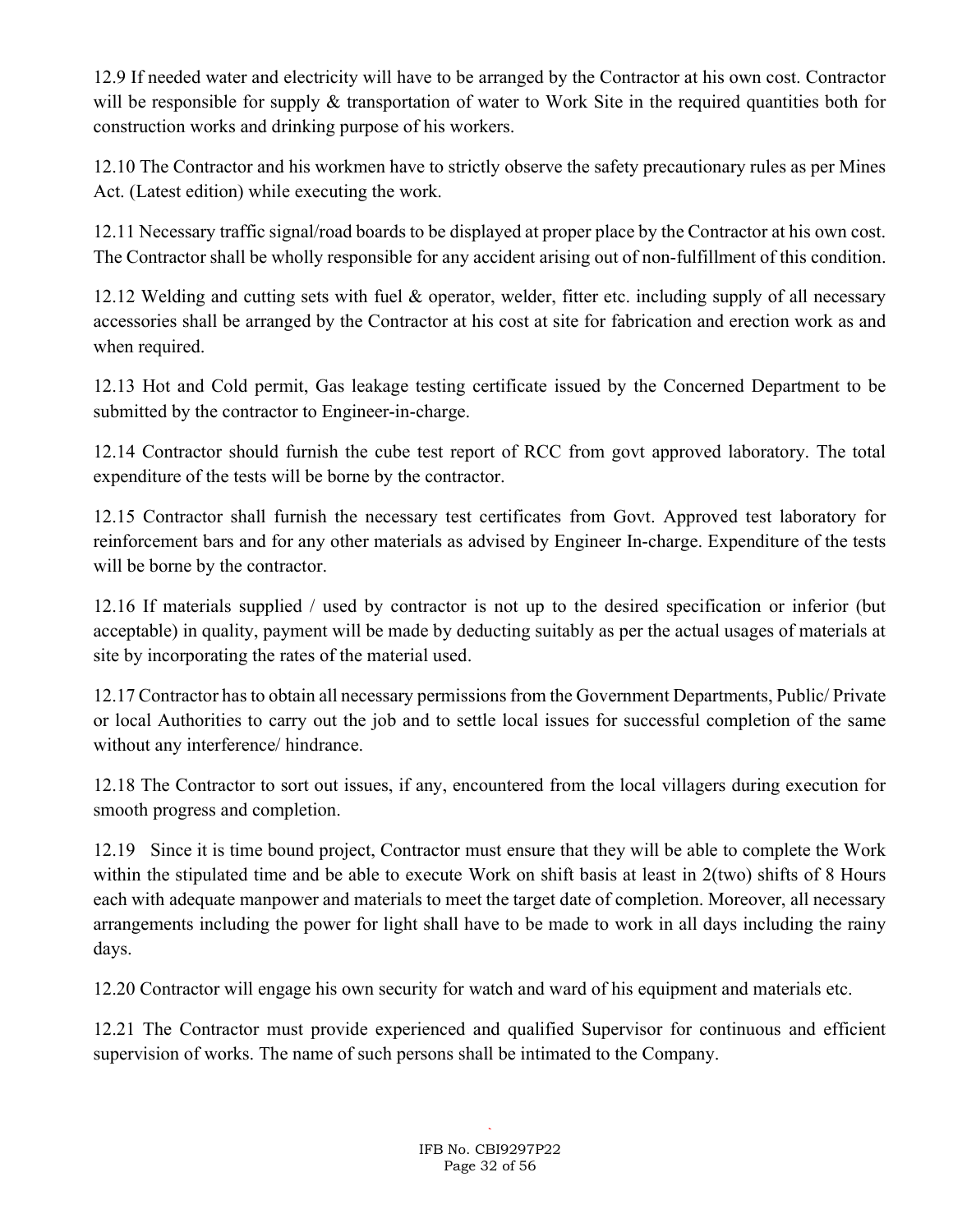12.22 Contractor must submit a detail Work program for the project to complete the Work within the allotted time.

12.23 The Contractor shall have no claim for any delay arising out of emergencies, or land disputes etc. beyond the Company's control.

12.24 The rates must be valid for entire Contract period for which the Contractor shall have no objection. Otherwise, the Contract will be cancelled at the discretion of the Company (OIL).

12.25 The Company reserves the right to ask the Contractor to carry out Work more than the quantities mentioned in Part-II of the Contract at the same rates, terms and conditions to which the Contractor shall have no objection. Likewise, the quantities of Work to be executed may be reduced by the Company, to which the Contractor will have no objection. The Contractor will be paid for actual quantities of Work executed by him at the directions of the Company, and at rates agreed in the Contract

12.26 All debris, waste etc. to be cleared off and the surrounding areas to be leveled on completion of Work.

12.27 The Contractor must provide adequate tools, accessories in time for efficient execution of Work as per instruction of the Engineer.

12.28 Damages (if any) occurred in the existing approach road leading to Location OPUC, during the execution of this contract, shall be maintained by the Contractor at their own cost.

12.29 Contractor has to keep a Telephone connection/Mobile Phone connection exclusively for the Site and same should be communicated to OIL.

## 13.0 HSE POINTS:

(i) It will be solely the Contractors responsibility to fulfill all the legal formalities with respect to the Health, Safety and Environmental aspects of the entire job (namely; the person employed by him, the equipment, the environment, etc.) under the jurisdiction of the district of that state where it is operating. Ensure that all sub-contractors hired by him comply with the same requirement as the Contractor himself and shall be liable for ensuring compliance all HSE laws by the sub or sub sub-contractors.

(ii) Every person deployed by the Contractor in a mine must wear safety gadgets to be provided by the Contractor. The Contractor shall provide proper Personnel Protective Equipment as per the hazard identified and risk assessed for the job and conforming to statutory requirement and Company PPE schedule. Safety appliances like protective footwear, Safety Helmet and Full Body harness has to be DGMS approved. Necessary supportive document shall have to be submitted as proof. If the Contractor fails to provide the safety items as mentioned above to the working personnel, the Contractor may apply to the Company (OIL) for providing the same. OIL will provide the safety items, if available. But in turn, OIL will recover the actual cost of the items by deducting from Contractor's Bill. However, it will be the Contractors sole responsibility to ensure that the persons engaged by him in the mines use the proper PPE while at Work.

(iii) All the safety gears mentioned above are to be provided to the working personnel before commencement of the Work.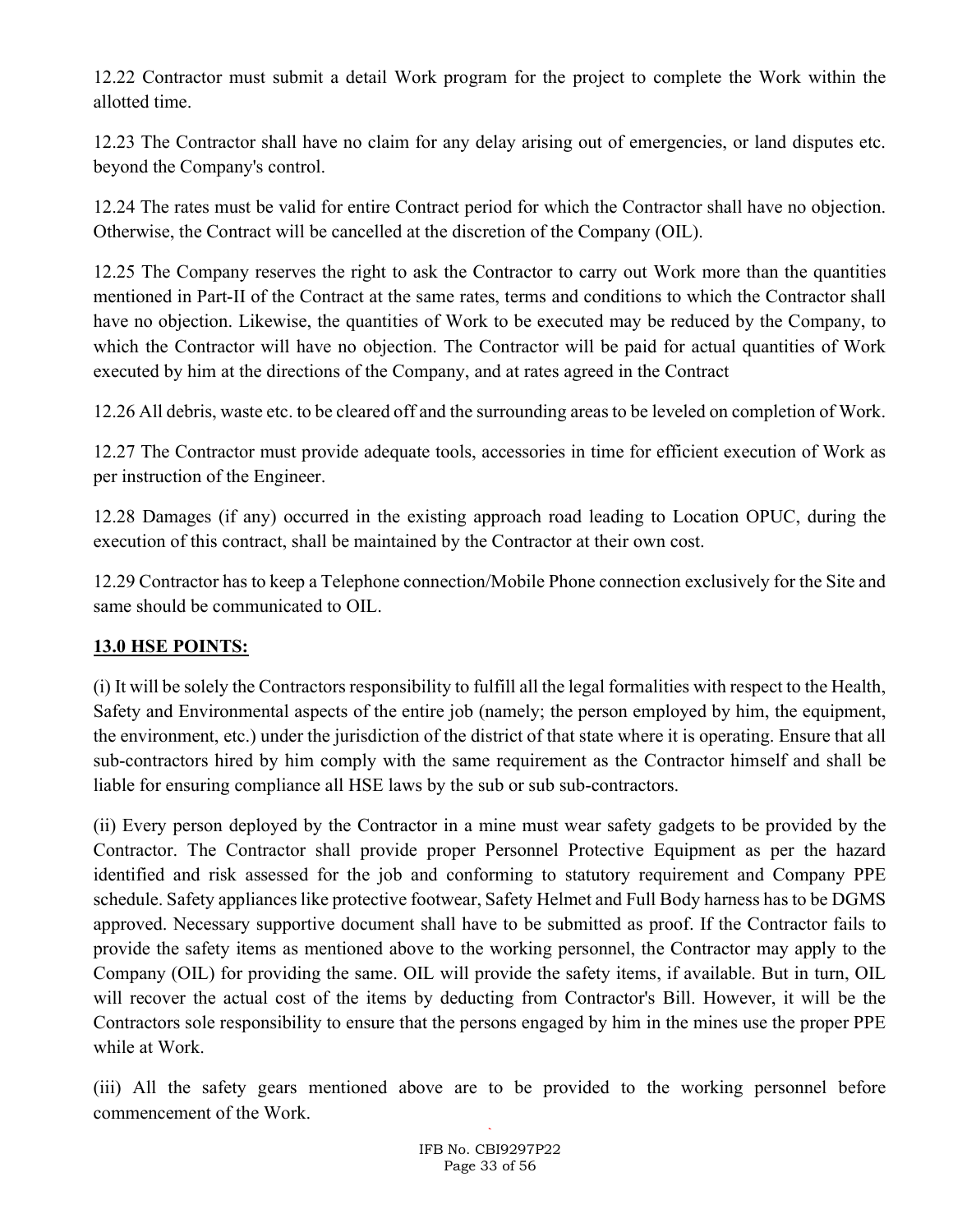(iv) The Contractor shall prepare written Safe Operating Procedure (SOP) for the Work to be carried out, including an assessment of risk, wherever possible and safe methods to deal with it/them. The SOP should clearly state the risk arising to me, machineries & material from the mining operation / operations to be done by the Contractor and how it is to be managed.

(v) The Contractor shall provide a copy of the SOP to the person designated by the mine owner who shall be supervising the Contractor's Work.

(vi) Contractor has to ensure that all Work is carried out in accordance with the Statute and SOP and for the purpose he may deploy adequate qualified and competent personnel for the purpose of carrying out the job in a safe manner. For Work of a specified scope/nature, he should develop and provide to the mine owner a Site-specific code of practice in line.

(vii) It will be entirely the responsibility of the Contractor/his supervisor/representative to ensure strict adherence to all HSE measures and statutory rules during operation in OIL's installations and safety of workers engaged by him. The crew members will not refuse to follow any instruction given by Company's Installation Manager / Safety Officer / Engineer / Official / Supervisor Junior Engineer for safe operation.

(viii) Any compensation arising out of the job carried out by the Contractor whether related to pollution, Safety or Health will be paid by the Contractor only.

(ix) Any compensation arising due to accident of the Contractor's personnel while carrying out the job, will be payable by the Contractor.

(x) The Contractor shall have to report all incidents to the Installation Manager / departmental representative of the concerned department of OIL.

(xi) The Contractor has to keep a register of the persons employed by him/her. The Contractor's supervisor shall take and maintain attendance of his men every day for the Work, punctually.

(xii) If the Company arranges any safety class / training for the working personnel at Site (Company employee, Contractor worker, etc.) the Contractor will not have any objection to any such training.

(xiii) To arrange daily tool box meeting and regular Site safety meetings and maintain records.

(xiv) A Contractor employee must, while at Work, take reasonable care for the health and safety of people who are at the employee's place of Work and who may be affected by the employee's act or omissions at Work.

(xv) A Contractor employee must, while at Work, cooperate with his or her employer or other persons so far as is necessary to enable compliance with any requirement under the act or the regulations that is imposed in the interest of health, safety and welfare of the employee or any other person.

(xvi) Contractor's arrangements for health and safety management shall be consistent with those for the mine owner.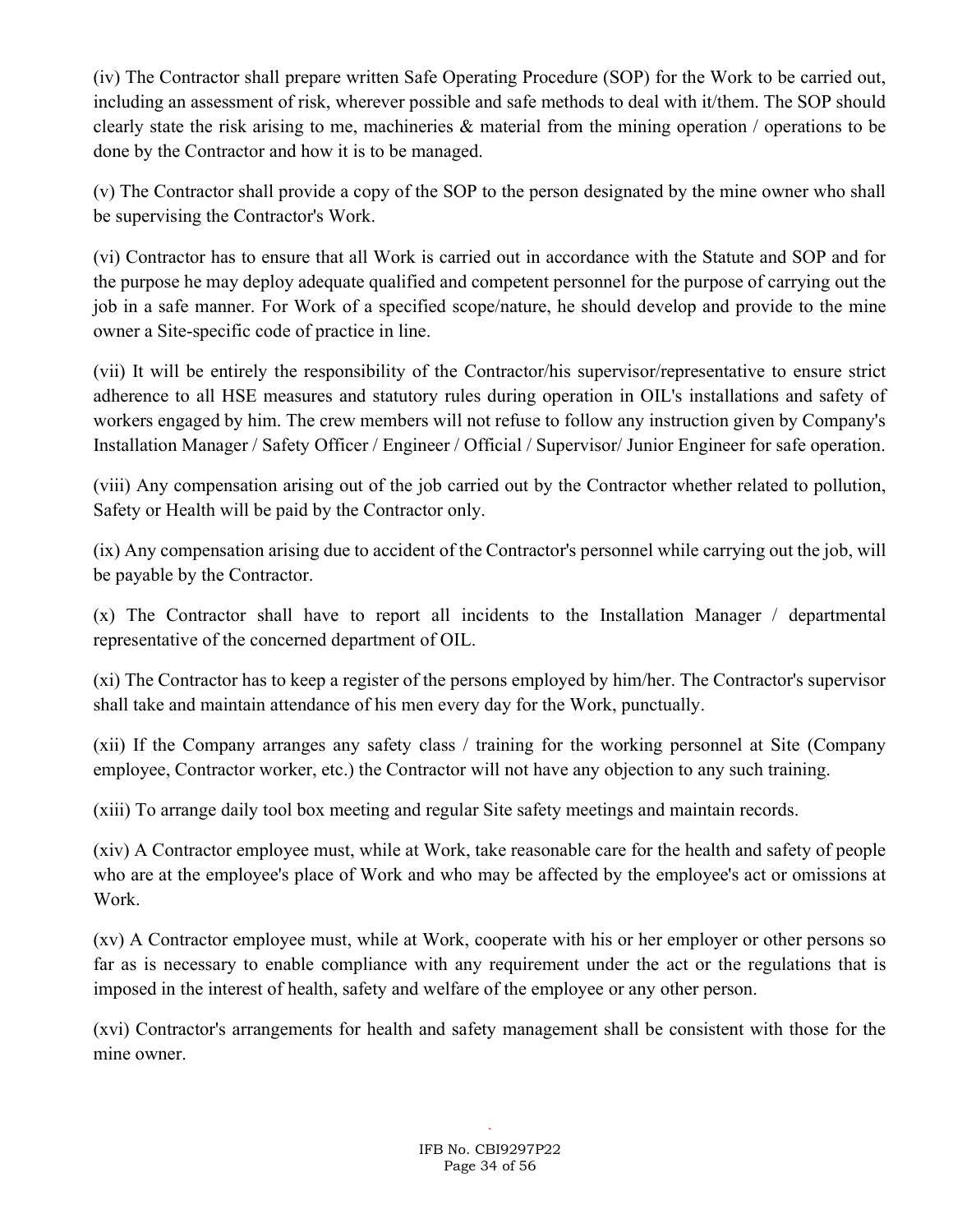(xvii) In case Contractor is found non-compliant of HSE laws as required Company will have the right for directing the Contractor to take action to comply with the requirements, and for further non-compliance, the Contractor will be penalized prevailing relevant Acts/Rules/Regulations.

(xviii) When there is a significant risk to health, environment or safety of a person or place arising because of a non-compliance of HSE measures Company will have the right to direct the Contractor to cease Work until the non-compliance is corrected.

(xix) The Contractor should prevent the frequent change of his contractual employees as far as practicable.

(xx) For any HSE matters not specified in the Contract document, the Contractor will abide the relevant and prevailing Acts/rules/regulations/ pertaining to Health, Safety and Environment.

Note: -

a) No road closure will be provided during execution of the job.

b) The contractor should submit the work program in form of a bar chart within 7days of receipt of work order.

c) All materials supplied by the contractor must be approved by Engineer In-charge and necessary Test certificate from competent authority for steel supply by the contractor will have to be produced by contractor as required by the Engineer In-charge.

### List of Materials & Equipment's to be supplied by Contractor:

All the materials, plants and equipment required for successful completion of job will be supplied by the Contractor. For smooth & timely execution of Work, the Contractor have to deploy the requisite Equipment but not limited to the following:

- 1. Smooth wheeled and Vibratory Road roller 8-10 MT capacity
- 2. Skilled and unskilled labor
- 3. Black smith / welding set
- 4. Excavator with concrete breaker
- 5. Back hoe loader (JCB) / excavator for loading.
- 6. Hydraulic tipper / Dumper for carriage of construction materials.
- 7. Adequate quantity of steel plate shuttering & scaffolding /suitable staging material.
- 8. Water tankers /DG Sets /Concrete Vibrators.

# END OF PART – III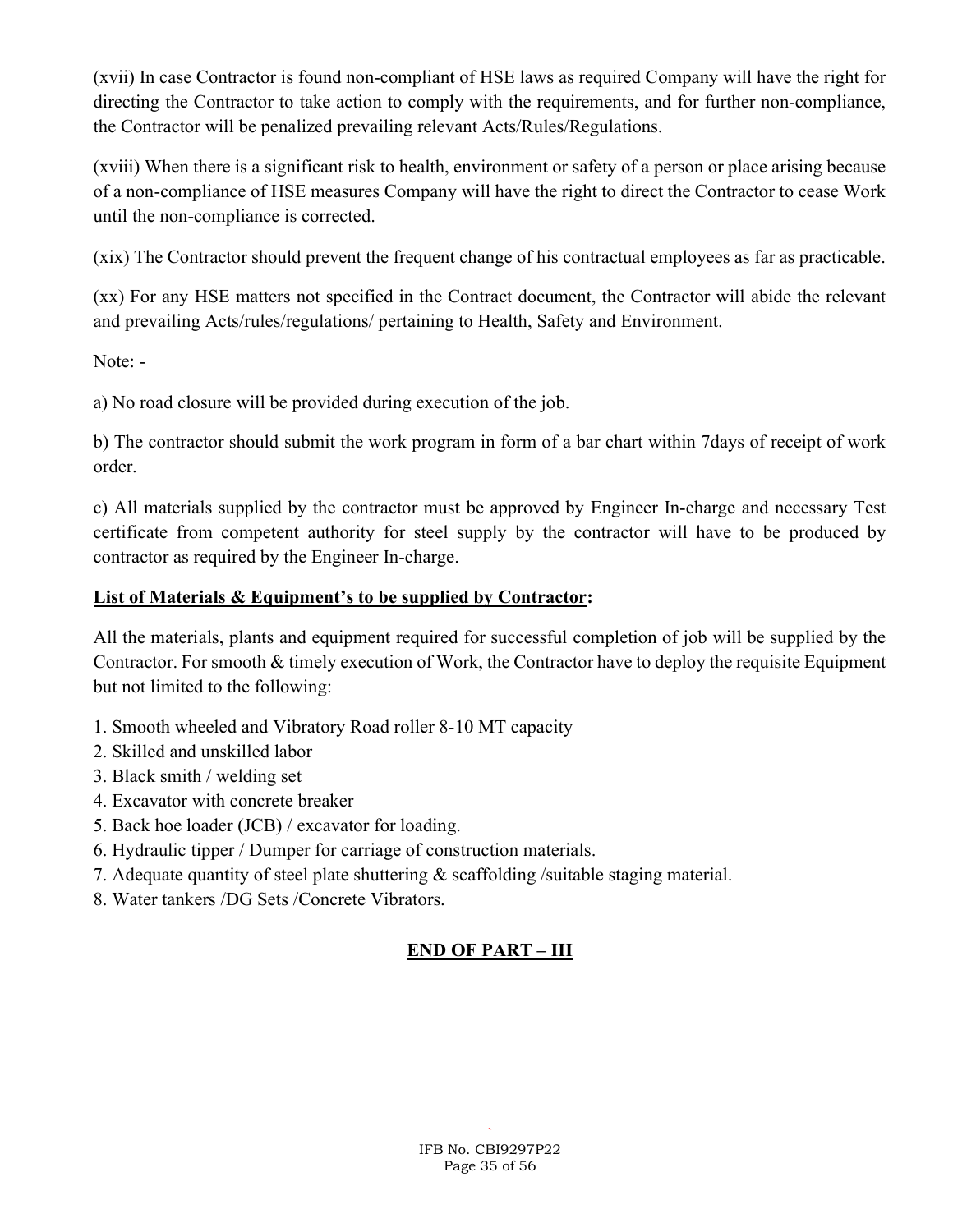#### $PART - IV$

### SPECIAL CONDITIONS

# (a) SCHEDULE OF MATERIALS AVAILABLE AT THE COMPANY's STORES/STOCK PILES FOR PERMANENT INCORPORATION IN WORKS AND

# (b) SCHEDULE OF COMPANY'S PLANTS AND EQUIPMENTS FOR USE IN THE EXECUTION OF WORK.

| SL No.                   | Description             | Remarks |  |
|--------------------------|-------------------------|---------|--|
| $\left( \text{a}\right)$ | Materials               | Nil.    |  |
| (b)                      | Plants and Equipment    | Nil.    |  |
| (c)                      | <b>Working Drawings</b> | Nil.    |  |

# END OF PART – IV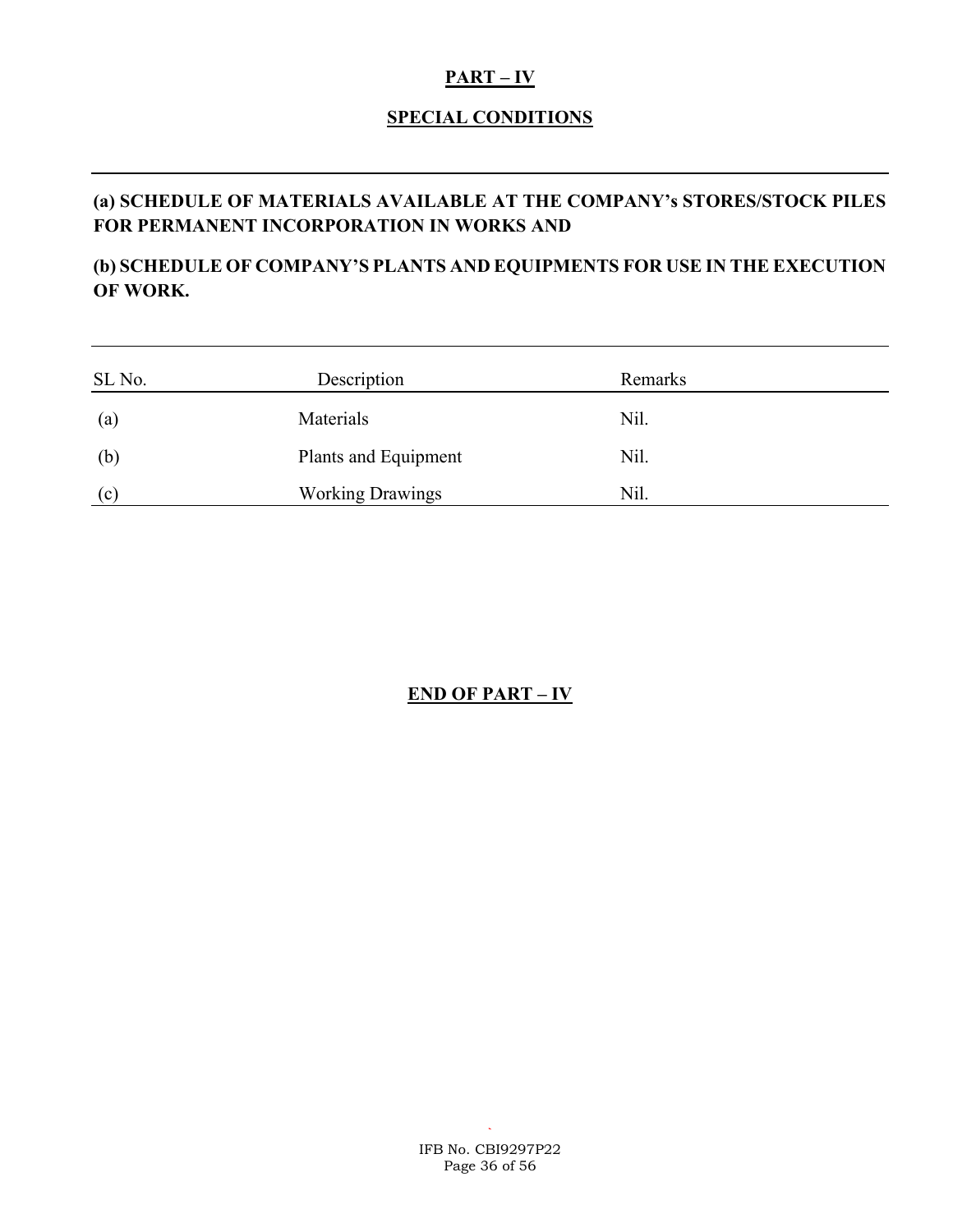### PART – V

#### BID EVALUATION CRITERIA:

The bid shall conform generally to the specifications and terms and conditions given in this bid document. Bids shall be rejected in case the services offered do not conform to required parameters stipulated in the technical specifications. Notwithstanding the general conformity of the bids to the stipulated specifications, the following requirements will have to be particularly met by the Bidders without which the same will be considered as non-responsive and rejected.

#### A. TECHNICAL EVALUATION CRITERIA

1.0 Bidder should meet the following minimum criteria:

1.1 One successfully completed similar work of minimum value of Rs. 2,37,43,555.00 under tender with CPWD, Railways, MES, ONGCL, OIL or any other Government Organization / Public Sector Undertakings / Public Limited Company during the last seven (07) years reckoned from the original bid closing date.

### Notes:

- (i) "Similar work" mentioned above means "Construction of Drilling Location or Road Work or R.C.C. Building".
- (ii) For proof of requisite experience of SIMILAR work, Job Completion Certificate clearly mentioning Gross value of job done, Nature of works, Contracts period/ Contract Start and Completion date issued by CPWD, Railways, MES, ONGCL, OIL or any other Government Organization / Public Sector Undertakings / Public Limited Company must be submitted along with the bid.

(iii) Similar work executed by a bidder for its own organization / subsidiary will not be considered as experience for the purpose of meeting BEC.

(iv) The Certifying Authority for completion certificates should be not below the level of Chief Engineer / Chief Manager in case of PSUs and equivalent levels in Govt. organizations/Public Limited organizations.

(v)Firms who have successfully executed and completed similar work with Oil India Limited, need not submit any documentary evidence. However, they shall give details of such executed works with Contract No.

(vi) Oil India Limited (OIL) reserves the right to contact the Client(s) referred by the Bidder for authentication of the documents submitted by the Bidder. OIL may contact the clients/operators under intimation/copy to the respective Bidder. OIL will not be responsible for Client(s) not conforming or not replying to OIL's request for information. If OIL does not get an affirmative response within the stipulated time, then such Bidder's technical bid will be considered as non-responsive. It will be the responsibility of the Bidder to take up the matter with his client(s) and arrange for the confirmation as desired by OIL.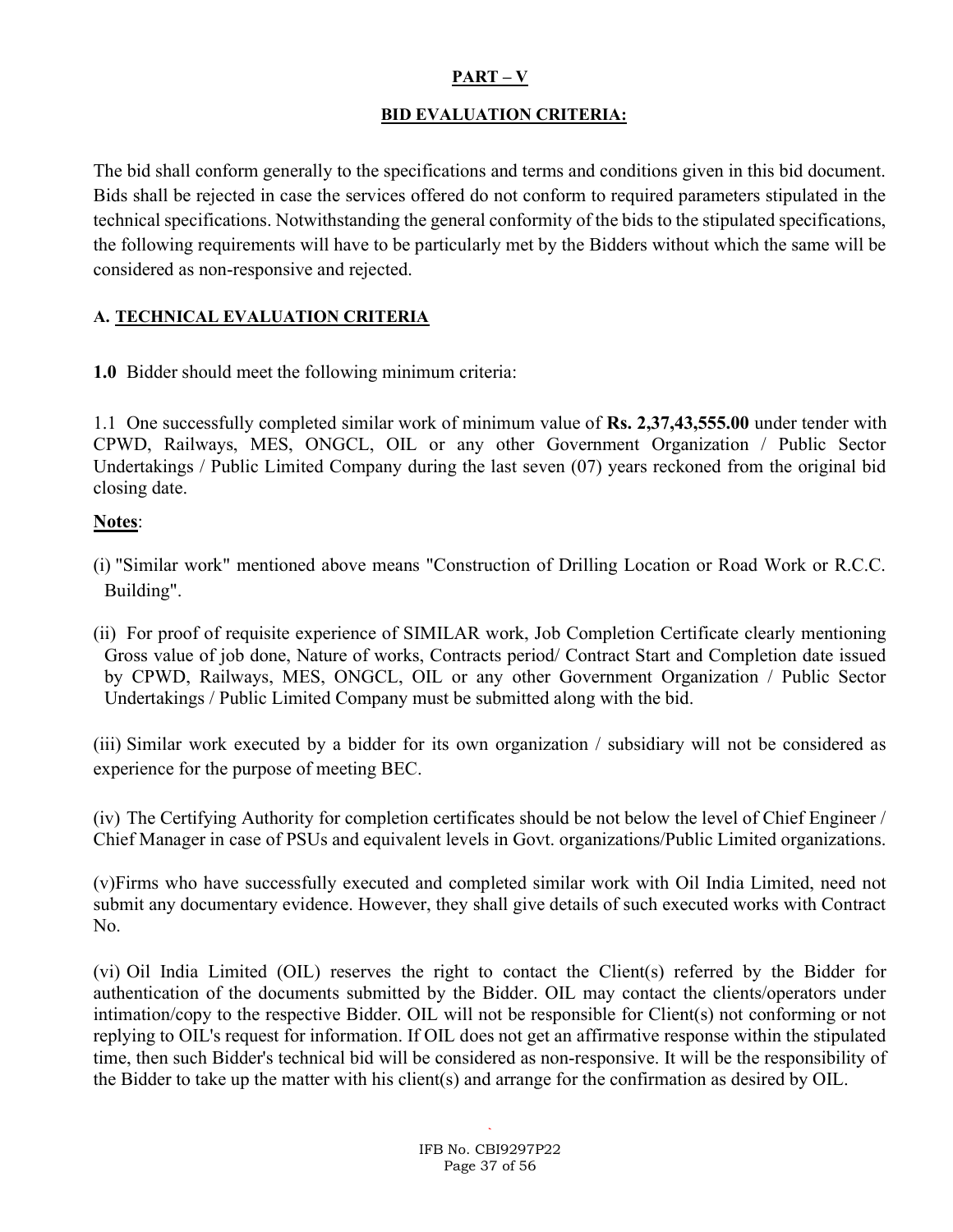#### B. FINANCIAL EVALUATION CRITERIA

2.1 Annual Financial Turnover of the Bidder during any of preceding three financial/accounting years from the original bid closing date should be at least Rs. 1,42,46,133.00.

2.2 The Net worth of the bidder should be positive for the preceding financial/accounting year.

2.3 Considering the time required for preparation of Financial Statements, if the last date of preceding financial/accounting year falls within the preceding six months reckoned from the original bid closing date and the Financial Statements of the preceding financial / accounting year are not available with the bidder, then the financial turnover of the previous three financial/ accounting years excluding the preceding financial / accounting year will be considered. In such cases, the Net worth of the previous financial/accounting year excluding the preceding financial/accounting year will be considered. However, the bidder has to submit an affidavit/undertaking certifying that "the balance sheet / Financial Statements" for the financial year …… (as the case may be) has actually not been audited so far.

### Notes for Financial criteria:

a) For proof of Annual Turnover & Net worth any one of the following documents must be submitted along with the bid: -

(i) A certificate issued by a practicing Chartered/ Cost Accountant (with Membership Number and Firm Registration Number), certifying the Annual turnover & Net worth as per prescribed format (ANNEXURE-F).

#### OR

(ii) Audited Balance Sheet along with Profit & Loss account.

b) In case the bidder is Central Govt. organization/ PSU/ State Govt. organization/ Semi-State Govt. Organization or any other Central/ State Govt. Undertaking, where the auditor is appointed only after the approval of Comptroller and Auditor General of India and the Central Government, their certificates may be accepted even though FRN is not available. However, bidder has to provide documentary evidence for the same.

2.4 All the certificates and documentary evidences required to be submitted in support of Para 1.1 to 2.3 above should be legible. Illegible /incomplete certificates or documents will not be considered for evaluation.

2.5 Contractors/Firms must fully mobilize all equipment and personnel and be prepared to commence work within 7 (seven) days from the date of issue of Work Order. Contractors/Firms must provide categorical confirmation of their capability and intent to meet this timing in their Bid.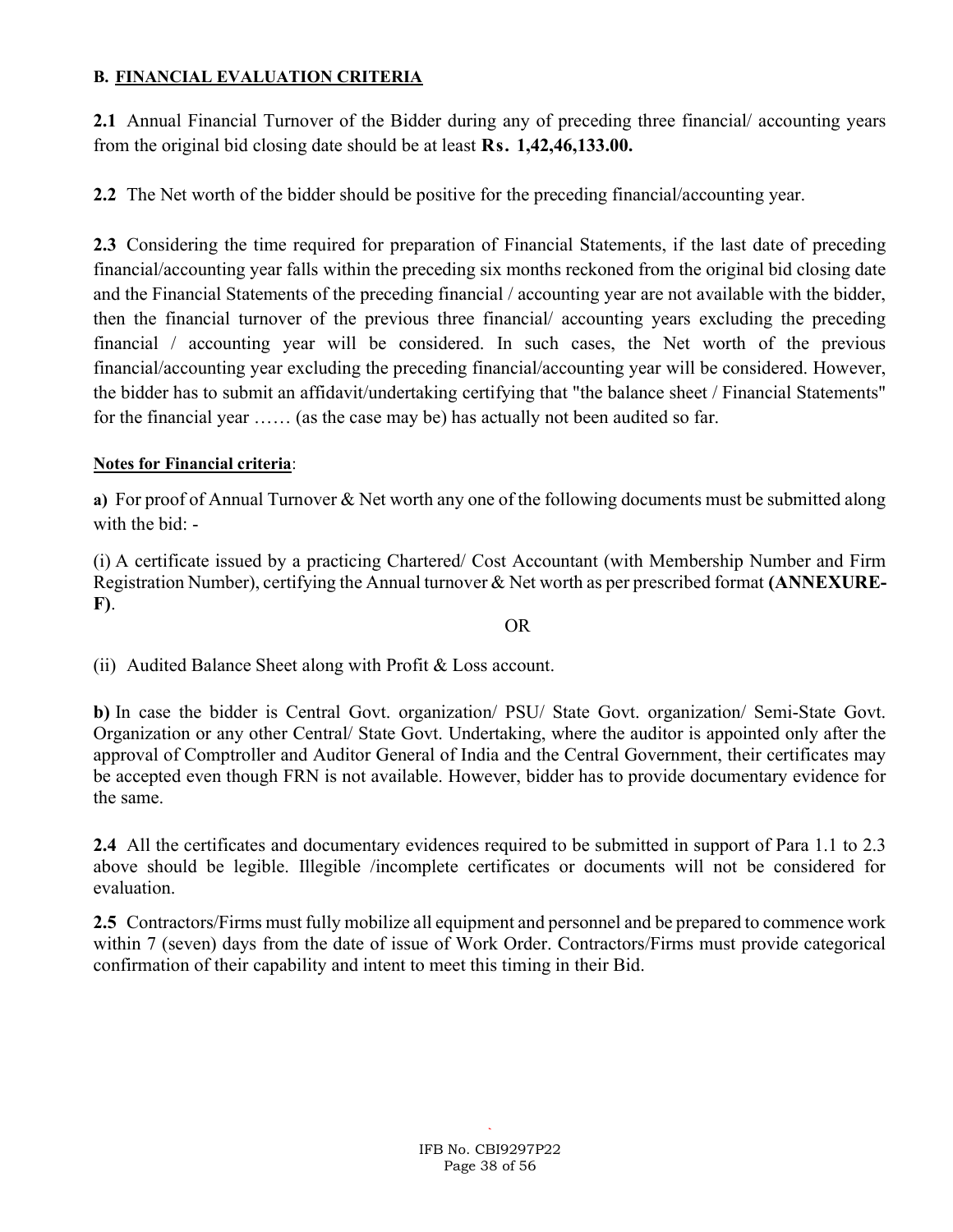### C. GENERAL EVALUATION CRITERIA

3.1 No deviation or exception will be accepted in the clauses covered under BEC.

3.2 To determine the substantial compliance of a Bid, Company reserves the right to ask the Bidder for clarification of clauses covered by the BEC. Such clarifications to ensure compliance with the BEC clauses must be received on or before the deadline given by Company or the Bid will be rejected.

3.3 If any clauses in the BEC contradict clauses elsewhere in the Bid Document, then the clauses in the BEC shall prevail.

3.4 Any additional information, terms or conditions included in the Priced-Bid will not be considered by OIL for evaluation of the Tender.

3.5 Original Bid Closing Date shall be considered by OIL for evaluation of BEC criteria in case of any extension of the Original Bid Closing Date.

## D. COMMERCIAL EVALUATION CRITERIA

4.0 Bids shall be submitted under Single stage Two Bid system i.e., Technical Bid and Priced Bid separately in the OIL's e-Tender portal within the Bid closing date & Time stipulated in the e-tender portal. The Technical Bid is to be uploaded as per Scope of Work & Technical Specification of the tender in "Technical RFx Response" Tab and Priced Bid as per "Price Bidding Format" uploaded in the "Notes & Attachments" Tab in the main bidding engine of OIL's e-tender portal. Bids shall be rejected outright if the prices are indicated in the technical bids. Bids not conforming to this two-bid system shall be rejected outright.

4.1 Bidder shall offer firm prices. Price quoted by the successful bidder must remain firm during the execution of the Contract and not subject to variation on any account.

4.2 Bids with shorter validity (i.e., less than 120 days from the scheduled bid closing date) will be rejected as being non-responsive.

4.3 Bidders shall furnish "Bid Security" for the amount as specified in covering letter. Any bid not accompanied by Bid Security will be rejected.

4.4 The Integrity Pact must be uploaded in OIL's E-Procurement portal along with the Technical Bid digitally signed by the same signatory who digitally signed the Bid i.e., who is duly authorized to sign the Bid. If any bidder refuses to sign Integrity Pact or declines to submit the Integrity Pact, their bid will be rejected.

4.5 Bids submitted after the Bid Closing Date and Time will be rejected.

4.6 Bids received through the e-procurement portal shall only be accepted. Bids received in any other form shall not be accepted.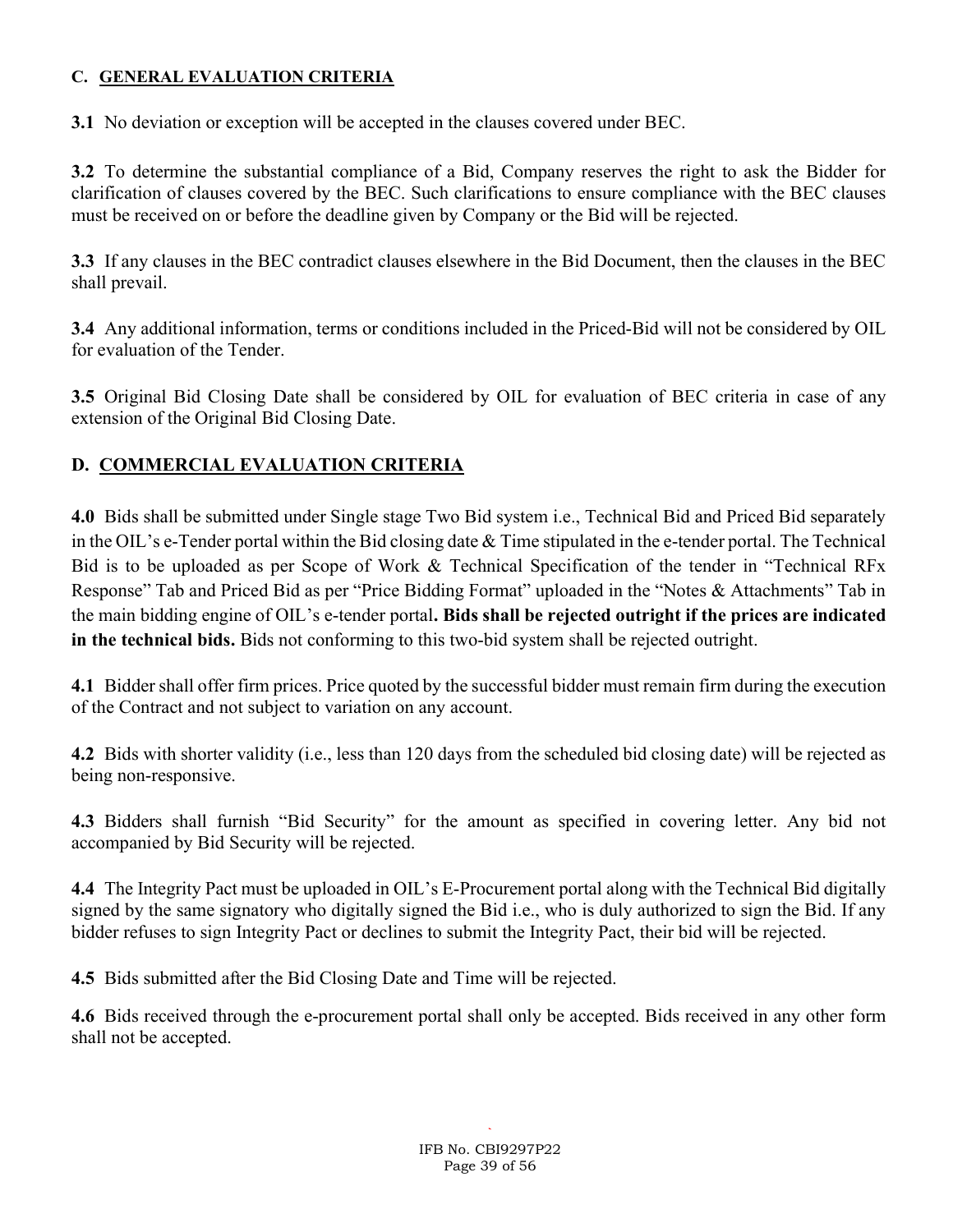4.7 Bid documents are non-transferable. Bid can only be submitted in the name of the bidder in whose name the User ID and Password have been issued. Unsolicited bids will not be considered and will be straightway rejected.

4.8 Bids shall be typed or written in indelible ink and shall be digitally signed by the bidder or his authorized representative.

4.9 Any physical documents wherever called for, submitted by bidders shall contain no interlineations, white fluid erasures or overwriting except as necessary to correct errors made by the Bidder, in which case such correction shall be initialed by the person or persons who has/have digitally signed the Bid.

4.10 Any Bid containing false statement will be rejected.

4.11 Bidders shall quote their rates against individual items. The rates quoted shall be in figures upto two decimal places only.

4.12 Bidders must quote clearly and strictly in accordance with the price schedule outlined in "Price Bid Format" of Bid Document; otherwise, the Bid will be summarily rejected.

4.13 Bidder must accept and comply with the following clauses as given in the Bid Document in toto failing which bid will be rejected.

- a) Bid Security Clause
- b) Performance Guarantee Clause.
- c) Force Majeure Clause.
- d) Tax Liabilities Clause.
- e) Arbitration Clause.
- f) Acceptance of Jurisdiction and Applicable Law.
- g) Liquidated damage and penalty clause.
- h) Safety & Labour Law.
- i) Termination Clause.
- j) Period of validity of bids
- k) Completion Schedule

4.14 The Bids and all uploaded documents must be digitally signed using "Class 3" digital certificate [ecommerce application (Certificate with personal verification and Organization name)] as per Indian IT Act obtained from the licensed Certifying Authorities operating under the Root Certifying Authority of India (RCAI), Controller of Certifying Authorities (CCA) of India[except copies of the documents required in physical form] should invariably be submitted in the 'Technical Attachment Tab' through OIL's e-bidding portal, before the scheduled date and time for the tender closing. All the documents uploaded shall be digitally signed by the authorized signatory of the bidder.

# E. PRICE BID EVALUATION CRITERIA

5.1 Bids will be technically evaluated on the requirements of the tender. The Offer should meet the requirements and specifications in the Bid Document.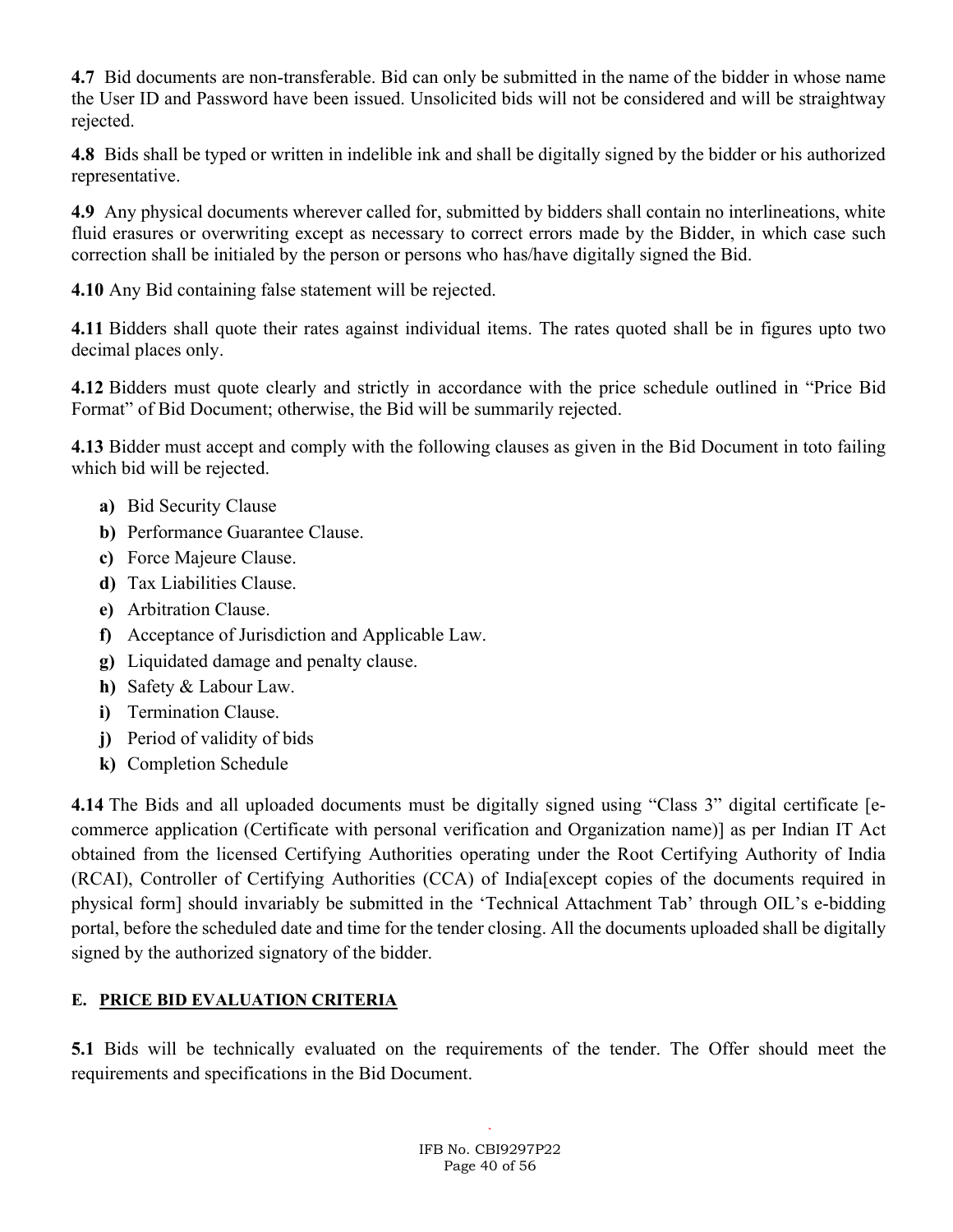5.2 Bids conforming to the technical specifications, the terms and conditions stipulated in the tender and conforming to the Bid Rejection Criteria will be evaluated using the Bid Evaluation Criteria.

5.3 The Priced-Bids will be evaluated using the rates quoted in the PRICE BID FORMAT & SCHEDULE OF WORK (Part-II) on the following basis: The quantities given in the Price Bid Format (Part-II) against each items are requirements for "Construction of Plinth, Approach Road to Plinth (1.10 KM), Road over Plinth, Effluent Pits, Garland bund and Boundary Fencing etc. in Location OPUC of Mahanadi Basin in Manduki/Sianga Patna Village area under Astaranga Tehsil, Puri District, Odisha". For the purpose of bid evaluation, the estimated quantities against items will be multiplied by the rates quoted by the bidders and the total amount against each item will be added to evaluate the grand total estimated value of the contract. Successful bidder will be decided based on the lowest evaluated bid including GST amount.

5.4 The estimated quantities indicated in Part-II against each item are for evaluation purposes only. The actual work to be carried out may be more or less depending upon actual site requirement and payment will be made for the actual work done/materials supplied.

## END OF PART – V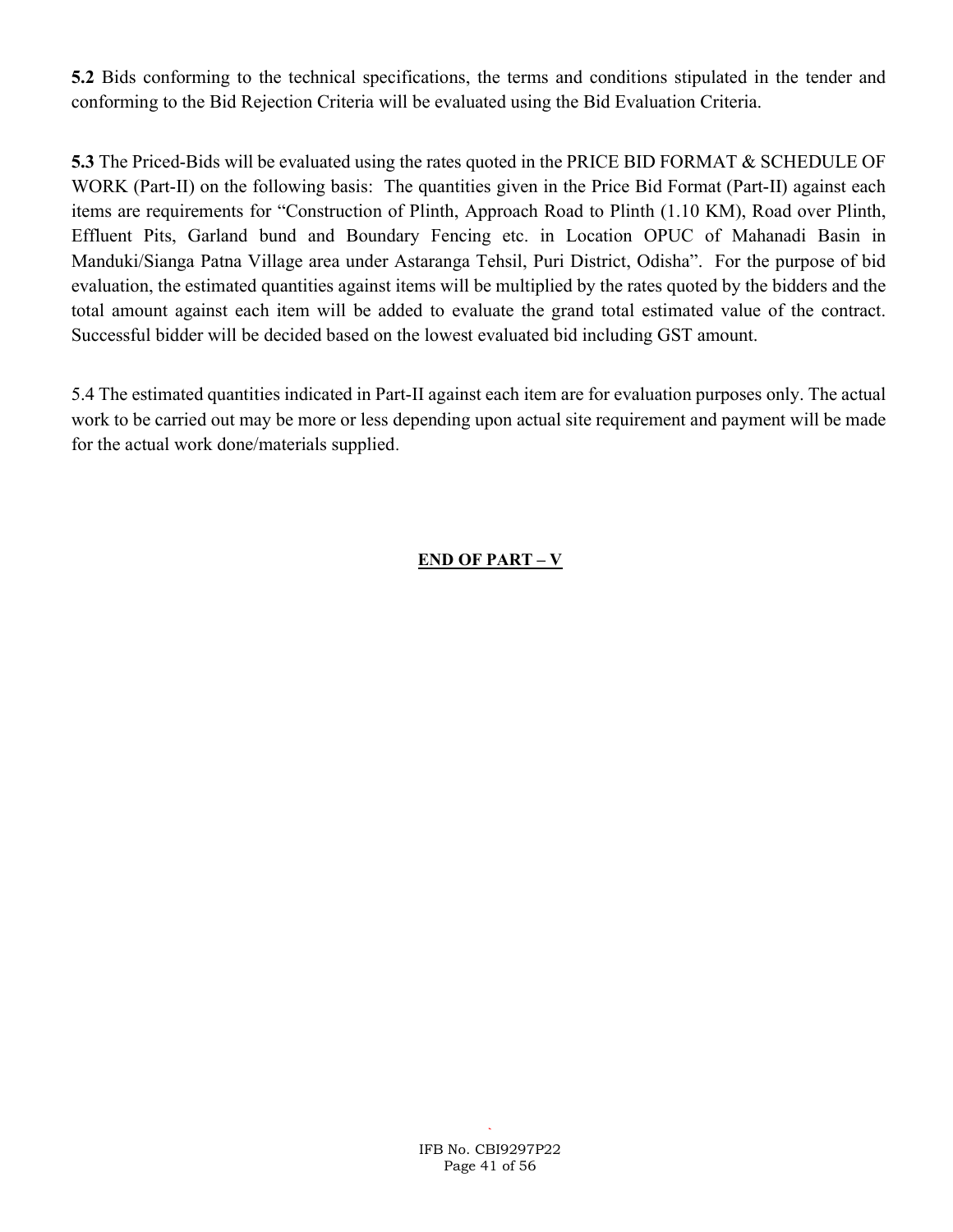# OIL INDIA LIMITED (A Govt. of India Enterprise) Bhubaneswar

#### CHIEF GENERAL MANAGER (HSE&A) OIL INDIA LIMITED, BHUBANESWAR

Sub: Safety Measures against Contract no:

Description of Work/Services: ----------------------------------------------------------------------

Sir,

We hereby confirm that we have fully understood the safety measures to be adopted during execution of the above contract and that the same has been explained to us by the concerned authorities. We also give the following assurances.

- a) Only experience and competent persons shall be engaged by us for carrying out our work under the same contract.
- b) The names of the authorized persons who would be supervising the jobs on day-to-day basis from our end are the following.



The above personnel are fully familiar with the nature of jobs assigned and safety precautions required.

- c) Due notice would be given for any change of personnel under item (b) above.
- d) We hereby accept the responsibility for the safety of all the personnel engaged by us and for the safety of the company's personnel and property involved during the course of our working under this contract. We would ensure that all the provisions under the Oil mines Regulations, 1984 and other safety rules related to execution of our work would be strictly followed by our personnel. Any violation pointed out by the company's Engineers would be rectified forthwith or the work suspended till such time the rectification is completed by us and all expenditure towards this would be on our account.
- e) We confirm that all persons engaged by us would be provided with the necessary Safety Gears at our cost.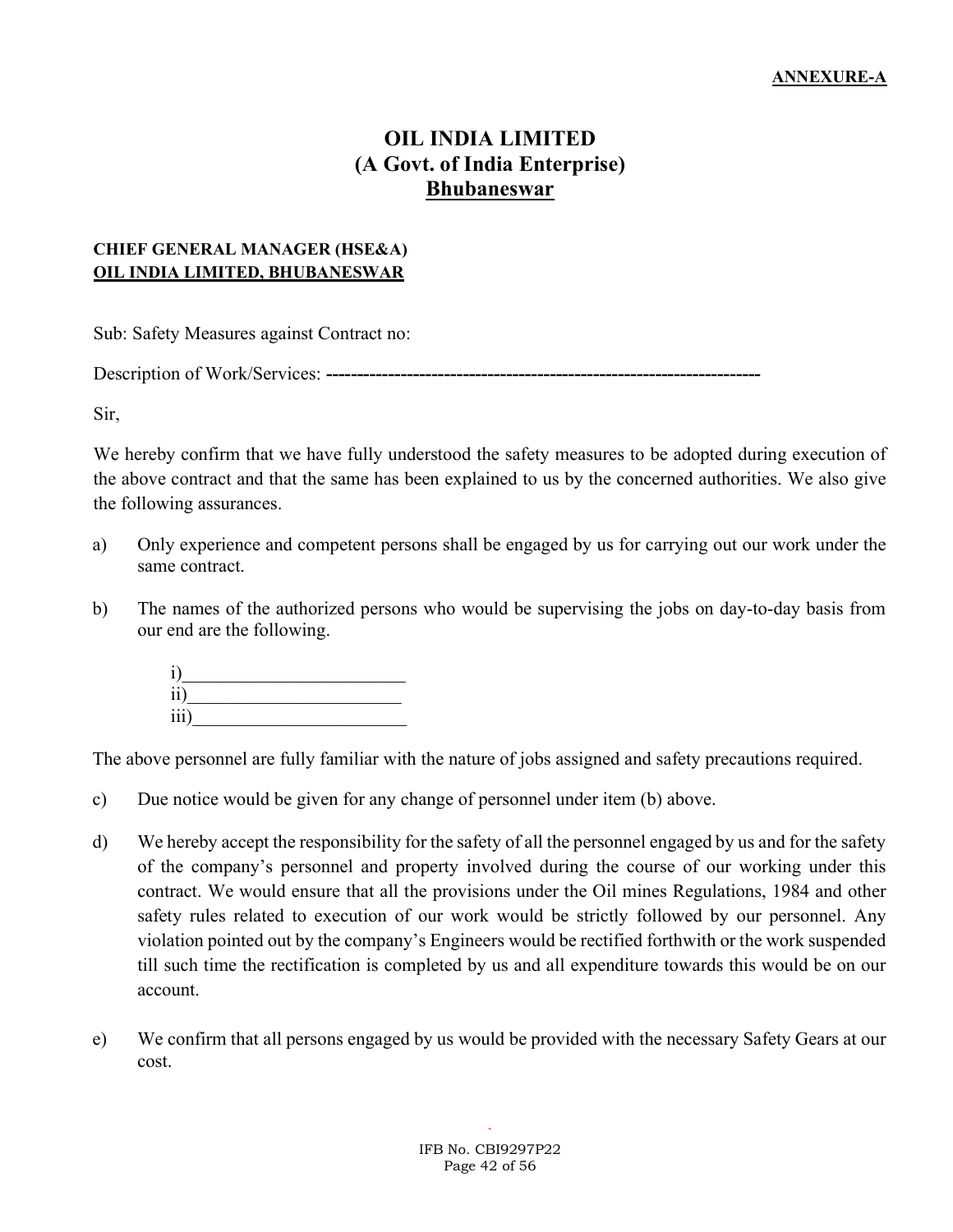f) All losses caused due to inadequate safety measures or lack of supervision on our part would be fully compensated by us and the company will not be responsible for any lapses on our part in this regard.

Yours faithfully

…………………………… Contractor For & On Behalf of

Seal: Date: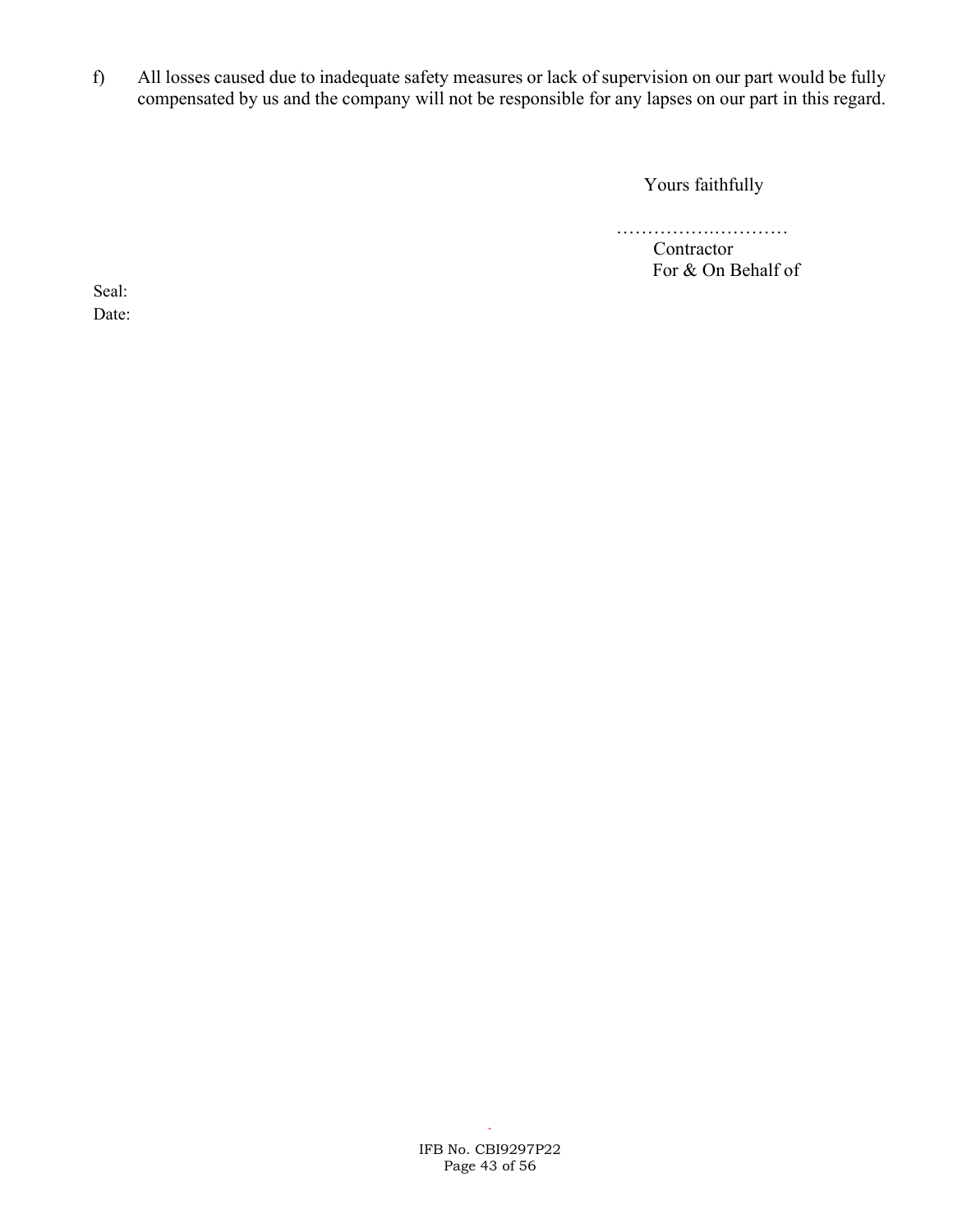#### FORM OF PERFORMANCE BANK GUARANTEE

To: M/s. OIL INDIA LIMITED, 3<sup>rd</sup> Floor, IDCO Towers, Janpath Bhubaneswar, Odisha

WHEREAS WHEREAS (Name and address of Contractor) (hereinafter called "Contractor") had undertaken, in pursuance of Contract No.  $\qquad \qquad$  to execute (Name of Contract and Brief Description of the Work) \_\_\_\_\_\_\_\_\_\_\_\_\_\_\_\_\_\_\_ (hereinafter called "the Contract").

AND WHEREAS it has been stipulated by you in the said Contract that the Contractor shall furnish you with a Bank Guarantee as security for compliance with Contractor's obligations in accordance with the Contract.

AND WHEREAS we (Name of Bank) ……………… of (Name of country) …………… having our registered office at …………… (hereinafter called "the Bank") have agreed to give the Contractor such a Bank Guarantee.

NOW THEREFORE we hereby affirm that we are Guarantors on behalf of the Contractor, up to a total of (Amount of Guarantee in figures)  $\qquad$  (in words  $\qquad$ ), such amount being payable in the types and proportions of currencies in which the Contract price is payable, and we undertake to pay you, upon your first written demand and without cavil or argument, any sum or sums within the limits of guarantee sum as aforesaid without your needing to prove or to show grounds or reasons for your demand for the sum specified therein. We hereby waive the necessity of your demanding the said debt from the Contractor before presenting us with the demand.

We further agree that no change or addition to or other modification of the terms of the Contract or the work to be performed thereunder or of any of the Contract documents which may be made between you and the Contractor shall in any way cease us from any liability under this guarantee, and we hereby waive notice of such change, addition or modification.

This guarantee is valid until the ------------day of -----------------

The details of the Issuing Bank and Controlling Bank are as under:

A. Issuing Bank: BANK FAX NO: BANK EMAIL ID: BANK TELEPHONE NO.: IFSC CODE OF THE BANK: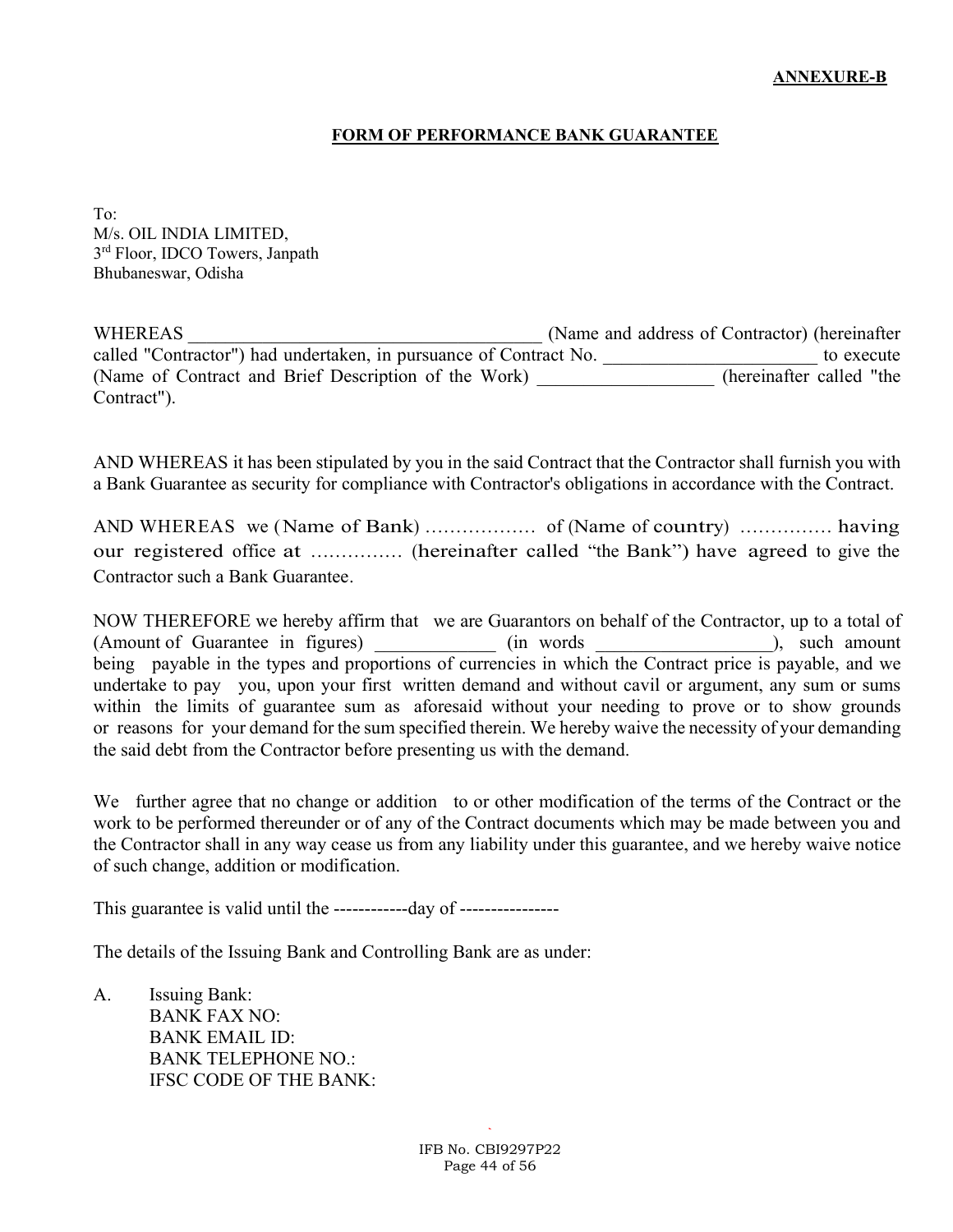B. Controlling Office:

 Address of the Controlling Office of the BG issuing Bank: Name of the Contact Person at the Controlling Office with Mobile No. and e-mail address:

SIGNATURE AND SEAL OF THE GUARANTORS \_\_\_\_\_\_\_\_\_\_\_\_\_\_\_\_\_\_\_\_\_

| Designation:  |  |
|---------------|--|
| Name of Bank: |  |
| Address:      |  |

| Witness: |  |
|----------|--|
| Address: |  |

| Date:  |  |  |  |  |
|--------|--|--|--|--|
| Place: |  |  |  |  |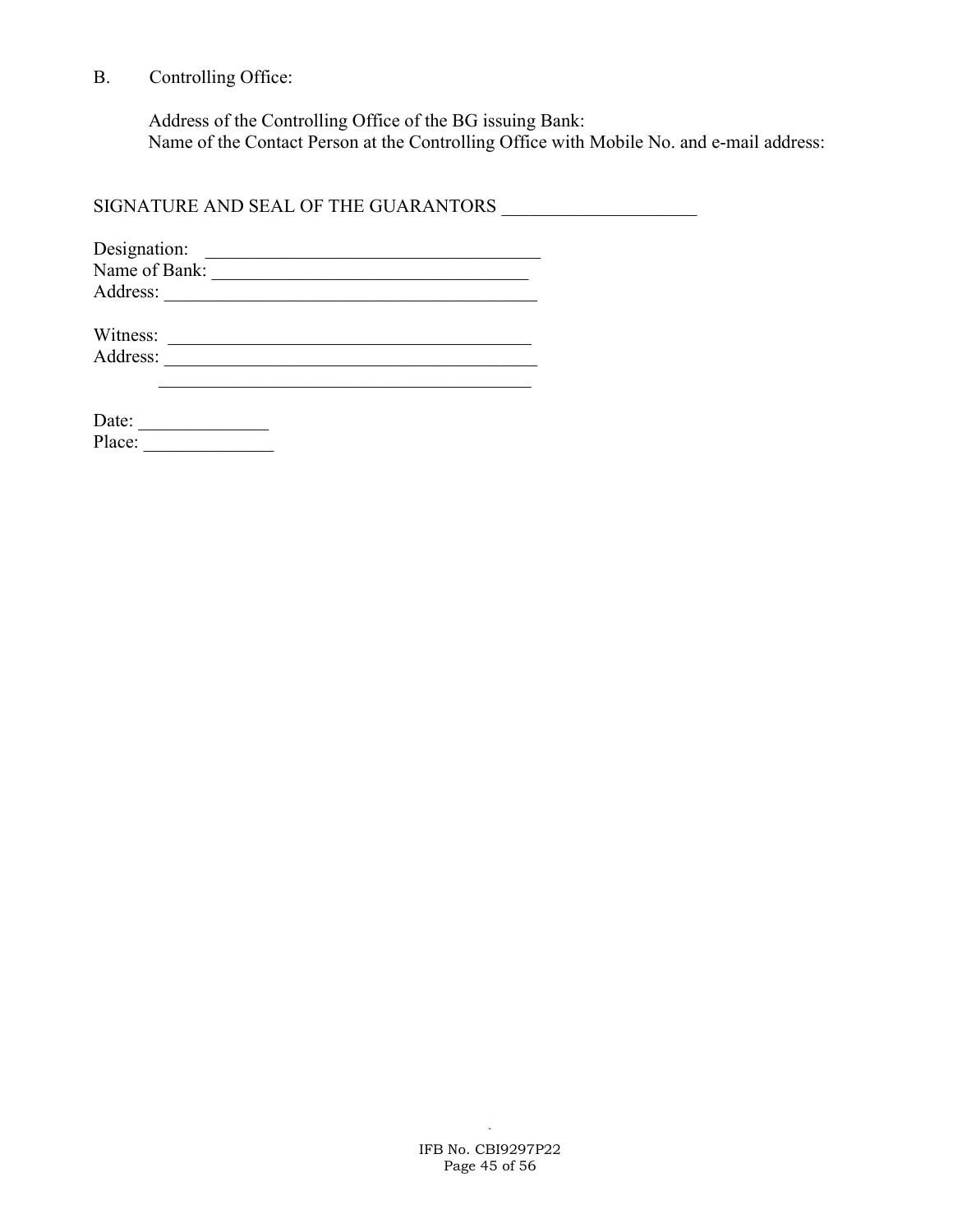### ANNEXURE-C

#### INTEGRITY PACT

Between Oil India Limited (OIL) hereinafter referred to as "The Principal"

And

----------------- hereinafter referred to as "The Bidder/Contractor"

Preamble:

The Principal intends to award, under laid down organizational procedures, contract/s for services under Tender …………….The Principal values full compliance with all relevant laws and regulations, and the principles of economic use of resources, and of fairness and transparency in its relations with its Bidder/s and Contractor/s.

In order to achieve these goals, the Principal cooperates with the renowned international Non-Governmental Organisation "Transparency International" (TI). Following TI's national and international experience, the Principal will appoint an external independent Monitor who will monitor the tender process and the execution of the contract for compliance with the principles mentioned above.

#### Section: 1 -Commitments of the Principal

(1) The Principal commits itself to take all measures necessary to prevent corruption and to observe the following principles:

1. No employee of the Principal, personally or through family members, will in connection with the tender for, or the execution of a contract, demand, take a promise for or accept, for him/herself or third person, any material or immaterial benefit which he/she is not legally entitled to.

2. The Principal will, during the tender process treat all Bidders with equity and reason. The Principal will in particular, before and during the tender process, provide to all Bidders the same information and will not provide to any Bidder confidential/additional information through which the Bidder could obtain an advantage in relation to the tender process or the contract execution.

3. The Principal will exclude from the process all known prejudiced persons.

(2) If the Principal obtains information on the conduct of any of its employees which is a criminal offence under the relevant Anti-Corruption Laws of India, or if there be a substantive suspicion in this regard, the Principal will inform its Vigilance Office and in addition can initiate disciplinary actions.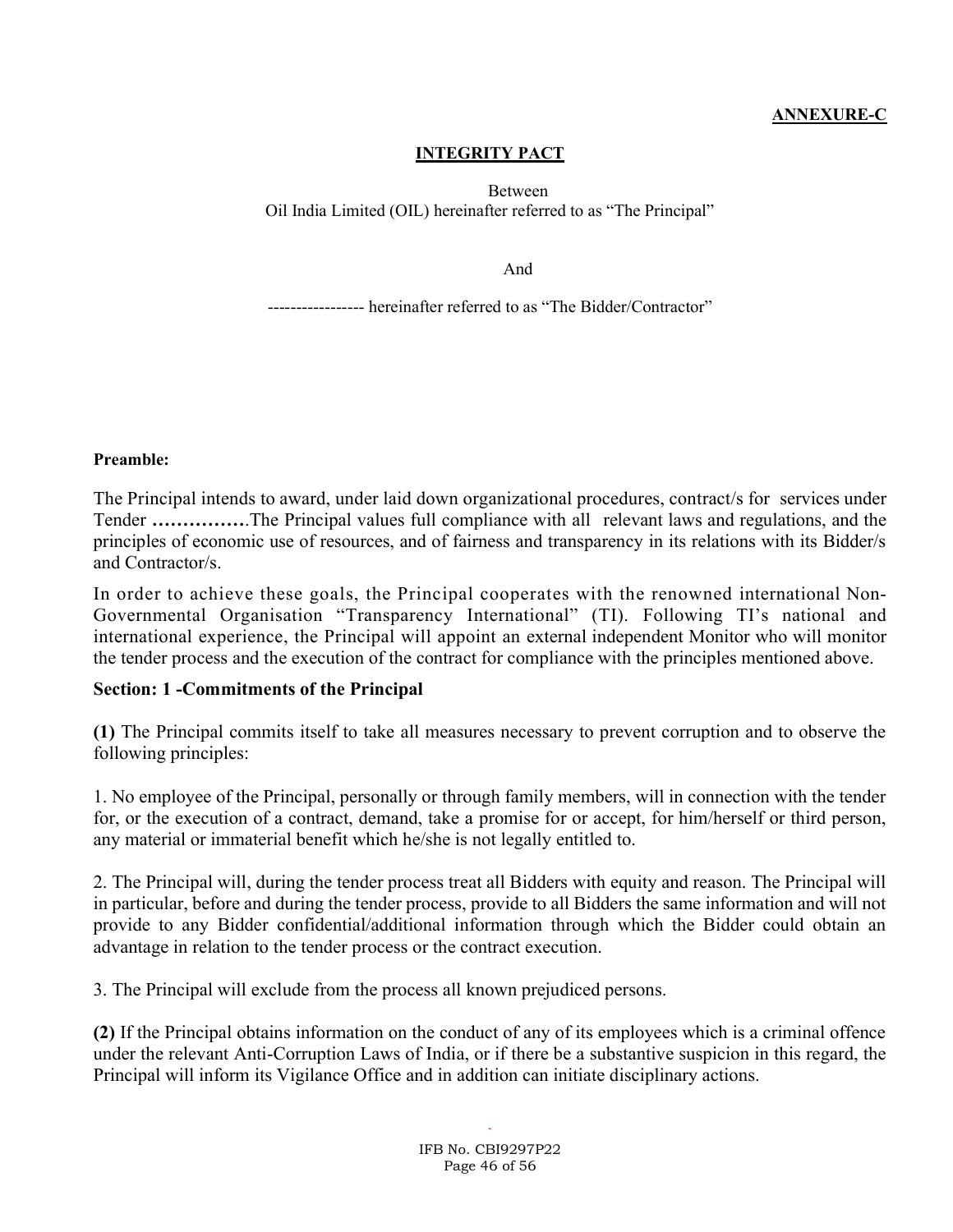### Section: 2 -Commitments of the Bidder/Contractor

(1) The Bidder/Contractor commits itself to take all measures necessary to prevent corruption. He commits himself to observe the following principles during his participation in the tender process and during the contract execution.

1. The Bidder/Contractor will not, directly or through any other person or firm, offer, promise or give to any of the Principal's employees involved in the tender process or the execution of the contract or to any third person any material or immaterial benefit which h e/she is not legally entitled to, in order to obtain in exchange any advantage of any kind whatsoever during the tender process or during the execution of the contract.

2. The Bidder/Contractor will not enter with other Bidders into any undisclosed agreement or understanding, whether formal or informal. This applies in particular to prices, specifications, certifications, Subsidiary contracts, submission or non-submission of bids or any other actions to restrict competitiveness or to introduce cartelization in the bidding process.

3. The Bidder/Contractor will not commit any offence under the relevant Anticorruption Laws of India; further the Bidder/Contractor will not use improperly, for purposes of competition or personal gain, or pass on to others, any information or document provided by the Principal as part of the business relationship, regarding plans, technical proposals and business details, including information contained or transmitted electronically.

4. The Bidder/Contractor will, when presenting his bid, disclose any and all payments he has made, is committed to or intends to make to agents, brokers or any other intermediaries in connection with the award of the contract.

(2) The Bidder/Contractor will not instigate third persons to commit offences outlined above or be an accessory to such offences.

(3) The Bidder/Contractor signing Integrity Pact shall not approach the Courts while representing the matters to IEMs and he/she will await their decision in the matter.

### Section 3 -Disqualification from tender process and exclusion from future Contracts

If the Bidder, before contract award has committed a transgression through a violation of Section 2 or in any other form such as to put his reliability or risibility as Bidder into question, the Principal is entitled to disqualify the Bidder from the tender process or to terminate the contract, if already signed, for such reason.

1. If the Bidder/Contractor has committed a transgression through a violation of Section 2 such as to put his reliability or credibility into question, the Principal is entitled also to exclude the Bidder/Contractor from future contract award processes. The imposition and duration of the exclusion will be determined by the severity of the transgression. The severity will be determined by the circumstances of the case, in particular the number of transgressions, the position of the transgressions within the company hierarchy of the Bidder and the amount of the damage. The exclusion will be imposed for a minimum of 6 months and maximum of 3 years.

2. The Bidder accepts and undertakes to respect and uphold the Principal's Absolute right to resort to and impose such exclusion and further accepts and undertakes not to challenge or question such exclusion on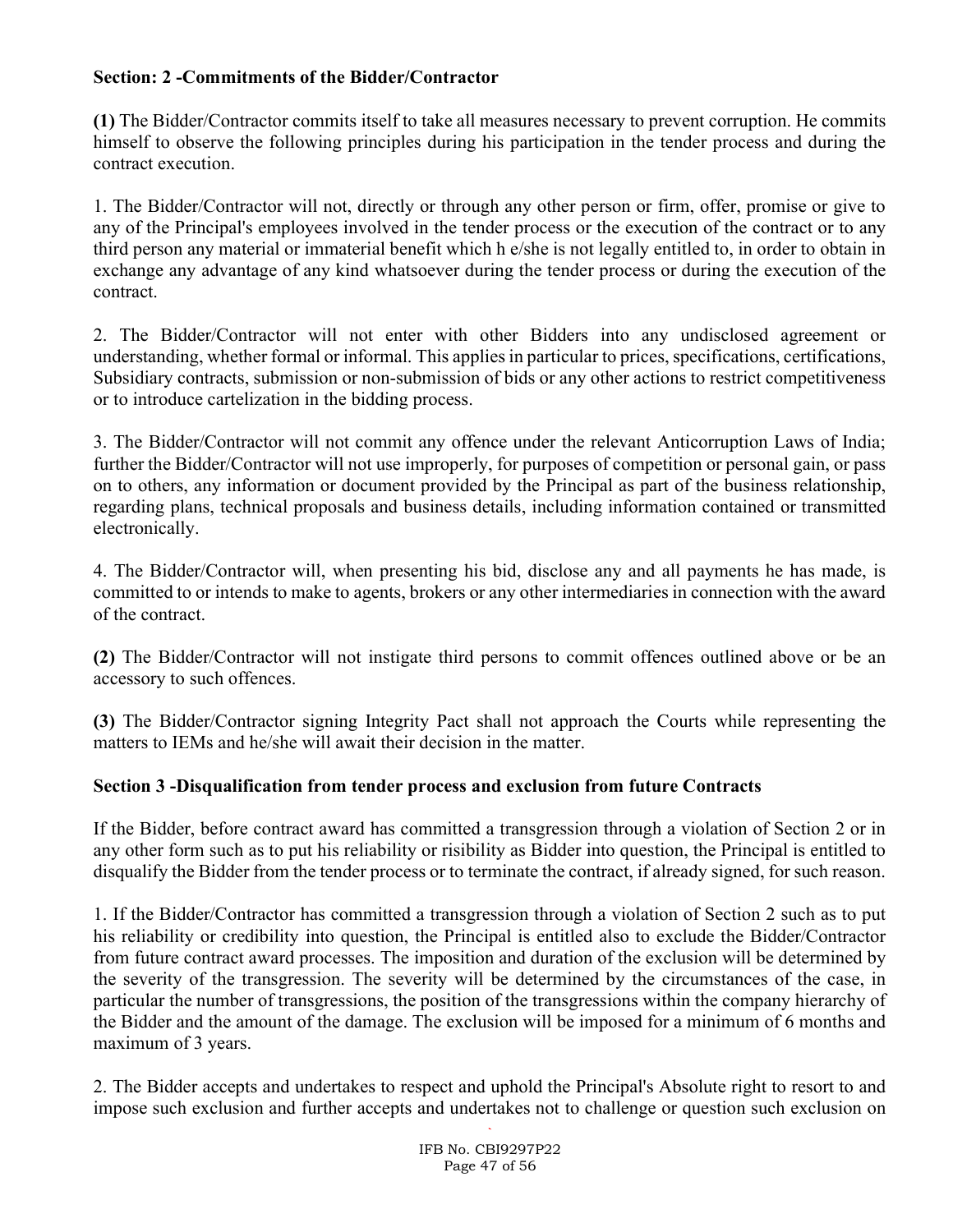any ground, including the lack of any hearing before the decision to resort to such exclusion is taken. This undertaking is given freely and after obtaining independent legal advice.

3. If the Bidder/Contractor can prove that he has restored/recouped the Damage caused by him and has installed a suitable corruption prevention system, the Principal may revoke the exclusion prematurely.

4. A transgression is considered to have occurred if in light of available evidence no reasonable doubt is possible.

5. Integrity Pact, in respect of a particular contract, shall be operative from the date Integrity Pact is signed by both the parties till the final completion of the contract or as mentioned in Section 9- Pact Duration whichever is later. Any violation of the same would entail disqualification of the bidders and exclusion from future business dealings

### Section 4 -Compensation for Damages

1. If the Principal has disqualified the Bidder from the tender process prior to the award according to Section 3, the Principal is entitled to demand and recover from the Bidder liquidated damages equivalent to Earnest Money Deposit / Bid Security.

(2) If the Principal has terminated the contract according to Section 3, or if the Principal is entitled to terminate the contract according to Section 3, the principal shall be entitled to demand and recover from the Contractor liquidated damages equivalent to Security Deposit / Performance Bank Guarantee.

3. The bidder agrees and undertakes to pay the said amounts without protest or demur subject only to condition that if the Bidder/Contractor can prove and establish that the exclusion of the Bidder from the tender process or the termination of the contract after the contract award has caused no damage or less damage than the amount or the liquidated damages, the Bidder/Contractor shall compensate the Principal only to the extent of the damage in the amount proved.

### Section 5 -Previous transgression

1. The Bidder declares that no previous transgression occurred in the last 3 years with any other Company in any country conforming to the TI approach or with any other Public Sector Enterprise in India that could justify his exclusion from the tender process.

2. If the Bidder makes incorrect statement on this subject, he can be disqualified from the tender process or the contract, if already awarded, can be terminated for such reason.

### Section: 6 -Equal treatment of all Bidders/Contractor/Subcontractors

1. The Principal will enter into Pacts on identical terms with all bidders and contractors.

2. The Bidder / Contractor undertake(s) to procure from all subcontractors a commitment in conformity with this Integrity Pact. The Bidder/Contractor shall be responsible for any violation(s) of the provisions laid down in this agreement/Pact by any of its sub-contractors/sub-vendors.

3. The Principal will disqualify from the tender process all bidders who do not sign this Pact or violate its provisions.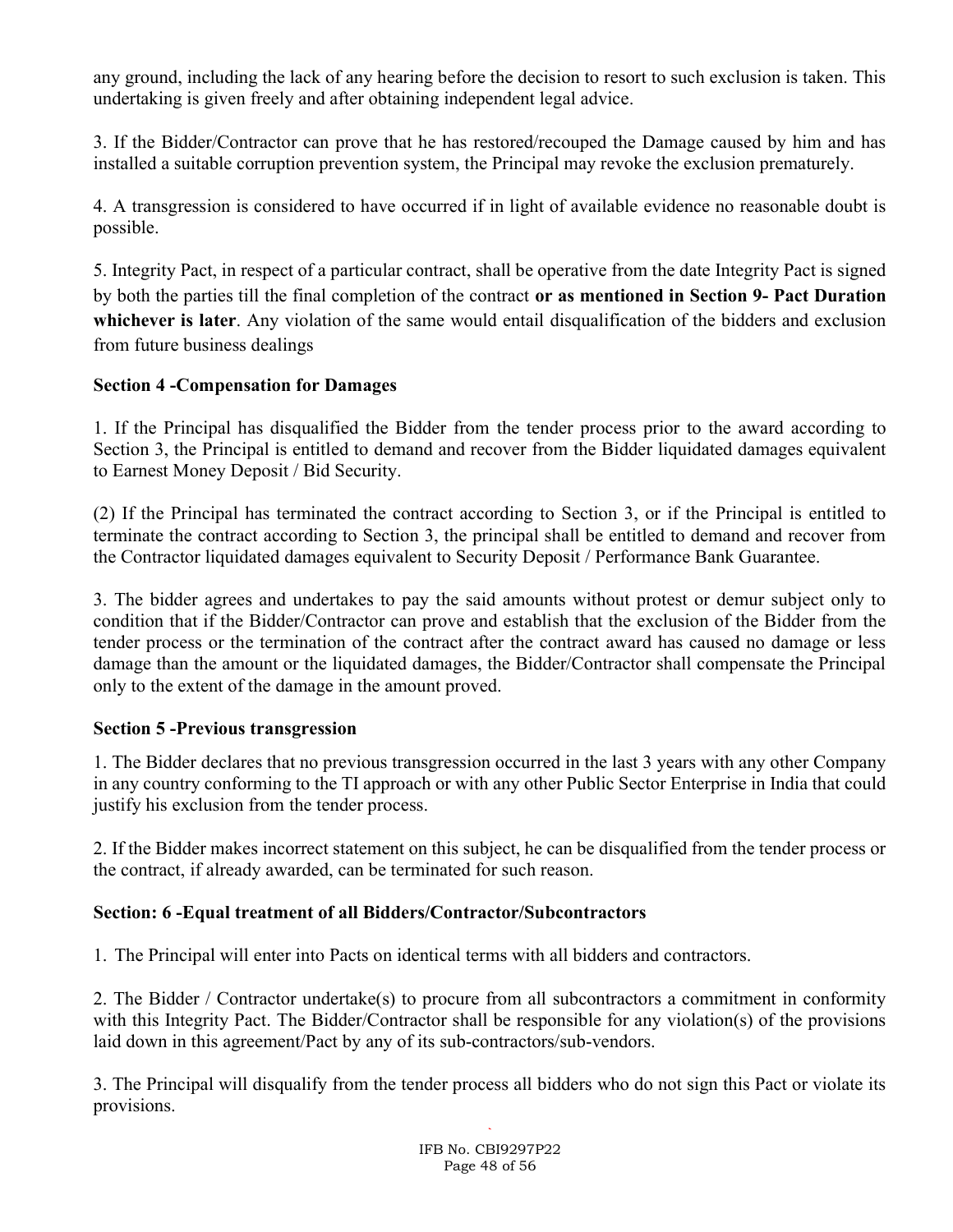### Section: 7 -Criminal charges against violating Bidders/Contractors/ Subcontractors

If the Principal obtains knowledge of conduct of a Bidder, Contractor or Subcontractor, or of an employee or a representative or an associate of a Bidder, Contractor or Subcontractor, which constitutes corruption, or if the Principal has substantive suspicion in this regard, the Principal will inform the Vigilance Office.

#### Section: 8 -External Independent Monitor/Monitors

1. The Principal appoints competent and credible external independent Monitor for this Pact. The task of the Monitor is to review independently and objectively, whether and to what extent the parties comply with the obligations under this agreement.

2. The Monitor is not subject to instructions by the representatives of the parties and performs his functions neutrally and independently. He reports to the Chairperson of the Board of the Principal.

3. The Contractor accepts that the Monitor has the right to access without restriction to all Project documentation of the Principal including that provided by the Contractor. The Contractor will also grant the Monitor, upon his request and demonstration of a valid interest, unrestricted and unconditional access to his project documentation. The same is applicable to Subcontractors. The Monitor is under contractual obligation to treat the information and documents of the Bidder/Contractor/Subcontractor with confidentiality.

4. The Principal will provide to the Monitor sufficient information about all meetings among the parties related to the Project provided such meetings could have an impact on the contractual relations between the Principal and the Contractor. The parties offer to the Monitor the option to participate in such meetings.

5. As soon as the Monitor notices, or believes to notice, a violation of this agreement, he will so inform the Management of the Principal and request the Management to discontinue or heal the violation, or to take other relevant action. The monitor can in this regard submit non-binding recommendations. Beyond this, the Monitor has no right to demand from the parties that they act in a specific manner, refrain from action or tolerate action. However, the Independent External Monitor shall give an opportunity to the bidder / contractor to present its case before making its recommendations to the Principal.

6. The Monitor will submit a written report to the Chairperson of the Board of the Principal within 8 to 10 weeks from the date of reference or intimation to him by the 'Principal' and, should the occasion arise, submit proposals for correcting problematic situations.

7. If the Monitor has reported to the Chairperson of the Board a Substantiated suspicion of an offence under relevant Anti-Corruption Laws of India, and the Chairperson has not, within reasonable time, taken visible action to proceed against such offence or reported it to the Vigilance Office, the Monitor may also transmit this information directly to the Central Vigilance Commissioner, Government of India.

8. The word 'Monitor' would include both singular and plural.

### Section:9 -Pact Duration

This Pact begins when both parties have legally signed it. It expires for the Contractor 12 months after the last payment under the respective contract, and for all other Bidders 6 months after the contract has been awarded.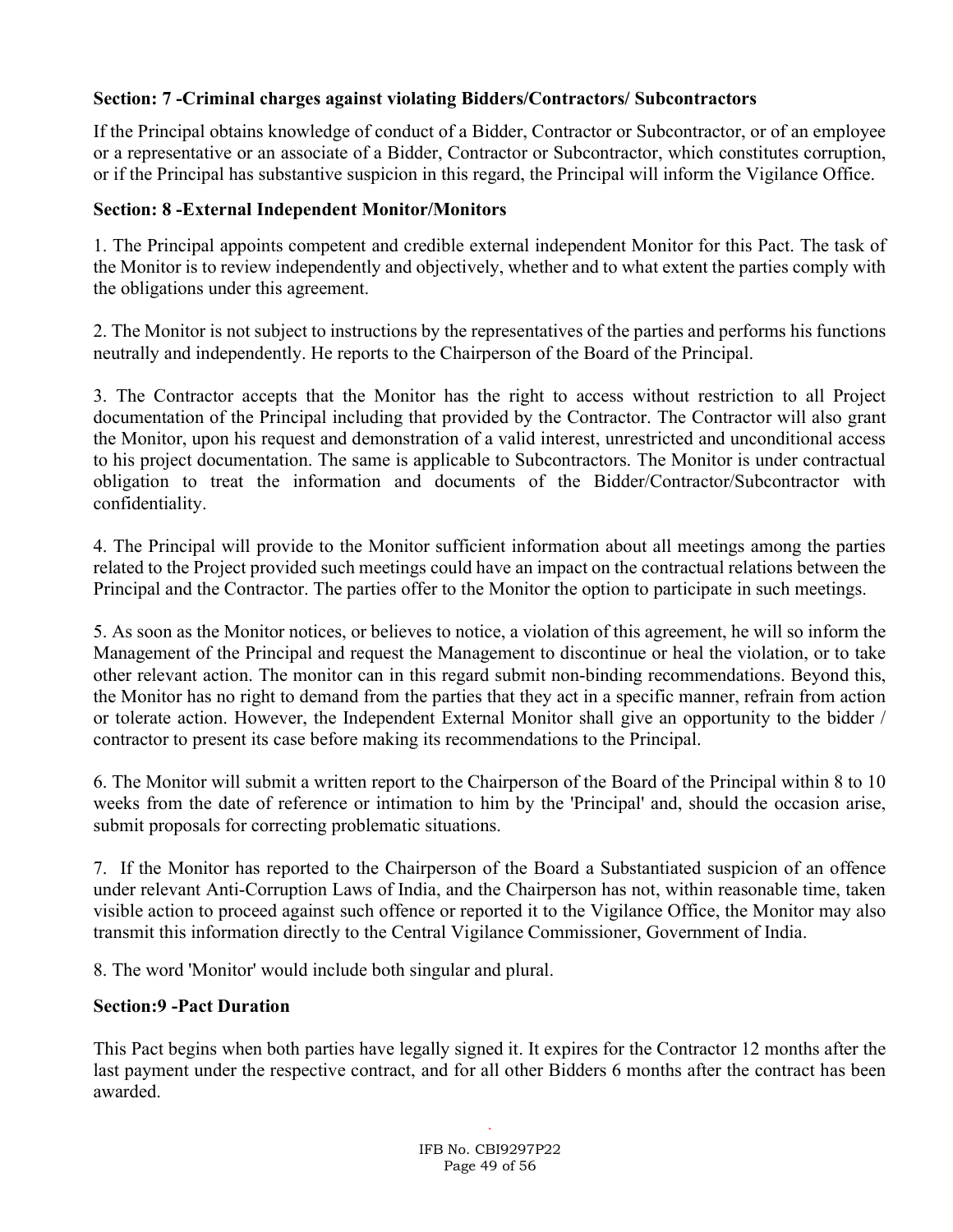If any claim is made/ lodged during this time, the same shall be binding and continue to be valid despite the lapse of this pact as specified above, unless it is discharged/determined by Chairperson of the Principal.

#### Section:10 -Other provisions

1. This agreement is subject to Indian Law. Place of performance and jurisdiction is the Registered Office of the Principal, i.e., New Delhi. The Arbitration clause provided in the main tender document / contract shall not be applicable for any issue / dispute arising under Integrity Pact.

2. Changes and supplements as well as termination notices need to be made in writing. Side agreements have not been made.

3. If the Contractor is a partnership or a consortium, this agreement must be, signed by all partners or consortium members.

4. Should one or several provisions of this agreement turn out to be invalid, the remainder of this agreement remains valid. In this case, the parties will strive to come to an agreement to their original intensions.

…………………………. ……………………………………

(For the Principal) for the Bidder/Contractor

Place, Bhubaneswar Witness 1: …………………….

Date:06.01.2022 Witness 2: …………………….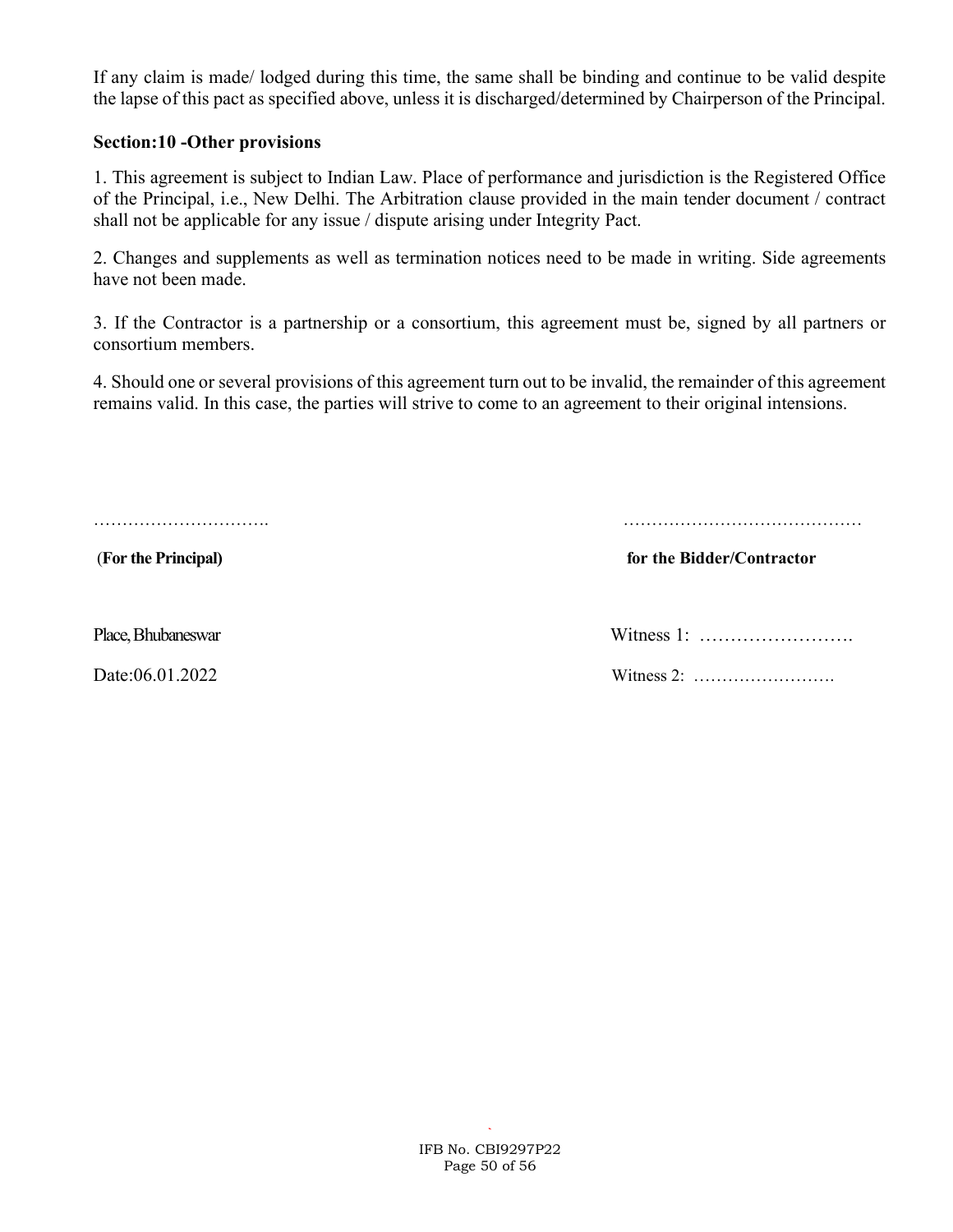### TAXES AND DUTIES CLAUSE - FOR VENDOR/SUPPLIER/CONTRACTOR (For Supplies/ Services during GST Regime)

#### Goods and Services Tax:

 "GST" shall mean Goods and Services Tax charged on the supply of material(s) and services. The term "GST" shall be construed to include the Integrated Goods and Services Tax (hereinafter referred to as "IGST") or Central Goods and Services Tax (hereinafter referred to as "CGST") or State Goods and Services Tax (hereinafter referred to as "SGST") or Union Territory Goods and Services Tax (hereinafter referred to as "UTGST") depending upon the import/interstate or intrastate supplies, as the case may be. It shall also mean GST compensation Cess, if applicable.

1) Where the OIL is entitled to avail the input tax credit of GST:

OIL will reimburse the GST to the Supplier of Goods / Services (Service Provider) at actual against submission of Invoices as per format specified in rules / regulation of GST to enable OIL to claim input tax credit of GST paid. In case of any variation in the executed quantities, the amount on which the GST is applicable shall be modified in same proportion. Returns and details required to be filled under GST laws  $\&$ rules should be timely filed by supplier with requisite details.

2) Where the OIL is not entitled to avail/take the full input tax credit of GST:

OIL will reimburse GST to the Supplier of Goods / Services (Service Provider) at actual against submission of Invoices as per format specified in rules/ regulation of GST subject to the ceiling amount of GST as quoted by the bidder. In case of any variation in the executed quantities (If directed and/or certified by the In-Charge) the ceiling amount on which GST is applicable will be modified on pro-rata basis.

3) The Contractor will be under obligation for charging correct rate of tax as prescribed under the respective tax laws. Further the Contractor shall avail and pass on benefits of all exemptions/concessions available under tax laws. Any error of interpretation of applicability of taxes/ duties by the Contractor shall be to Contractor's account.

4) In case of statutory variation in GST, other than due to change in turnover, payable on the Contract value during Contract period, the Supplier of Goods/ Services (Service Provider) shall submit a copy of the 'Government Notification' to evidence the rate as applicable on the Bid due date and on the date of revision.

5) Beyond the Contract period, in case OIL is not entitled for input tax credit of GST, then any increase in the rate of GST beyond the contractual delivery period shall be to Service provider's account whereas any decrease in the rate GST shall be passed on to the OIL.

6) Beyond the Contract period, in case OIL is entitled for input tax credit of GST, then statutory variation in applicable GST on supply and on incidental services, shall be to OIL's account.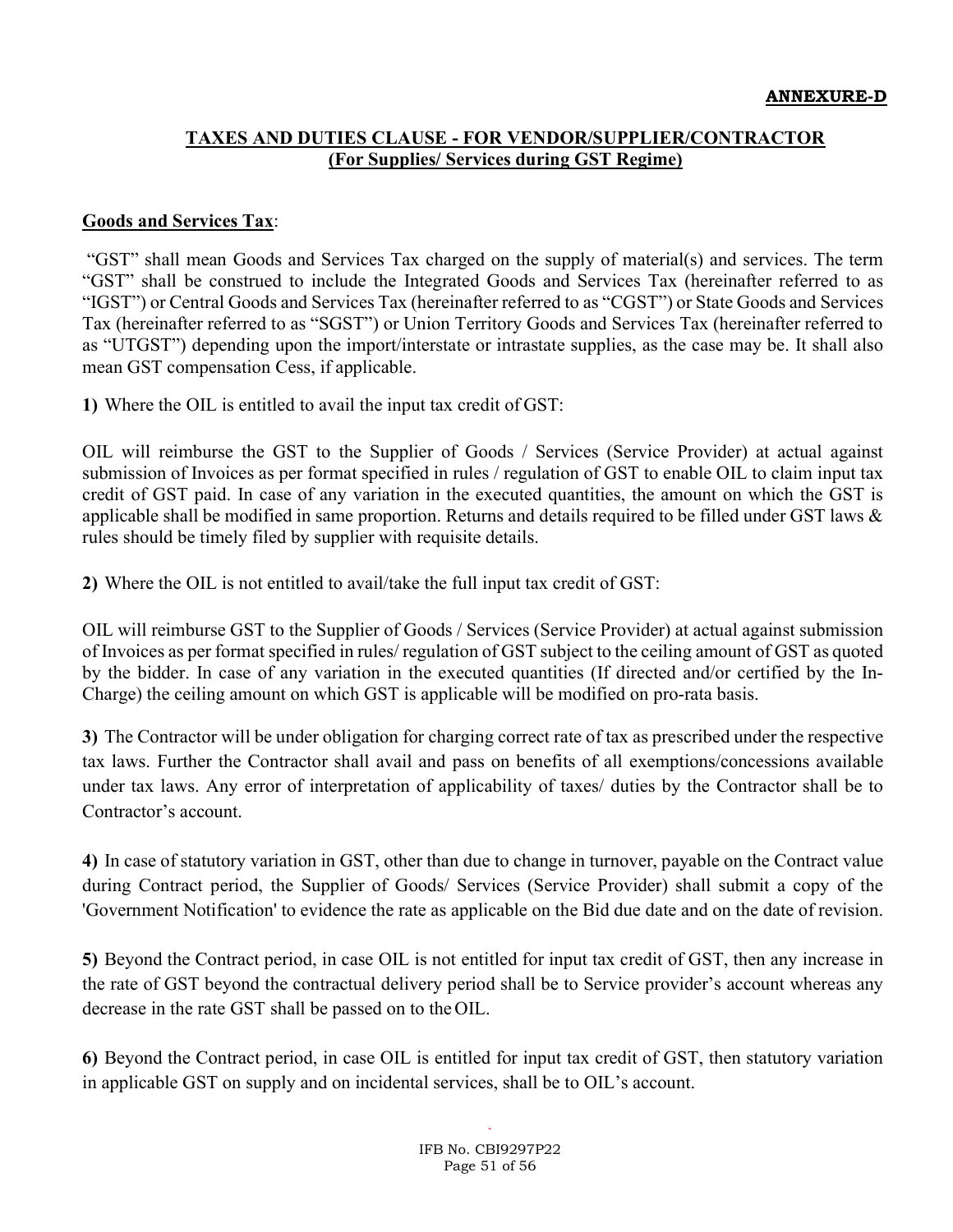7) Claim for payment of GST / Statutory variation, should be raised within two [02] months from the date of issue of 'Government Notification' for payment of differential (in %) GST, otherwise claim in respect of above shall not be entertained for payment of arrears.

8) The base date for the purpose of applying statutory variation shall be the Bid Opening Date.

9) The Contractor will be liable to ensure to have registered with the respective tax authorities, wherever applicable and to submit self- attested copy of such registration certificate(s) and the Contractor will be responsible for procurement of material in its own registration (GSTIN) and also to issue its own Road Permit/ E-way Bill, if applicable etc.

## 10) Anti-profiteering clause

In case rating of Contractor is negative/black listed after award of work for supply of goods/services, then OIL shall not be obligated or liable to pay or reimburse GST to such vendor / Contractor and shall also be entitled to deduct / recover such GST along with all penalties/interest, if any, incurred by OIL.

11) OIL will prefer to deal with registered bidder under GST. Therefore, bidders are requested to get themselves registered under GST, if not registered yet.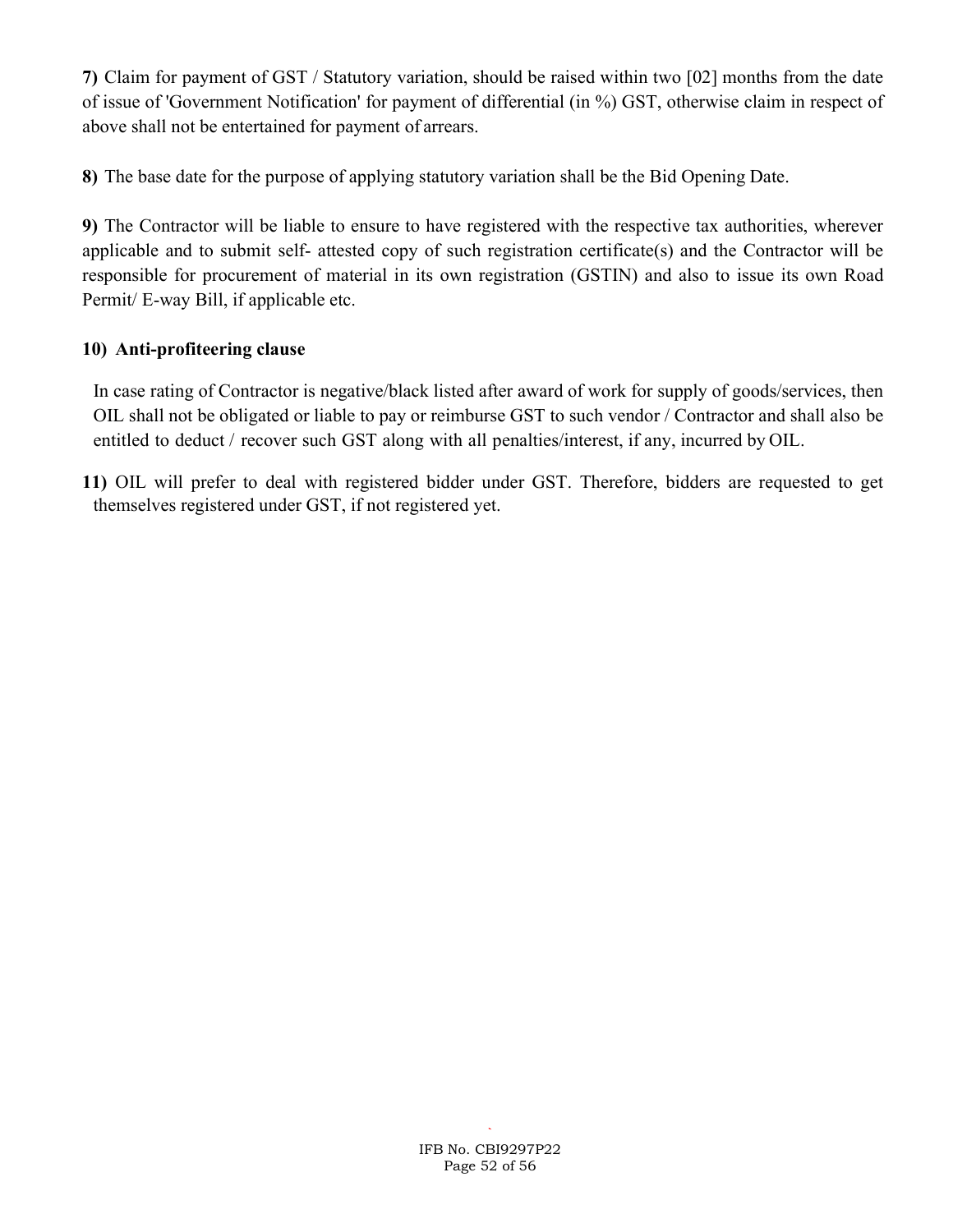#### ANNEXURE-E

# Format of undertaking by Bidders towards submission of authentic information/documents

(To be typed on the letter head of the bidder)

Ref. No\_\_\_\_\_\_\_\_\_\_\_\_ Date \_\_\_\_\_\_\_\_

#### Sub: Undertaking of authenticity of information/documents submitted

Ref: Your Tender No:

To,

Oil India Limited Bay Exploration Project Bhubaneswar, India

Sir,

With reference to our Bid/Offer against your above-referred tender, we hereby undertake that no fraudulent information/documents have been submitted by us.

We take full responsibility for the submission of authentic information/documents against the above cited bid.

We also agree that, during any stage of the tender/contract agreement, in case any of the information/documents submitted by us are found to be false/forged/fraudulent, OIL has right to reject our bid at any stage including forfeiture of our EMD and/or PBG and/or cancel the award of contract and/or carry out any other penal action on us, as deemed fit.

Yours faithfully,

For (type name of the firm here)

Signature of Authorised Signatory Name : Designation : Phone No. Place : Date: (Affix Seal of the Organization here, if applicable)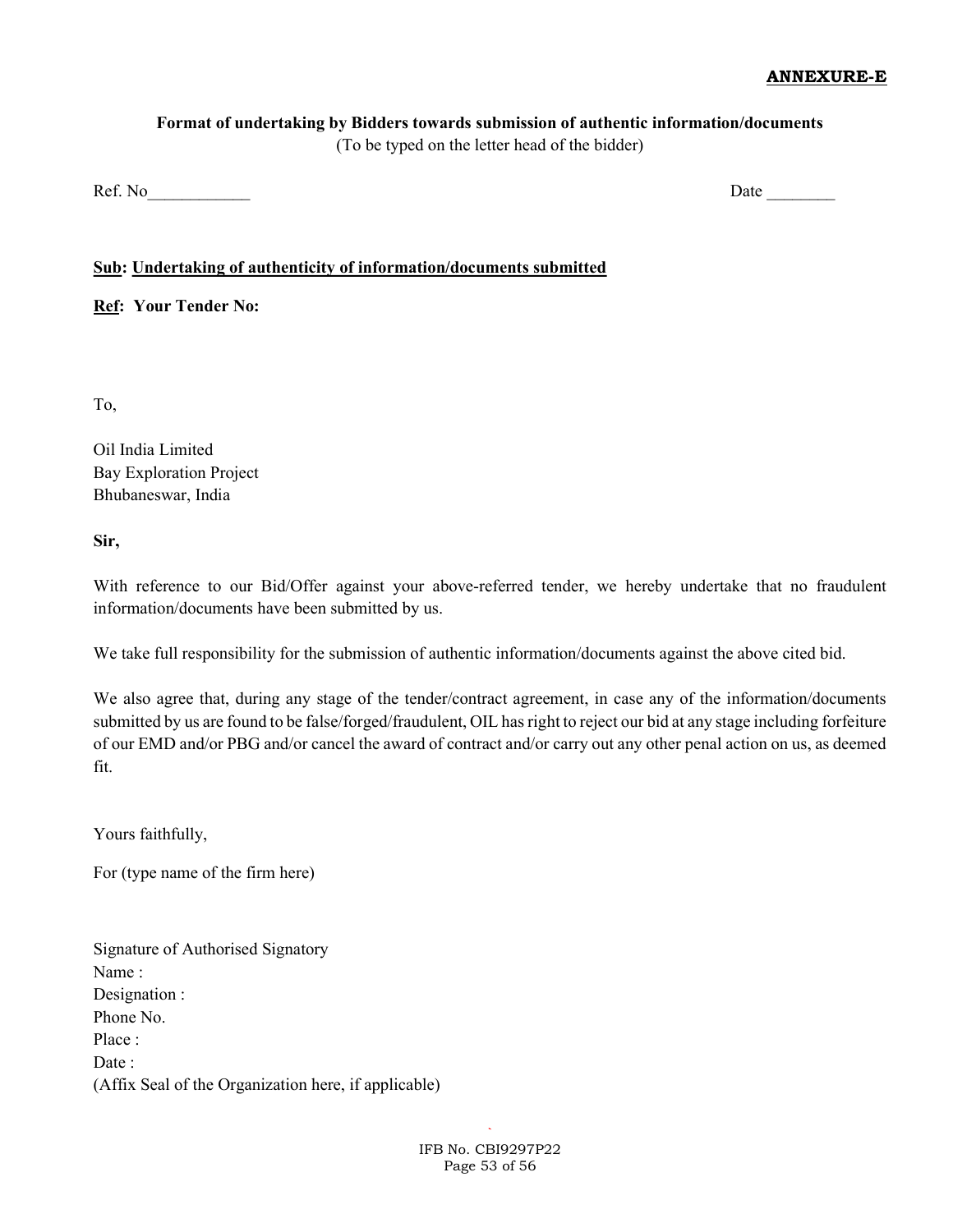# CERTIFICATE OF ANNUAL TURNOVER & NET WORTH [TO BE ISSUED BY PRACTISING CHARTERED ACCOUNTANTS' FIRM ON THEIR LETIER HEAD]

### TO WHOM IT MAY CONCERN

This is to certify that the following financial positions extracted from the audited financial statements of M/s... ... ... . ................... (Name of the Bidder) for the last three (3) completed accounting years up to ................. (as the case may be) are correct.

| <b>YEAR</b> | <b>TURN OVER</b>     | <b>NET WORTH</b>     |
|-------------|----------------------|----------------------|
|             | <b>In INR Crores</b> | <b>In INR Crores</b> |
|             |                      |                      |
|             |                      |                      |
|             |                      |                      |
|             |                      |                      |
|             |                      |                      |
|             |                      |                      |

Place:

Date:

Seal:

Membership No.

Registration Code:

Signature: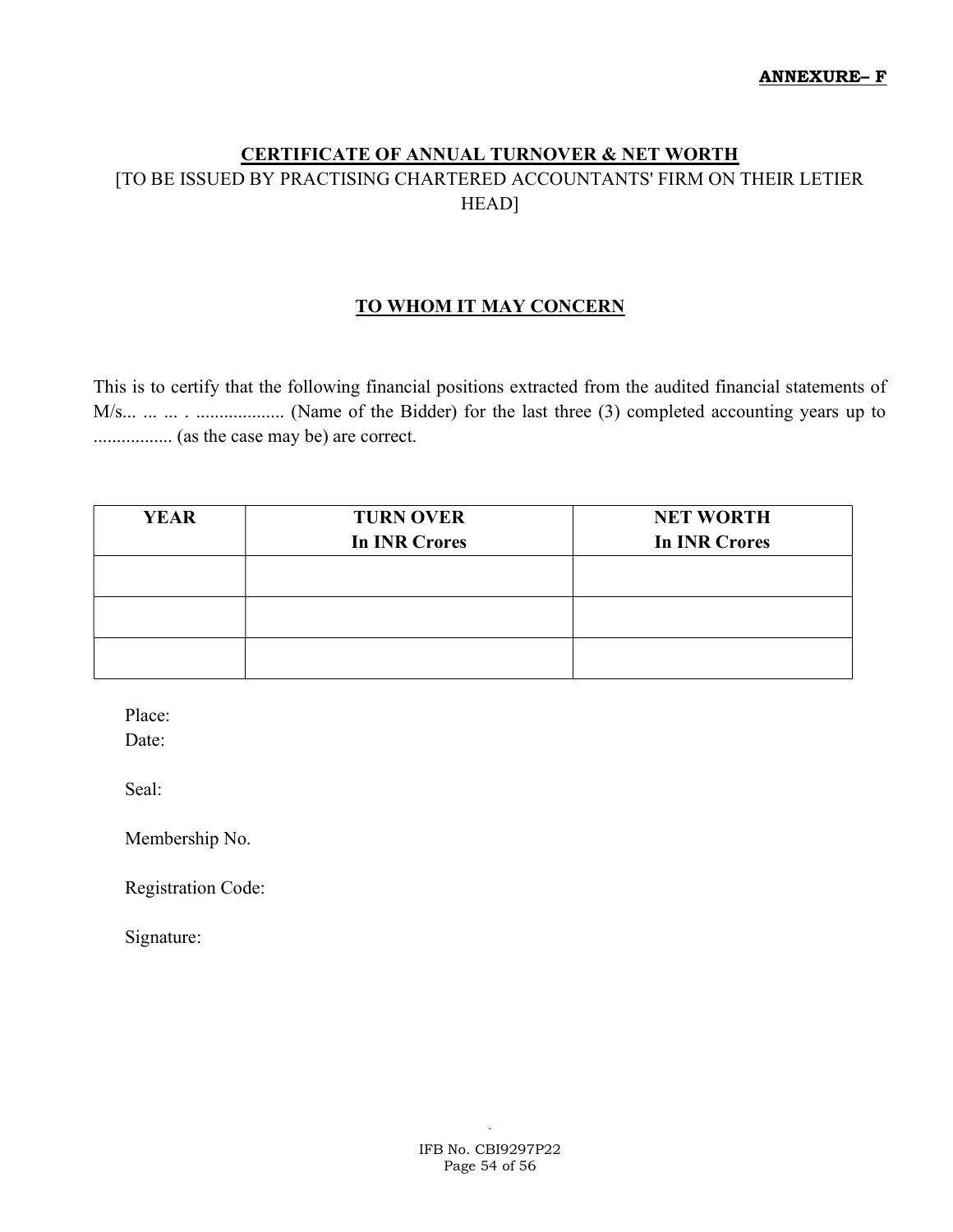#### ANNEXURE– G

### FORM OF BID SECURITY (BANK GUARANTEE)

Ref. No. Bank Guarantee No.

TO

OIL INDIA LIMITED

Bay Exploration Project Bhubaneswar, Odisha, India

WHERAS, (Name of Bidder) ……………………… (hereinafter called "the Bidder") has submitted their Bid No. ...... dated ………for the provision of certain oilfield services (hereinafter called "the Bid") against OIL INDIA LIMITED, Bay Exploration Project, Bhubaneswar (hereinafter called the "Company")'s IFB No…...

KNOW ALL MEN by these presents that we (Name of Bank) ……………… having our registered office at …………… (hereinafter called "the Bank") are bound unto the Company in the sum of (………..)\* for which payment well and truly to be made to Company, the Bank binds itself, its successors and assignees by these presents.

THE CONDITIONS of this obligation are:

- 1. If the Bidder withdraws their Bid within its original/extended validity; or
- 2. The Bidder modifies/revises their bid suo moto; or
- 3. The Bidder does not accept the contract; or
- 4. The Bidder does not furnish Performance Security Deposit within the stipulated time as per tender/contract; or
- 5. If it is established that the Bidder has submitted fraudulent documents or has indulged into corrupt and fraudulent practice.

We undertake to pay to Company up to the above amount upon receipt of its first written demand (by way of letter/fax/cable/email), without Company having to substantiate its demand, provided that in its demand